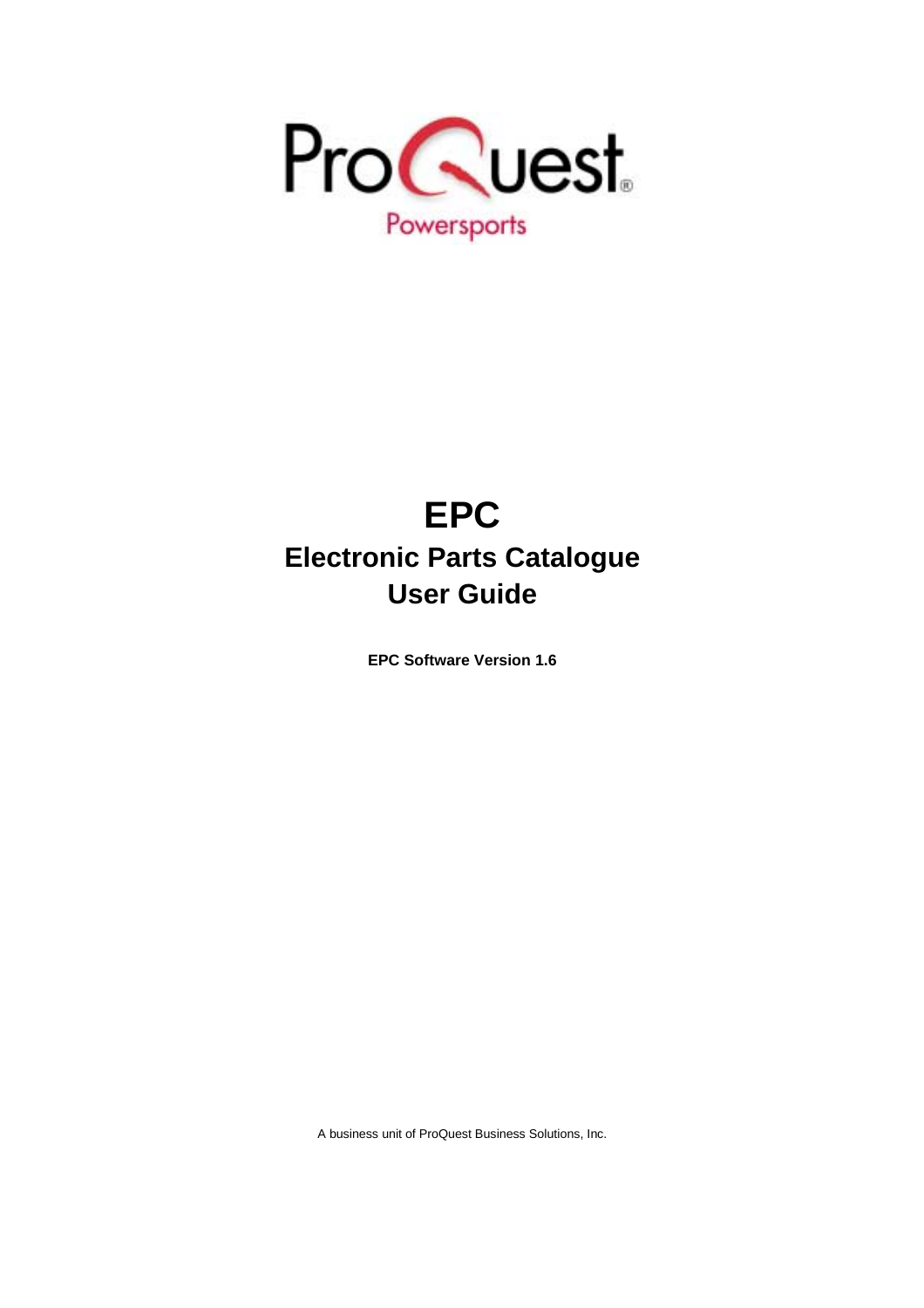#### **Copyright/Trademark Information**

ProQuest Business Solutions, Inc. reserves the right to change the performance specifications of its software to meet industry requirements. Software enhancements may not always be reflected in the documentation.

#### **Software**

ProQuest Business Solutions, Inc. is the owner of and has vested in the copyright and all other intellectual property rights of a similar nature relating to its software, which includes, but is not limited to, ProQuest Business Soluitions' computer programs, user manuals and all associated documentation, whether in printed or electronic form (the "Software"), which is supplied by ProQuest Business Solutions or its subsidiaries to their respective customers. No copying or reproduction of the Software shall be permitted without the prior written consent of ProQuest Business Solutions, save to the extent permitted by law.

#### **Trademarks**

Microsoft, Windows, and Windows NT are either registered trademarks or trademarks of Microsoft Corporation in the United States and/or other countries.

#### **Use**

The Licensee shall follow all instructions given to it by ProQuest Business Solutions, Inc. from time to time in relation to the use of copyright, the ProQuest Business Solutions Trademarks, and all similar property rights in the Software. All rights in respect of ProQuest Business Solutions' Trademarks and all rights in respect of the copyright of the Software are reserved.

Copyright © 1999 - 2002 ProQuest Business Solutions, Inc. All rights reserved.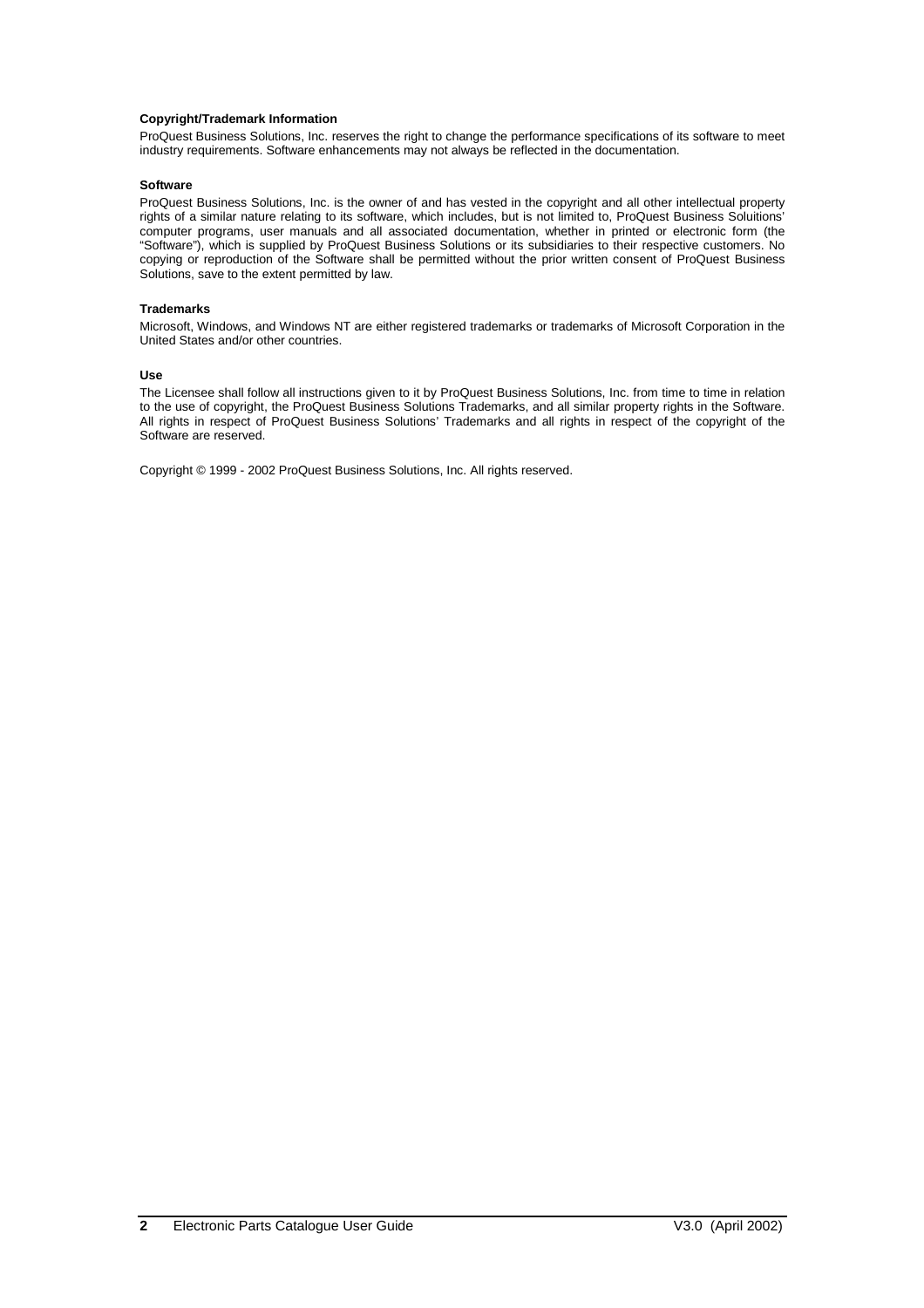# **Contents**

| 2. |  |
|----|--|
|    |  |
|    |  |
|    |  |
|    |  |
|    |  |
|    |  |
|    |  |
|    |  |
|    |  |
|    |  |
|    |  |
| 3. |  |
|    |  |
|    |  |
|    |  |
|    |  |
|    |  |
|    |  |
|    |  |
|    |  |
|    |  |
|    |  |
|    |  |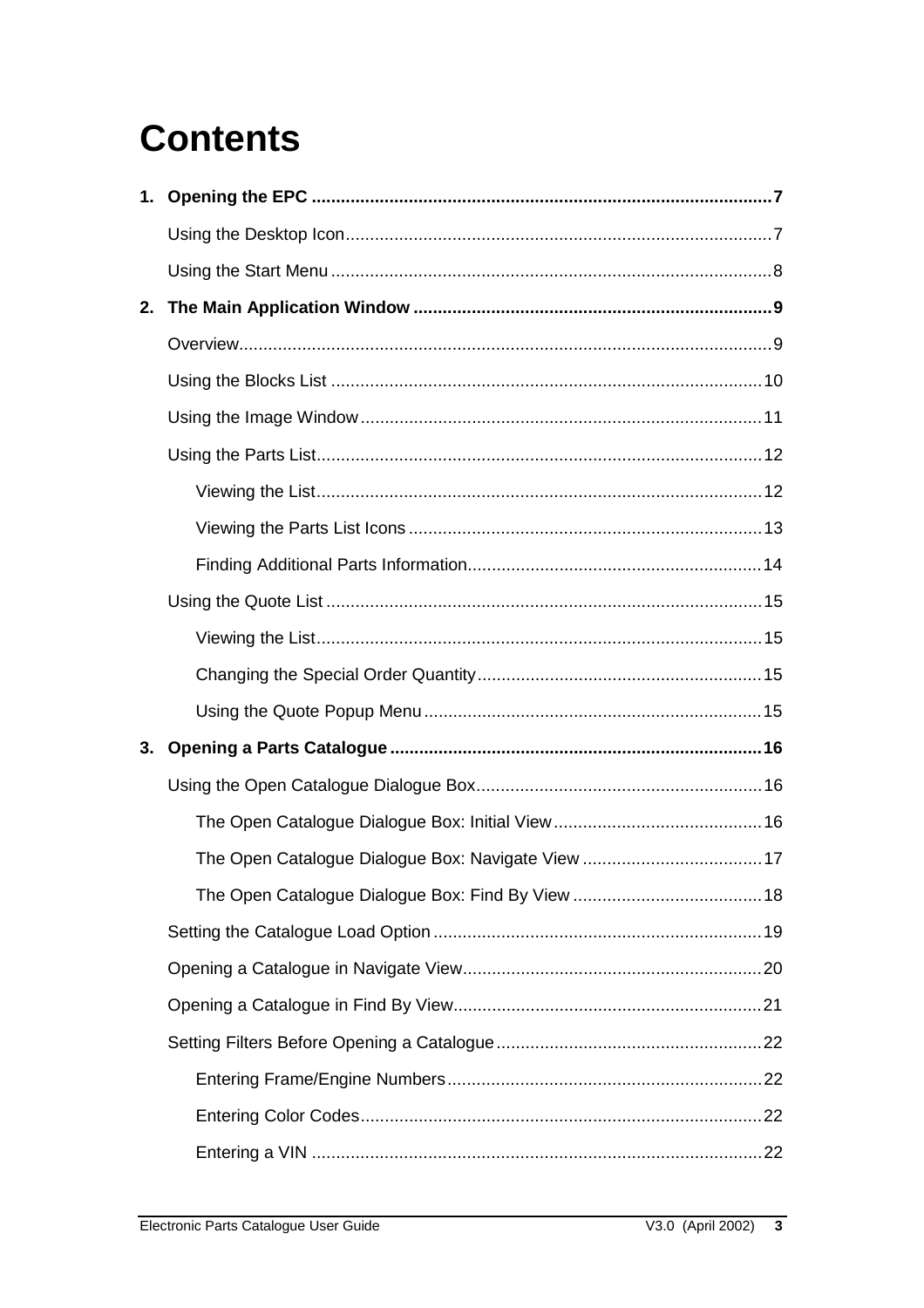| 4. |  |
|----|--|
|    |  |
|    |  |
|    |  |
|    |  |
|    |  |
|    |  |
|    |  |
|    |  |
|    |  |
|    |  |
|    |  |
| 5. |  |
|    |  |
|    |  |
|    |  |
|    |  |
|    |  |
|    |  |
|    |  |
|    |  |
|    |  |
|    |  |
| 6. |  |
|    |  |
|    |  |
|    |  |
|    |  |
|    |  |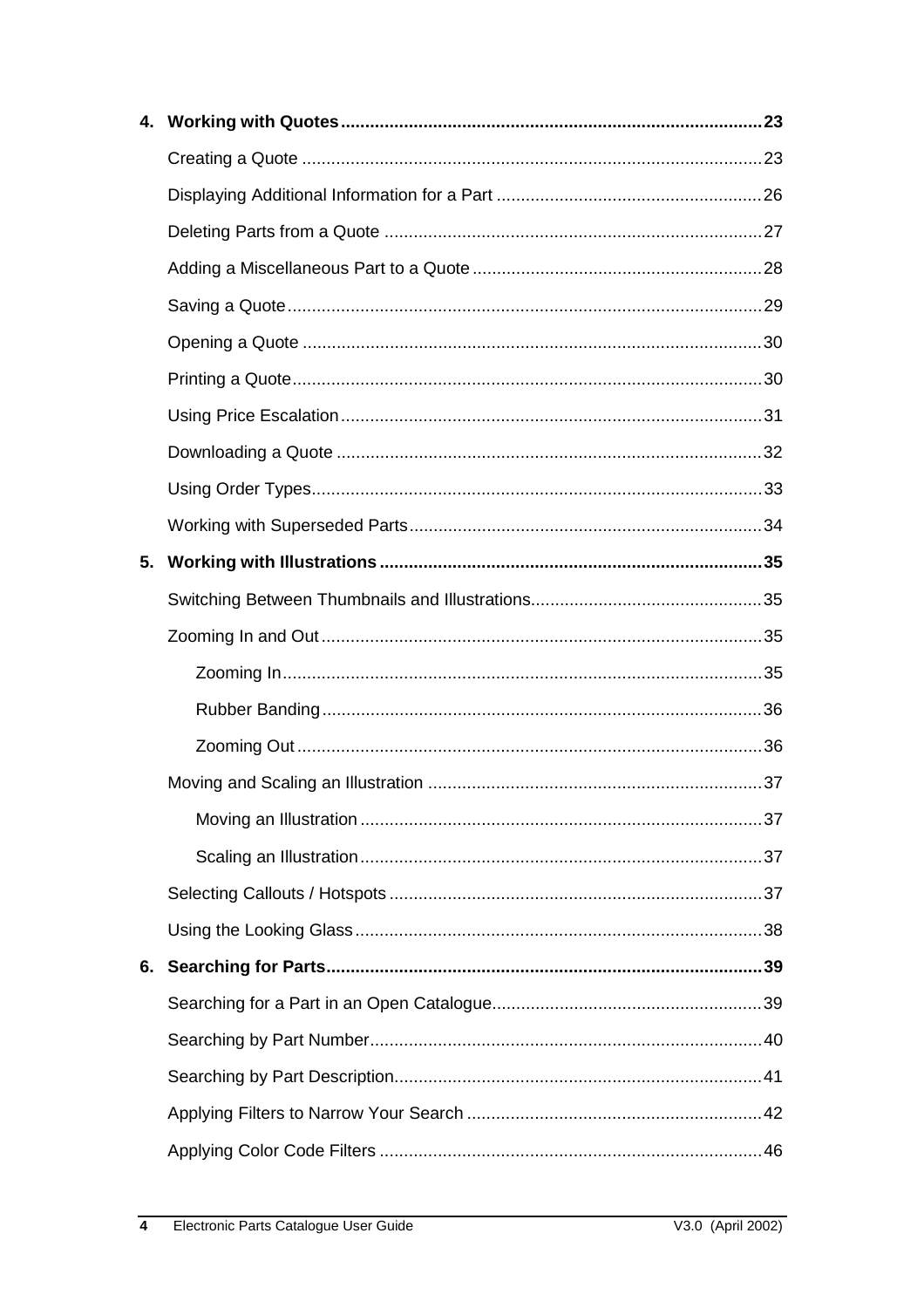| 7. |  |
|----|--|
|    |  |
|    |  |
|    |  |
|    |  |
|    |  |
|    |  |
|    |  |
|    |  |
|    |  |
|    |  |
|    |  |
|    |  |
|    |  |
|    |  |
|    |  |
| 8. |  |
|    |  |
|    |  |
|    |  |
|    |  |
|    |  |
|    |  |
|    |  |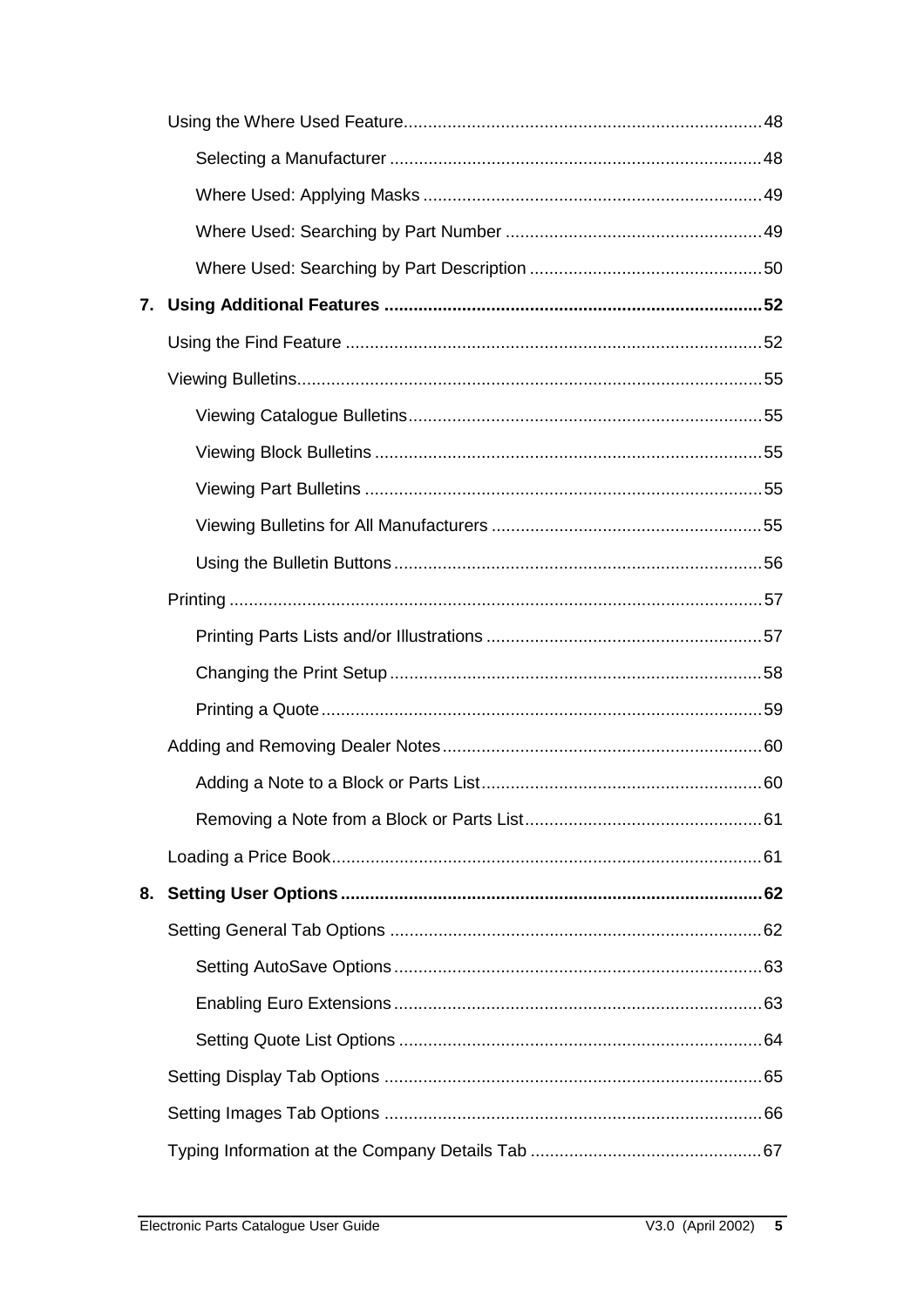| 9. |                                                            |  |
|----|------------------------------------------------------------|--|
|    |                                                            |  |
|    | Hiding/Displaying and Docking/Undocking Toolbar Sections68 |  |
|    |                                                            |  |
|    |                                                            |  |
|    |                                                            |  |
|    |                                                            |  |
|    |                                                            |  |
|    |                                                            |  |
|    |                                                            |  |
|    |                                                            |  |
|    |                                                            |  |
|    |                                                            |  |
|    |                                                            |  |
|    |                                                            |  |
|    |                                                            |  |
|    |                                                            |  |
|    |                                                            |  |
|    |                                                            |  |
|    |                                                            |  |
|    |                                                            |  |
|    |                                                            |  |
|    |                                                            |  |
|    |                                                            |  |
|    |                                                            |  |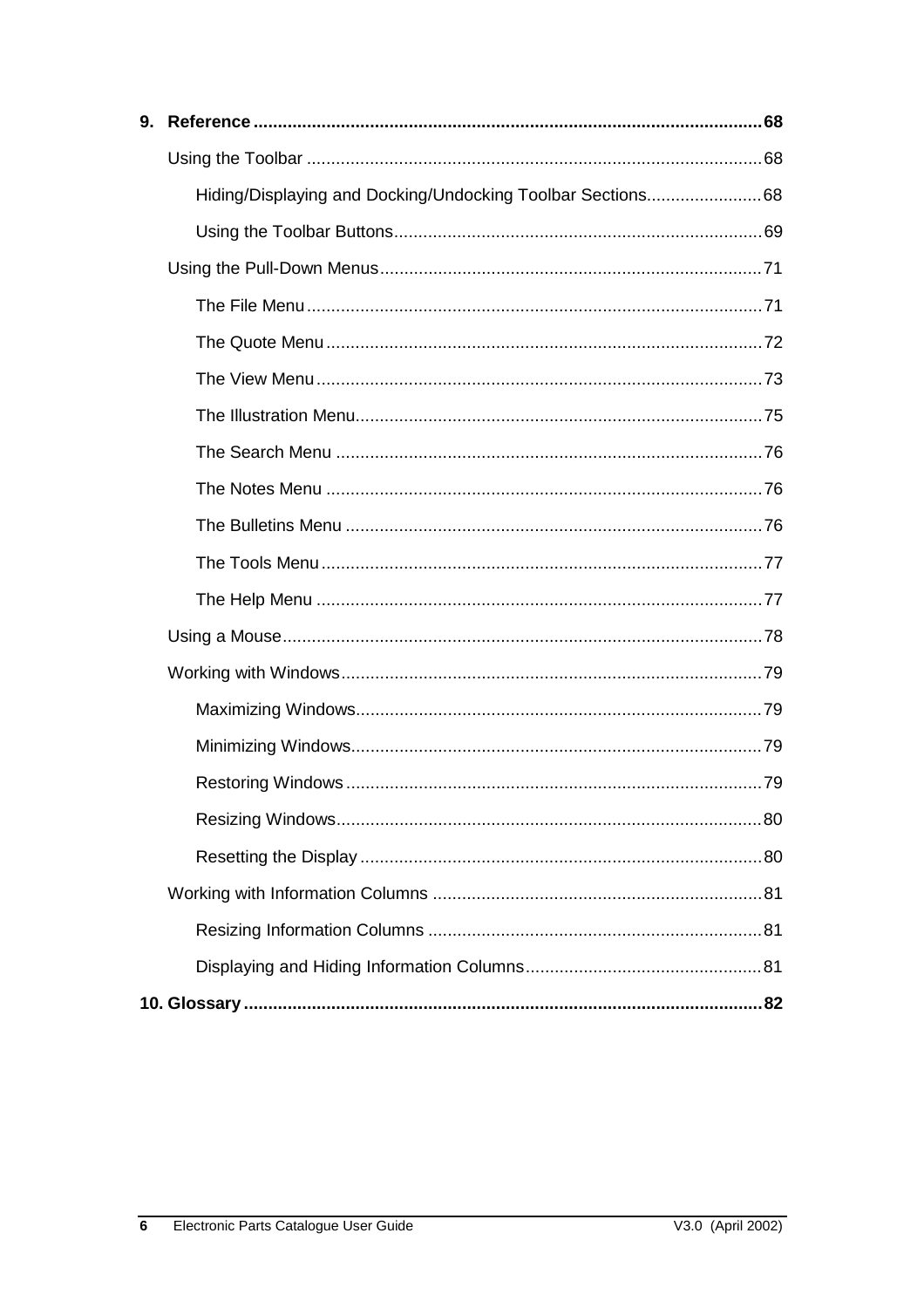# <span id="page-6-0"></span>**1. Opening the EPC**

Use either of the methods shown in this chapter to open the Electronic Parts Catalogue (EPC).

## **Using the Desktop Icon**

1. Double-click on the **EPC** icon from the Windows Desktop.



2. A "splash" screen appears briefly, followed by the Main Application Window.

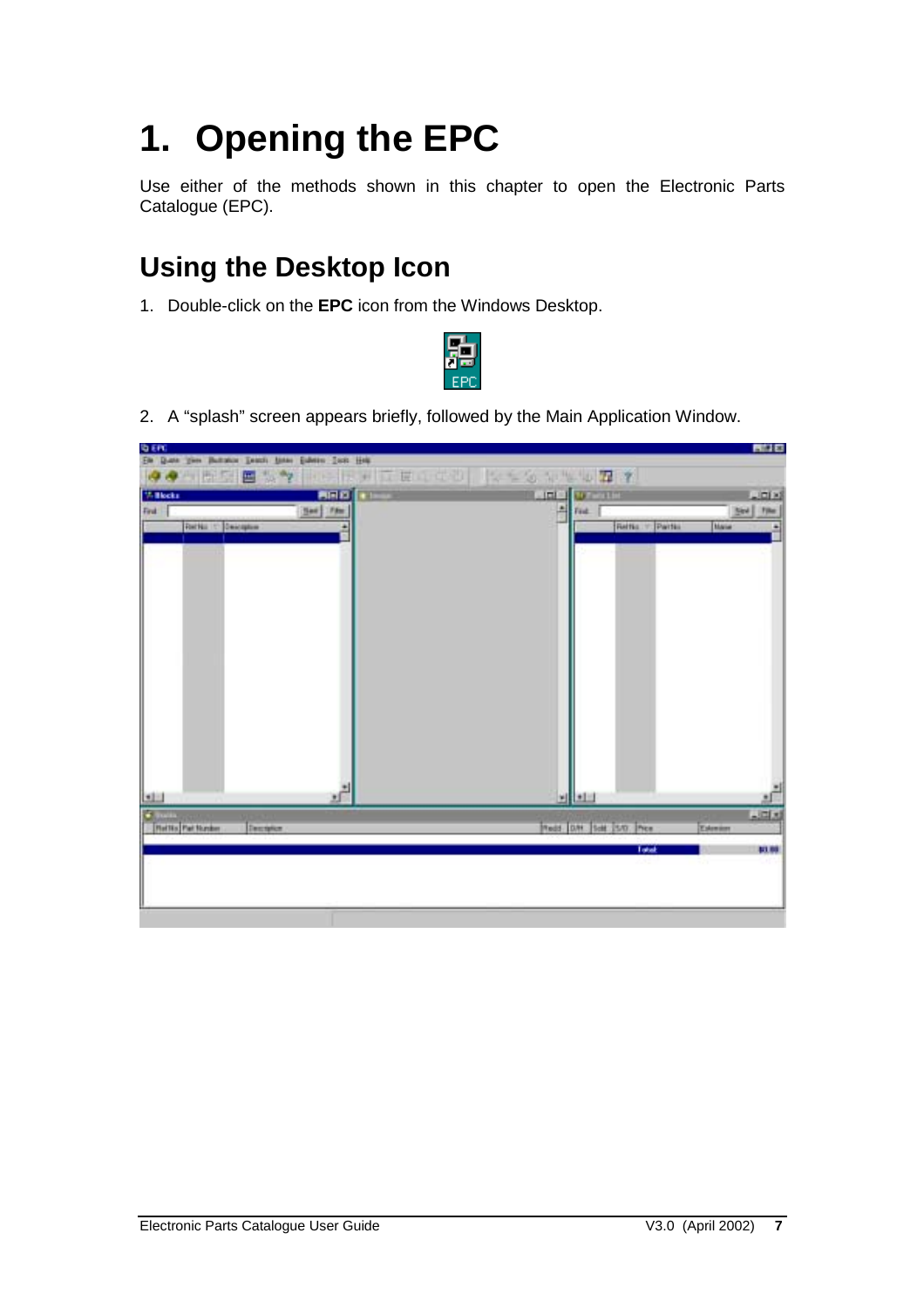## <span id="page-7-0"></span>**Using the Start Menu**

- 1. Click on **Start** to open the Start menu.
- 2. Select **Programs** to open the Programs menu.
- 3. Select **EPCPlus** from the Programs menu to open a submenu.



- 4. Select **EPC** from the submenu.
- 5. A "splash" screen appears briefly, followed by the Main Application Window.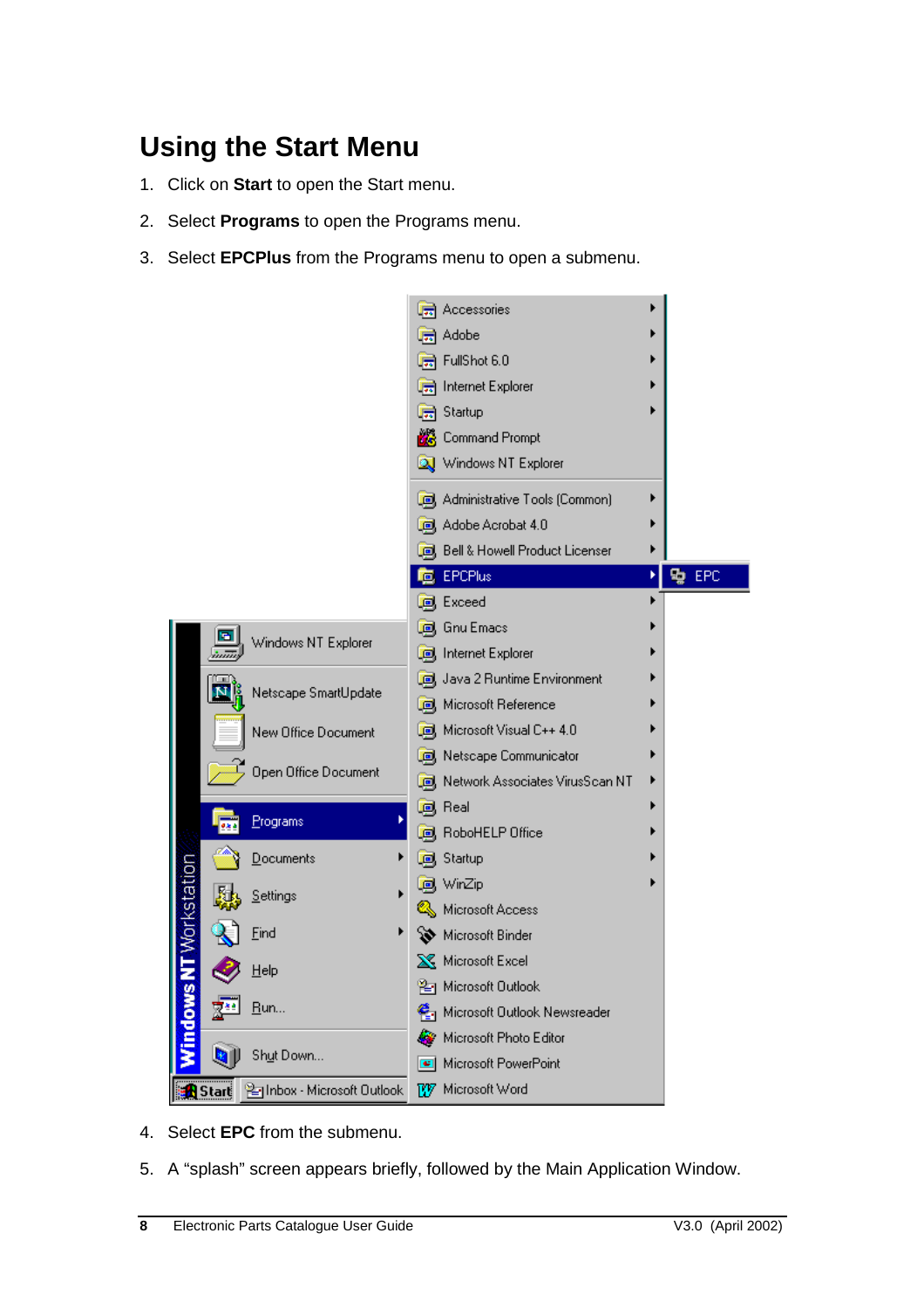# <span id="page-8-0"></span>**2. The Main Application Window**

### **Overview**

The Main Application Window displays parts and illustrations for the open catalogue.



| Menu Bar | Displays pull-down menus whose commands perform EPC functions |  |  |  |
|----------|---------------------------------------------------------------|--|--|--|
|----------|---------------------------------------------------------------|--|--|--|

- **Toolbar Displays buttons that perform EPC functions**
- **Blocks List** Lists the illustrations (blocks) for a catalogue
- **Image Window** Displays thumbnails and full-sized illustrations
- **Parts List** Displays the parts for an illustration
- **Quote List** Displays parts for sale, order, etc.
- **Status Bar** Displays the manufacturer and product line as you make selections. Also displays a button for each window that is minimized.

*Note:* When you work in the Blocks List, Image window, Parts List, or Quote List, make sure the window is selected by clicking on the window (the window's title bar should be highlighted). You may need to use the window's scroll bars to view all entries.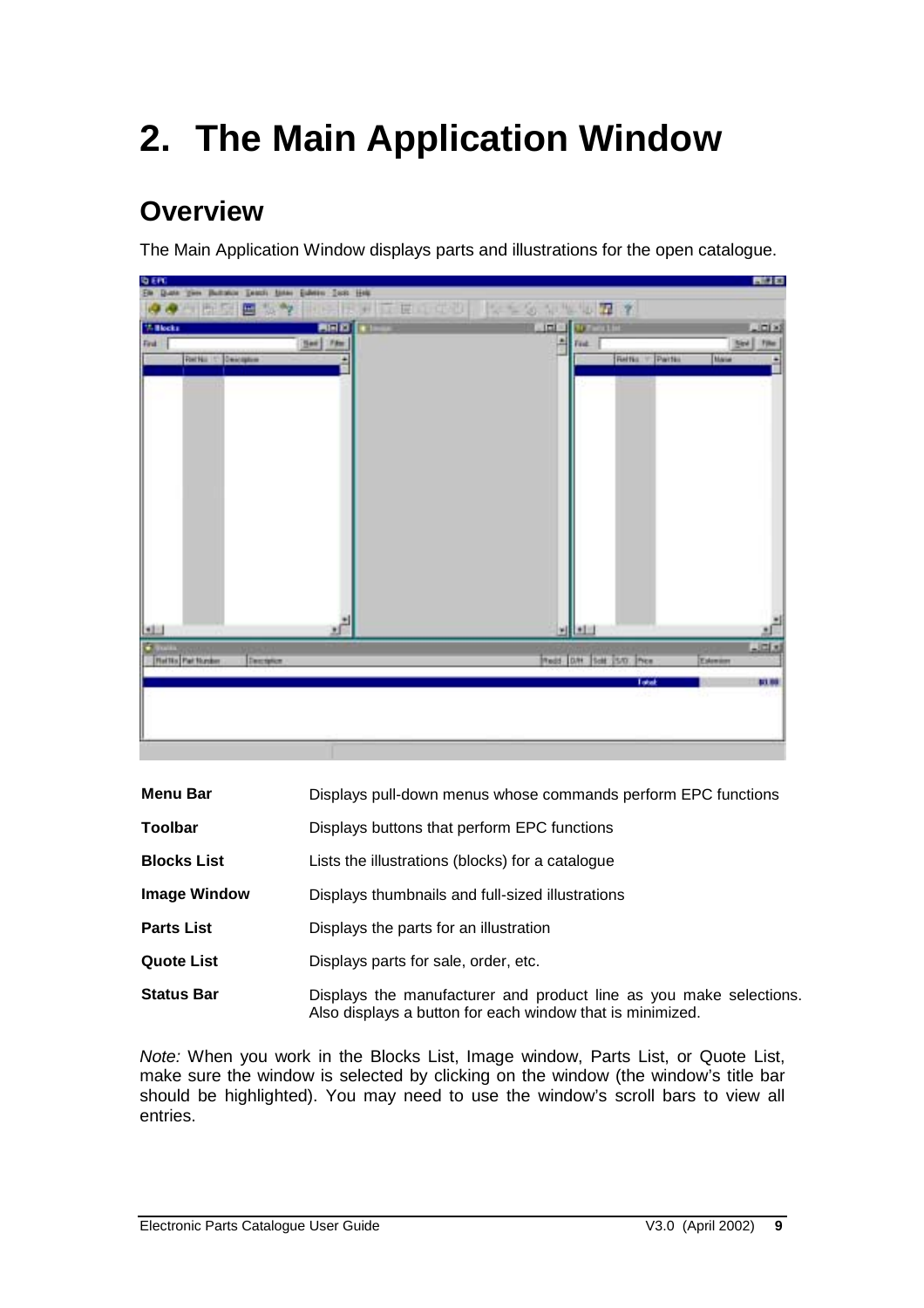## <span id="page-9-0"></span>**Using the Blocks List**

The Blocks List displays the blocks (illustrations) for the open catalogue.

| <b>A.</b> Blocks |                |                        |         | $\blacksquare$ $\blacksquare$ $\times$ |
|------------------|----------------|------------------------|---------|----------------------------------------|
| Find             |                |                        | $N$ ext | Filter                                 |
|                  | Ref No         | Description            |         |                                        |
|                  | <b>PREFACE</b> | * CATALOG PREFACE *    |         |                                        |
|                  |                |                        |         |                                        |
|                  |                |                        |         |                                        |
|                  | 1              | CYLINDER               |         |                                        |
|                  | $\overline{c}$ | CRANKSHAFT, PISTON     |         |                                        |
|                  | 3              | WATER PUMP             |         |                                        |
|                  | 4              | RADIATOR. HOSE         |         |                                        |
|                  | 5              | OIL PUMP               |         |                                        |
|                  | 6              | INTAKE.                |         |                                        |
|                  | 7              | CARBURETOR             |         |                                        |
|                  | 8              | EXHAUST                |         |                                        |
|                  | 9<br>10        | EXHAUST 2<br>CRANKCASE |         |                                        |
|                  | 11             | CRANKCASE COVER 1      |         |                                        |
|                  | 12             | STARTER                |         |                                        |
|                  | 13             | CLUTCH                 |         |                                        |
|                  | 14             | TRANSMISSION           |         |                                        |
|                  | 15             | TACHOMETER GEAR        |         |                                        |
|                  | 16             | SHIFT CAM. FORK        |         |                                        |
|                  | 17             | SHIFT SHAFT            |         |                                        |
|                  | 18             | FRAME                  |         |                                        |
|                  | 19             | FENDER                 |         |                                        |
|                  | 20<br>21       | SIDE COVER<br>OIL TANK |         |                                        |
|                  | 22             | BEAR ABM               |         |                                        |
|                  |                |                        |         |                                        |

To select a block from the Blocks List, highlight an entry by clicking on it or using the arrow keys. The Parts List displays the parts from the illustration corresponding to the selected block.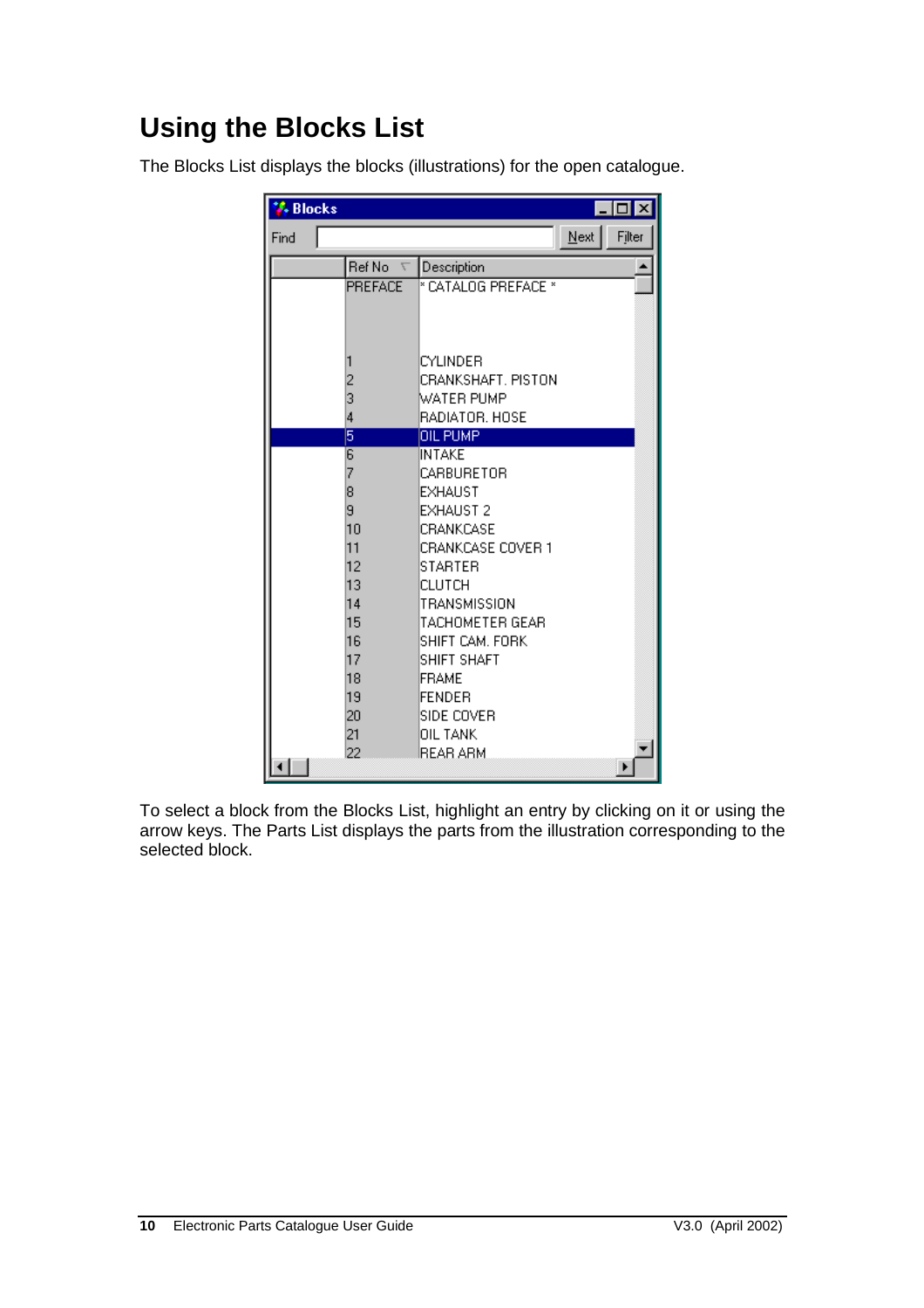### <span id="page-10-0"></span>**Using the Image Window**

The Image window displays thumbnail views of illustrations (as shown in this example) or full-sized illustrations for the open catalogue.



To select a thumbnail from the Image window, click on the thumbnail to highlight it. A thumbnail is highlighted when a thick border surrounds it. In the example above, the top right thumbnail is highlighted.

When you select a thumbnail, the Parts List displays the parts from that illustration and the corresponding entry in the Blocks List is highlighted.

Select **Display Illustration** from the Illustration menu, click on  $\boxed{ }$ , or press **F2** to display the full-sized illustration.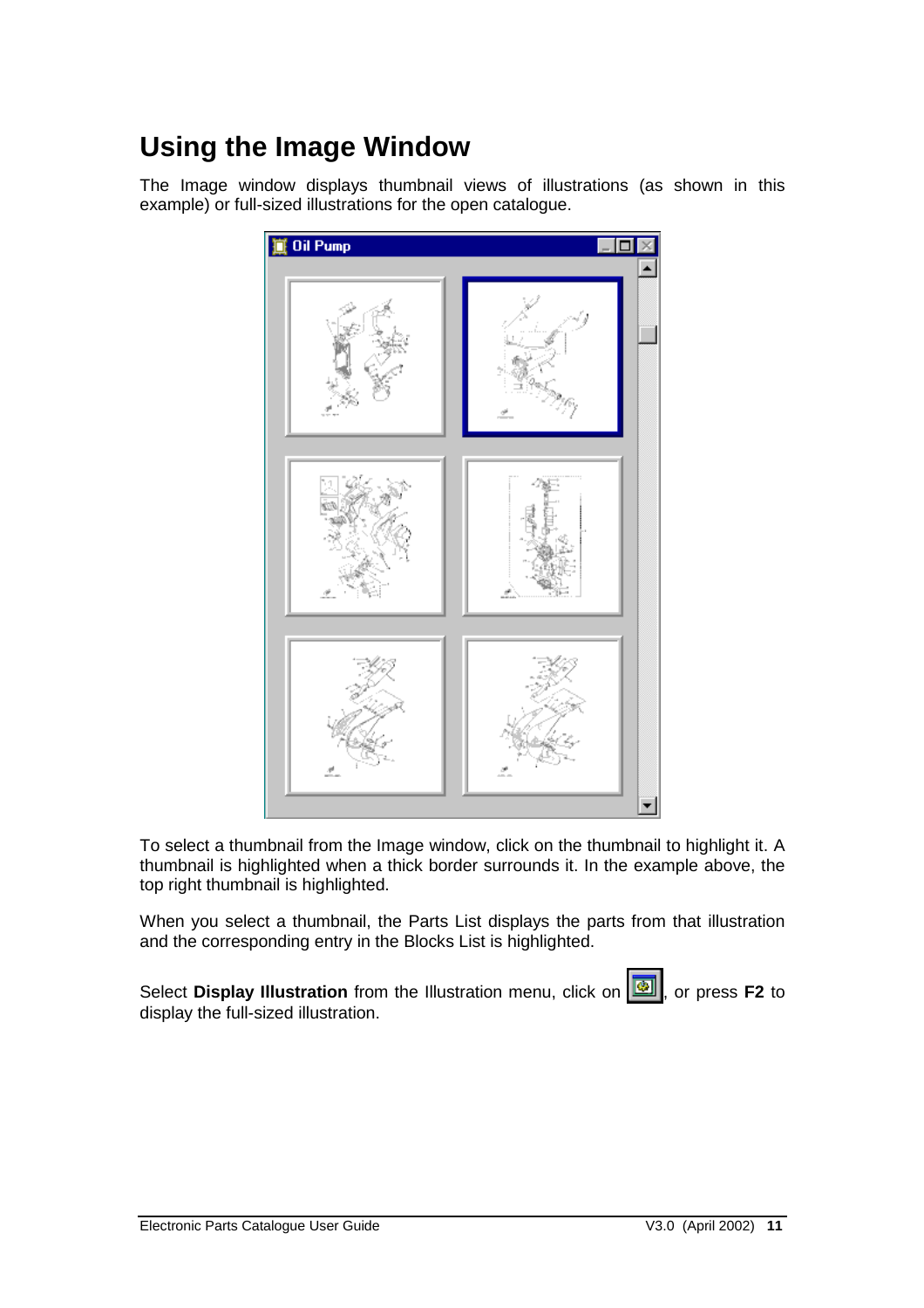## <span id="page-11-0"></span>**Using the Parts List**

#### **Viewing the List**

The Parts List displays the parts for the currently selected block (illustration).

| Parts List (Filtered)<br>$\Box$ $\times$ |     |                 |                               |                  |  |  |  |
|------------------------------------------|-----|-----------------|-------------------------------|------------------|--|--|--|
| Find                                     |     |                 |                               | Next<br>Filter   |  |  |  |
|                                          |     | Ref No          | Part No                       | Name             |  |  |  |
| 鬼                                        |     | 01              | 3RM-13101-30-00 OIL PUMP ASSY |                  |  |  |  |
|                                          | ¢ż. | $\overline{02}$ | 353-13552-01-00               | NOZZLE           |  |  |  |
|                                          | ¢.  | 03              | 90445-056K7-00                | <b>HOSE</b>      |  |  |  |
|                                          | Q.  | 04              | 90468-02033-00                | <b>CLIP</b>      |  |  |  |
|                                          | Q.  | 05              | 90154-04072-00                | SCREW, BINDING   |  |  |  |
|                                          | 42  | 06              | 90430-04229-00                | GASKET           |  |  |  |
|                                          | 42  | 07              | 90149-04318-00                | SCREW            |  |  |  |
|                                          | 42  | 08              | 90430-04229-00 .              | GASKET           |  |  |  |
| ø                                        |     | 09              | 4FL-13175-00-00               | SHAFT, WORM      |  |  |  |
| ø                                        |     | 10              | 4FL-13176-00-00               | METAL, WORM SHAF |  |  |  |
| ø                                        |     | 11              | 93210-18397-00 .              | 0-RING           |  |  |  |
| 42                                       |     | 12              | 90157-05079-00                | SCREW, PAN HEAD  |  |  |  |
| ¢.                                       |     | 13              | 93101-10001-00                | OIL SEAL         |  |  |  |
| ø                                        |     | 14              | 10V-13178-01-00 .             | GEAR, PUMP DRIVE |  |  |  |
| 42                                       |     | 15              | 93603-22028-00                | PIN. DOWEL       |  |  |  |
| ø                                        |     | 16              | 93430-08007-00                | <b>CIRCLIP</b>   |  |  |  |
| ¢.                                       |     | 17              | 90468-02033-00                | <b>CLIP</b>      |  |  |  |
| Ø                                        |     | 18              | 93210-07100-00                | 0-RING           |  |  |  |
| 42                                       |     | 19              | 90468-08086-00                | <b>CLIP</b>      |  |  |  |
| 62                                       |     | 20              | 3RM-13416-00-00 PIPE, OIL 1   |                  |  |  |  |
| 42                                       |     | 21              | 90467-08003-00                | <b>CLIP</b>      |  |  |  |
|                                          |     |                 |                               |                  |  |  |  |
|                                          |     |                 |                               |                  |  |  |  |
|                                          |     |                 |                               |                  |  |  |  |
|                                          |     |                 |                               |                  |  |  |  |
|                                          |     |                 |                               |                  |  |  |  |

The "Ref No" column displays reference numbers that refer to the parts on the corresponding illustration in the Image window.

*Note:* You can drag the border to the left to expand the width of the list. The expanded list shows each part number with its name and description.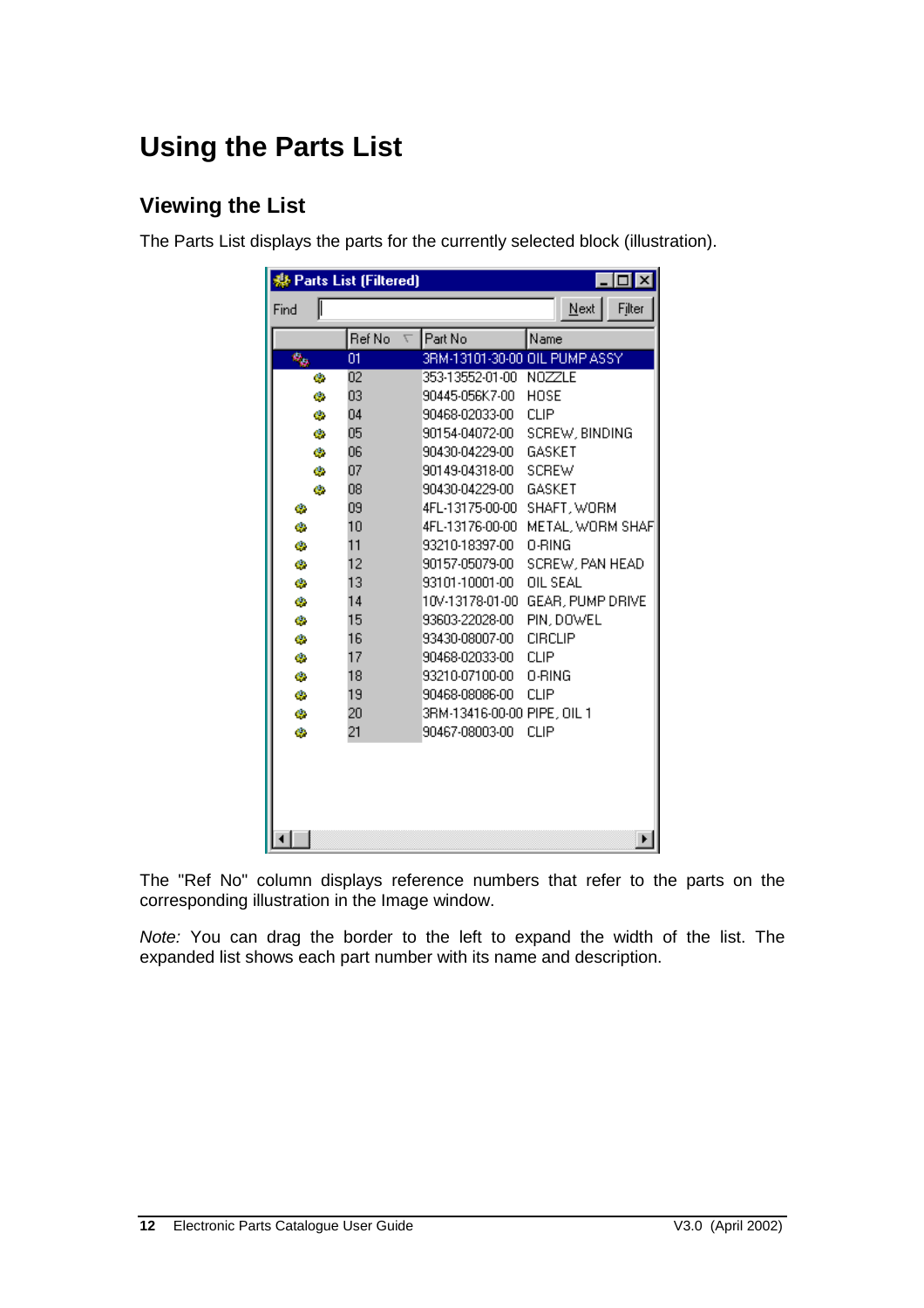#### <span id="page-12-0"></span>**Viewing the Parts List Icons**

The following list provides an overview of the Parts List icons and their meanings.

| Icon                    | <b>Meaning</b>                                                                                                       |
|-------------------------|----------------------------------------------------------------------------------------------------------------------|
| $\mathbf{Q}_\mathrm{p}$ | Package, assembly, or kit                                                                                            |
| Q.                      | Part in a package, assembly, or kit                                                                                  |
| œ.                      | Part                                                                                                                 |
|                         | Dealer note with part                                                                                                |
| æ.                      | Dealer note with package, assembly, or kit                                                                           |
| Æ                       | Dealer note with part in package, assembly, or kit                                                                   |
|                         | Dealer note with block                                                                                               |
| ū o                     | Bulletin note with part                                                                                              |
| <b>GM2.</b>             | Bulletin note with package, assembly, or kit                                                                         |
| 42                      | Bulletin note with part in package, assembly, or kit                                                                 |
|                         | Bulletin and dealer note with part                                                                                   |
|                         | Bulletin and dealer note with package, assembly, or kit                                                              |
|                         | Bulletin and dealer note with part in package, assembly, or kit                                                      |
| 0√                      | Bulletin and dealer note with block                                                                                  |
| <b>1965</b>             | Part linked with another block that contains the same part number                                                    |
| والأخراء                | Package, assembly, or kit linked with another block that contains the same part<br>number                            |
|                         | Bulletin and dealer note with part in package, assembly, or kit linked to another<br>block with the same information |
|                         | Bulletin and dealer note with block linked to another block with the same<br>information                             |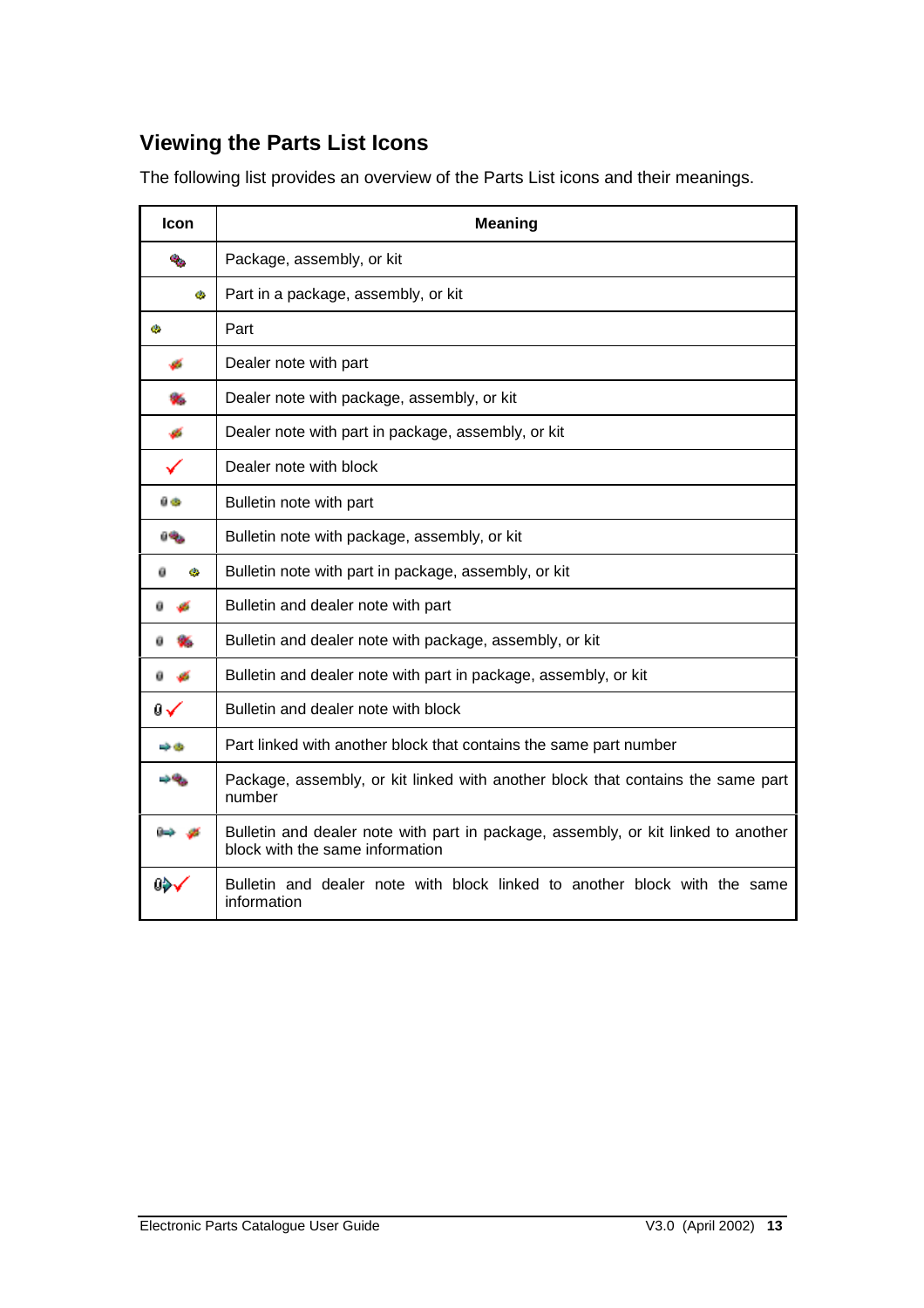#### <span id="page-13-0"></span>**Finding Additional Parts Information**

Double-click on a part in the Parts List. A window showing additional information about that part appears. If you have an inventory system connected, the window shows the quantity in stock.

| Catalogue<br><b>Block</b>      | DT125R(103RM-300EA)<br><b>OIL PUMP</b> |              |                |
|--------------------------------|----------------------------------------|--------------|----------------|
|                                |                                        |              |                |
| Ref No.                        | 13                                     | Part No.     | 93101-10001-00 |
| Name                           | <b>OIL SEAL</b>                        |              |                |
| Description                    | <b>OIL SEAL</b>                        |              |                |
| Price                          | \$0.00                                 | Cost         |                |
| Discount\Price Code            |                                        |              |                |
| Qty Regd.                      | 1                                      | Qty In Stock |                |
| Dealer Notes<br>Date User Note |                                        |              |                |
| Manufacturer Notes             | Add                                    | Delete       |                |
|                                |                                        |              |                |

If you want to attach your own notes to a part, click on **Add** to open the Notes dialogue box. You can add more than one dealer note. Your notes appear in the list, with the most recently added note first. See "Adding Dealer Notes" for additional information.

To delete a note, select the note and click on **Delete**.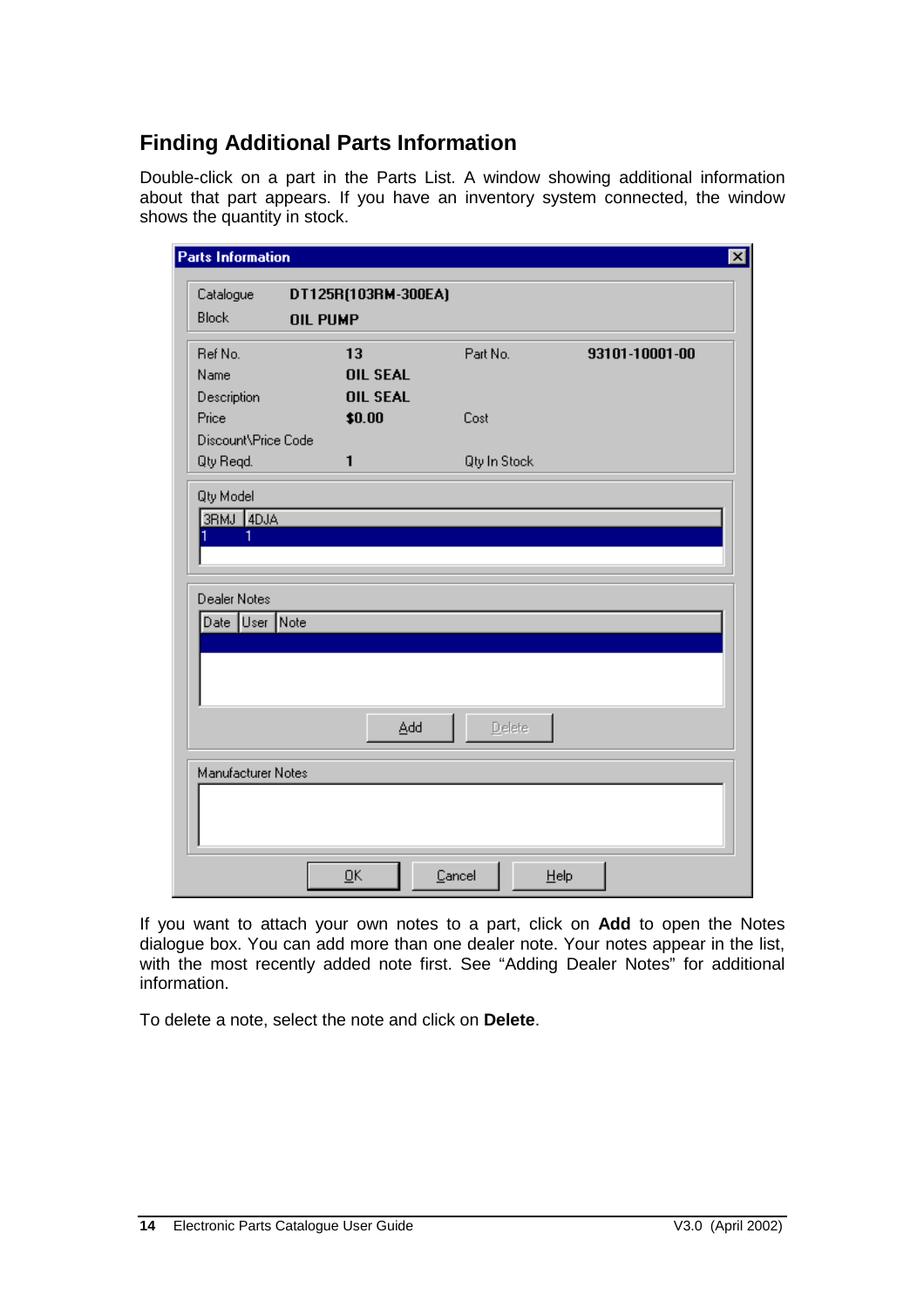## <span id="page-14-0"></span>**Using the Quote List**

The Quote List appears in the bottom portion of the Main Application Window. It is independent from the open catalogue, allowing you to add parts from different catalogues to one quote.

#### **Viewing the List**

The Quote List displays parts you select for sale, order, etc. The Quote List appears as follows. *Note:* The information shown here is an example only.



The Quote List includes the following information: the Parts List icon, the illustration reference number, part number, part description, required quantity, parts on hand (O/H), parts sold, special order parts (S/O), unit price, and total cost of listed parts.

#### **Changing the Special Order Quantity**

Use the mouse to highlight the item you want to adjust, then do one of the following:

- Press the **Right Arrow** key to increase the special order (S/O) by the required quantity.
- Press the **Left Arrow** key to decrease the special order (S/O) by the required quantity.
- Press **Shift** with the arrow keys to increase or decrease quantities by single units.

#### **Using the Quote Popup Menu**

Right-click on the Quote List to open a shortcut menu that includes all the commands available from the Quote pull-down menu.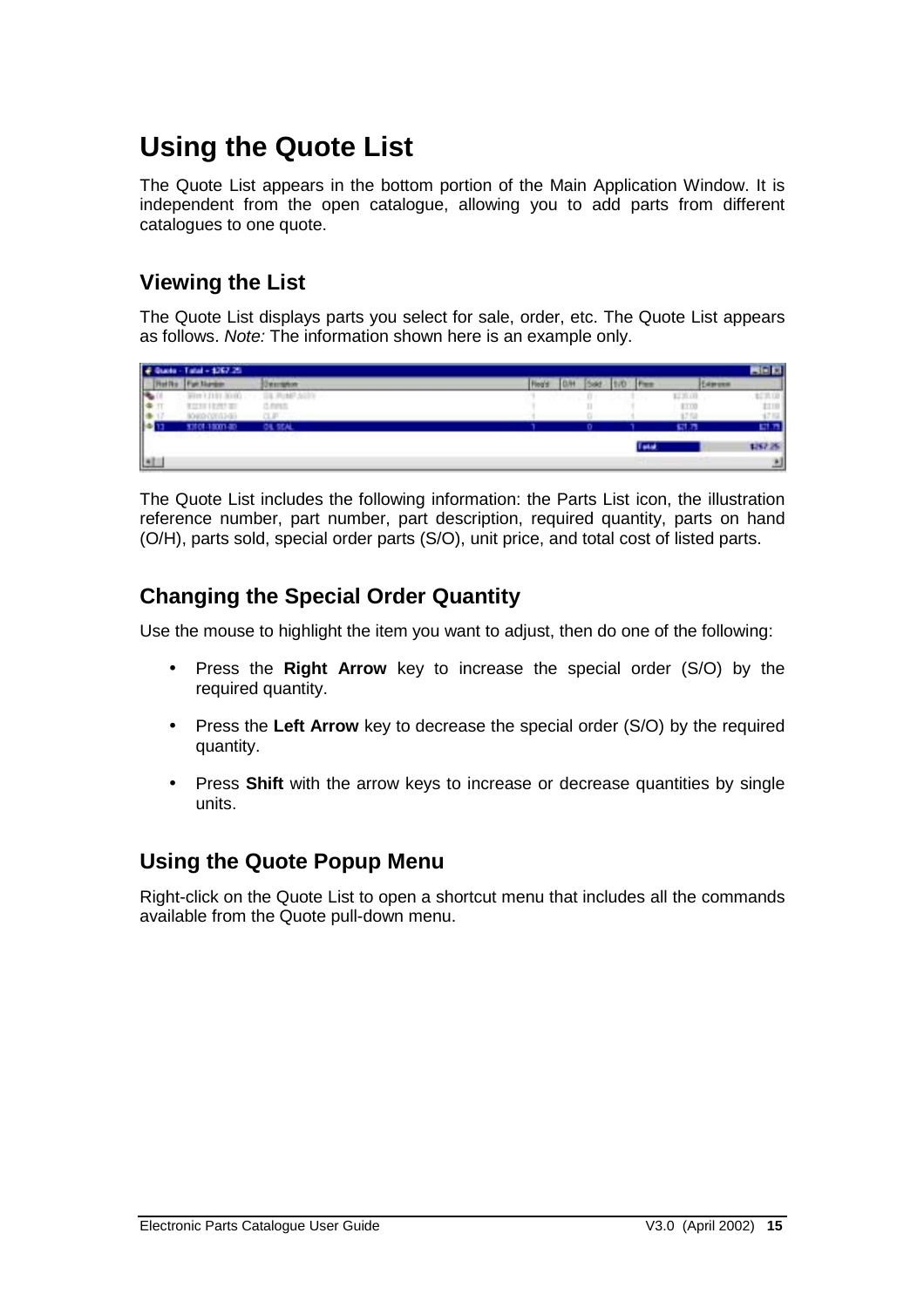## <span id="page-15-0"></span>**3. Opening a Parts Catalogue**

You can open a catalogue at any time while you are using the EPC. How you select catalogues depends on each manufacturer's data.

### **Using the Open Catalogue Dialogue Box**

When you select **Open Parts Catalogue** from the File menu or click on  $\boxed{\clubsuit}$  the Open Catalogue dialogue box is displayed. The Open Catalogue dialogue box opens in Navigate view or Find By view, depending on the manufacturer.

#### **The Open Catalogue Dialogue Box: Initial View**

When you initially select **Open Parts Catalogue**, the Open Catalogue dialogue box appears in Navigate view. At this point the dialogue box is empty except for providing choices in the "Manufacturer" drop-down list. For example:

| <b>Open Catalogue</b> |                                | 図                        |
|-----------------------|--------------------------------|--------------------------|
| Manufacturer          |                                | $\overline{\phantom{a}}$ |
|                       | LA DEM <sub>1</sub><br>LA DEM2 |                          |
|                       |                                |                          |
|                       |                                |                          |
|                       |                                |                          |
|                       |                                |                          |
|                       |                                |                          |
|                       |                                |                          |
|                       |                                |                          |
|                       |                                |                          |
|                       |                                |                          |
|                       |                                |                          |
|                       | End.                           |                          |
|                       |                                |                          |
|                       | DK.<br>Cancel<br>Help          |                          |

When you click on a manufacturer, the dialogue box will either list the available catalogues in Navigate view's tree structure or switch to Find By view and list available categories in a drop-down list.

*Note:* If only one manufacturer is available on your system, the dialogue box will open in the view that applies to that manufacturer's data.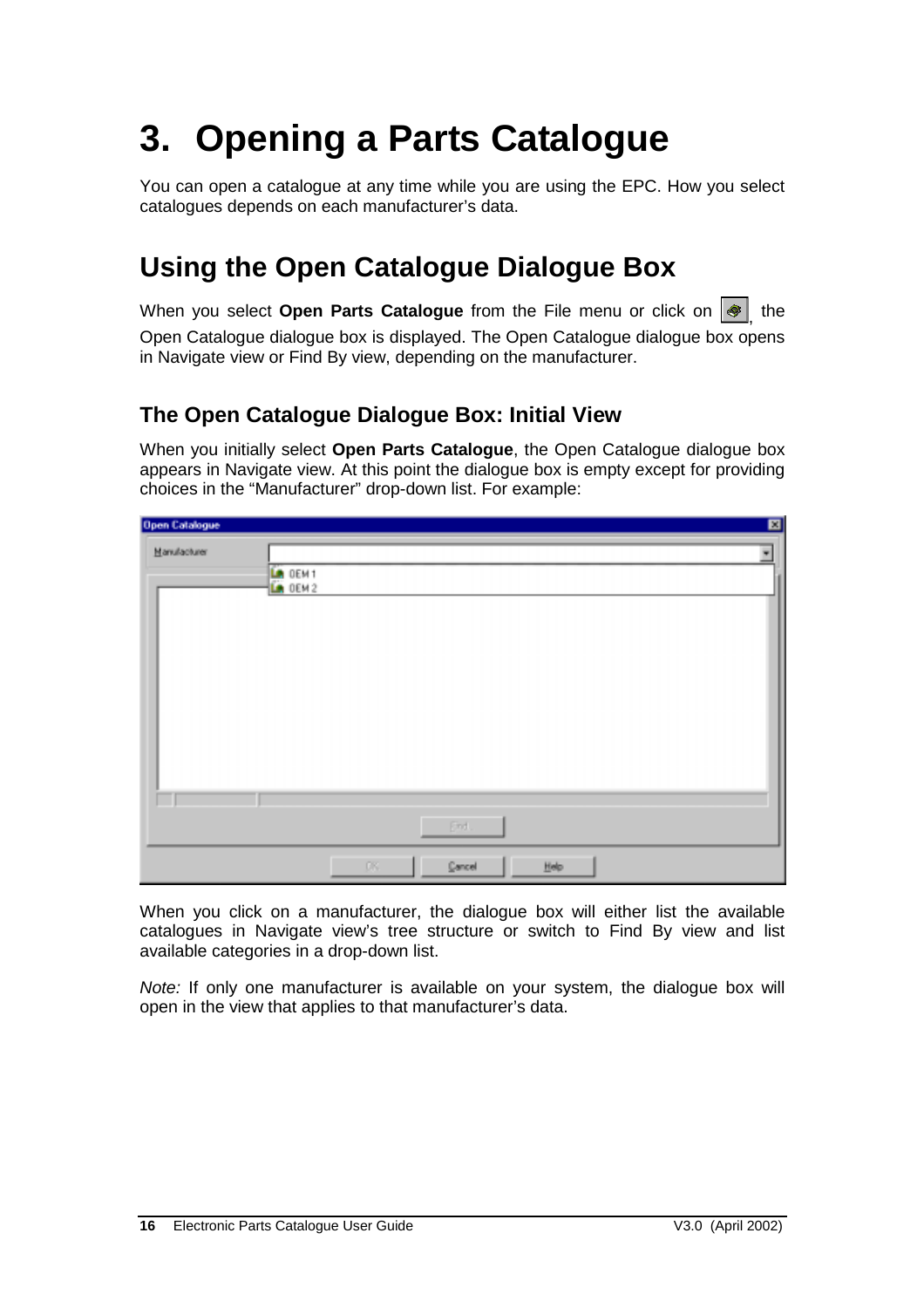#### <span id="page-16-0"></span>**The Open Catalogue Dialogue Box: Navigate View**

In Navigate view, the Open Catalogue dialogue box arranges information in a tree structure. For example:

| <b>Open Catalogue</b>                                                                                                                                                                     |                                                  | 図 |
|-------------------------------------------------------------------------------------------------------------------------------------------------------------------------------------------|--------------------------------------------------|---|
| Manufacturer                                                                                                                                                                              | LA DEM                                           | × |
| El- & Outboard<br>Stein Drive<br>⊝<br>AN LA<br>圧<br>L4 (DRIVE)<br>L4/V6/V8 (INT)<br>圧<br>隆<br>ME370/420 (INT)<br>曲<br><b>A</b> ME370STI<br>菌<br><b>A</b> ME 4206TI<br>由<br>El Water Craft | 6T5 (NOA) 1990<br>ME370/420 JDRIV                |   |
|                                                                                                                                                                                           | DEM >> StemDiive >> L4 (DRIVE) >> 6T5 (NOA) 1990 |   |
|                                                                                                                                                                                           | Find                                             |   |
|                                                                                                                                                                                           | QK<br>Cancel<br>Help                             |   |

Click on the plus sign (+) preceding a catalogue or double-click on the catalogue name to list the available models. The plus sign changes to a minus sign (-). In the example above, the status line displays the navigational path to the model specified in the opened catalogue.

OEM>>Stern Drive>>L4 (Drive)>>6T5 (NOA) 1990

To close a catalogue listing, click on the minus sign or double-click on the catalogue name.

*Note:* To switch to Find By view, click on the **Find** button.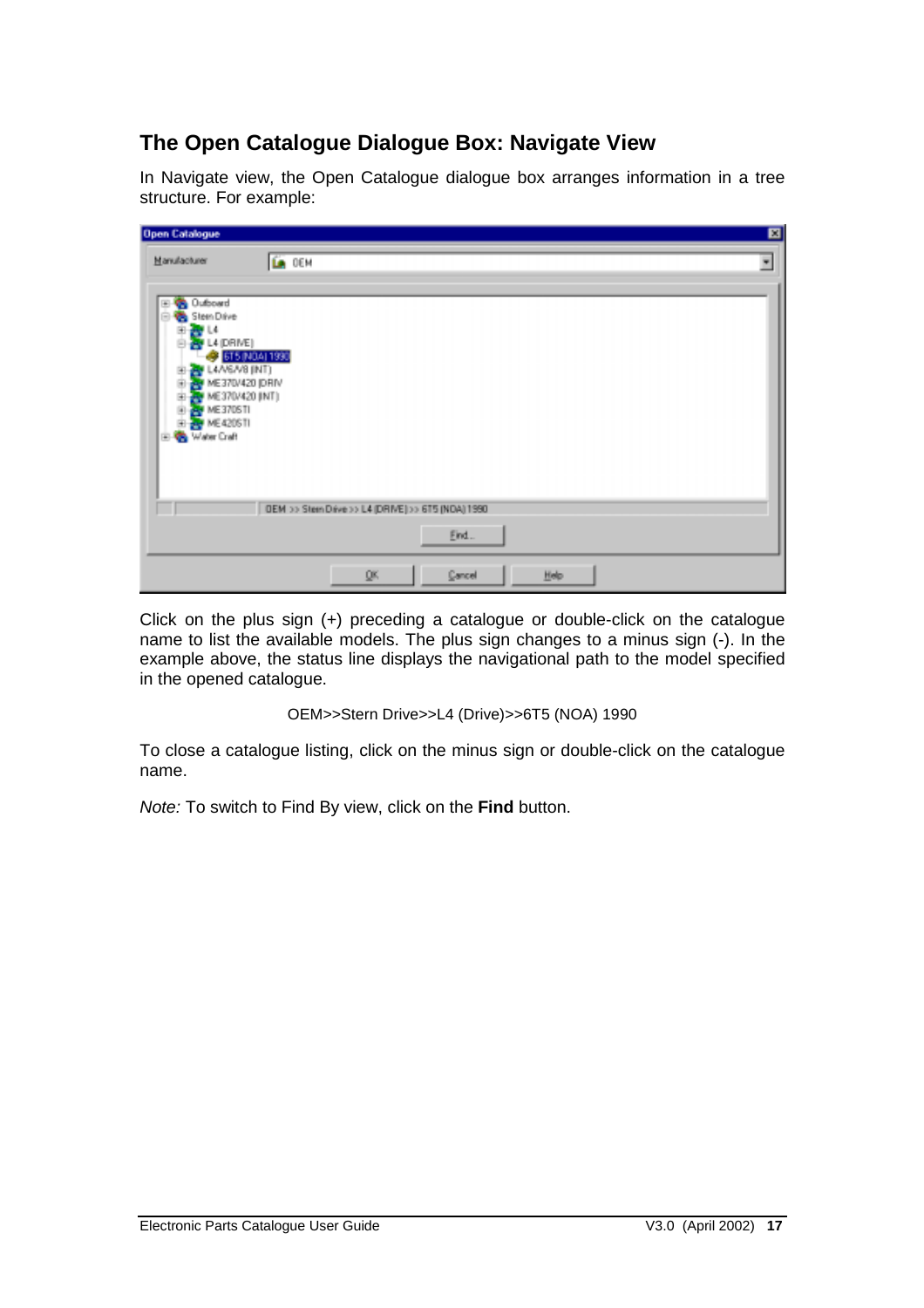#### <span id="page-17-0"></span>**The Open Catalogue Dialogue Box: Find By View**

When a manufacturer has detailed model information, the dialogue box automatically switches from Navigate view to Find By view. Or, if you are in Navigate view and want to change to Find By view manually, click on the **Find** button. Either way, the dialogue box appears as shown in this example.

| <b>Open Catalogue</b> |          |      |   |                             |          |            | 図            |
|-----------------------|----------|------|---|-----------------------------|----------|------------|--------------|
| Manufacturer          | LA DEM   |      |   |                             |          |            | ×            |
|                       | Find by: |      |   |                             |          |            |              |
| Category              | ALL      |      |   |                             |          |            | Ξ            |
| Model                 |          |      |   | Model Code                  |          |            |              |
| Year                  |          |      |   | <b>Production Code</b>      |          |            |              |
| Frame II              |          |      |   | Engine Number               |          |            |              |
| Colour Code           |          |      | 븨 | Country                     | ALL      |            | F            |
| Models (3001)         |          |      |   |                             |          |            |              |
|                       | Nodel    | Year |   | Colour Code N. Code P. Code | Frame II | Engine #   | Catalogue II |
| FT9.9DEHL             |          | 2001 |   | 66RO                        |          | EHL-300194 | ×            |
|                       |          |      |   |                             |          |            | Retrieve     |
|                       |          |      |   | Navigate                    |          |            |              |
|                       |          | QK   |   | Cancel<br>Help              |          |            |              |

In Find By view, the Find button changes to a Navigate button so you can switch to Navigate view.

In Find By view, the EPC searches the manufacturer data and lists the available categories in the "Category" drop-down list. Click on the list box arrow to view the available categories. Catalogues or models that apply to the selected category are then listed in the "Models" drop-down list. If you select **All** categories (as shown in the example above), all available catalogues or models are listed.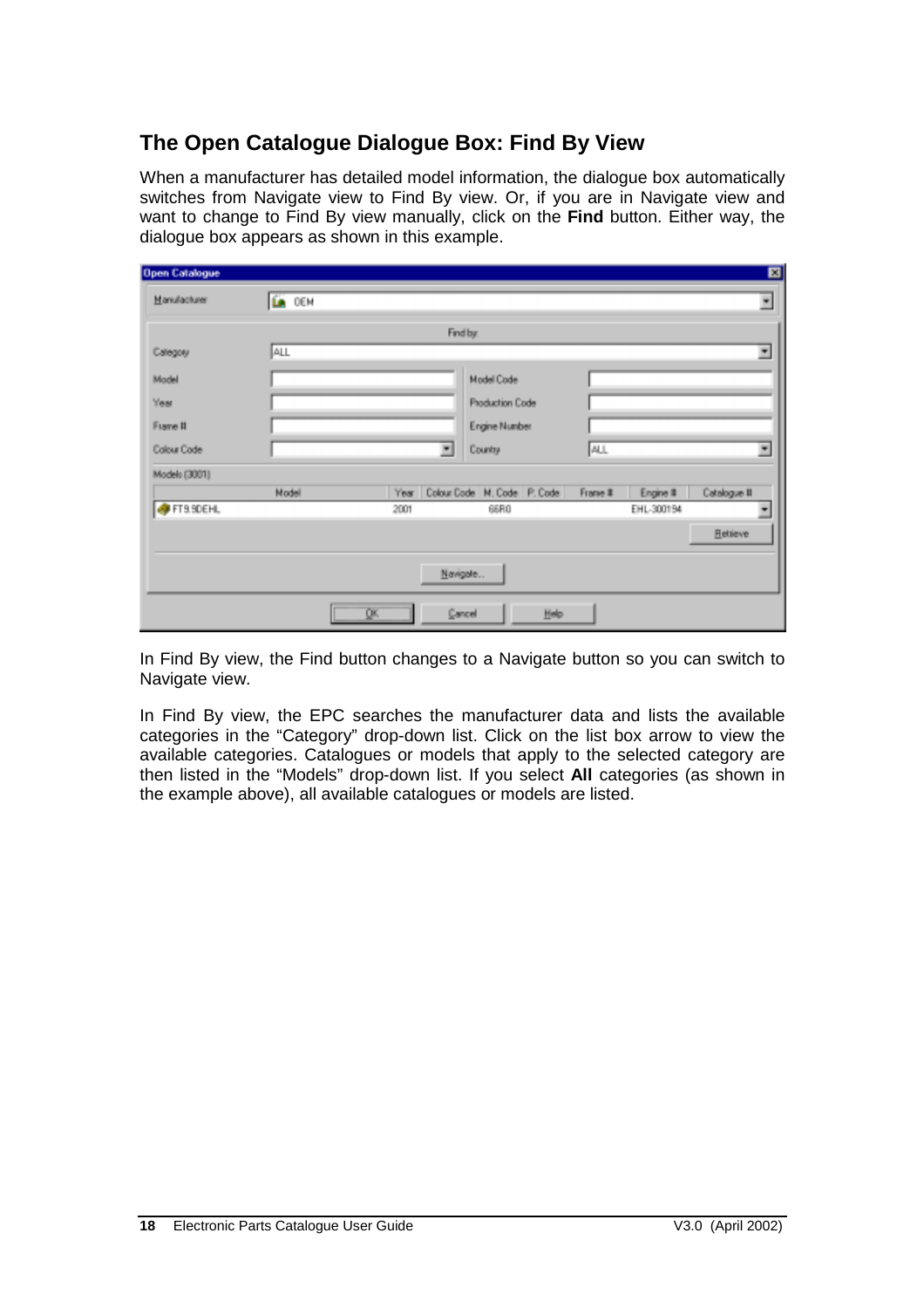### <span id="page-18-0"></span>**Setting the Catalogue Load Option**

The first time you use the EPC, you must manually select a catalogue. If you want the previously viewed catalogue to open automatically each time you start the EPC, use the following procedure.

- 1. Select **Options** from the Tools menu to open the User Options dialogue box.
- 2. Click on **Display** to open the Display tab.

| <b>User Options</b>                               |                                              |                                                          |      |  |  |
|---------------------------------------------------|----------------------------------------------|----------------------------------------------------------|------|--|--|
| Display   Images   Company Details  <br>General I |                                              |                                                          |      |  |  |
| Language <sup>.</sup>                             |                                              |                                                          |      |  |  |
| English UK                                        |                                              |                                                          |      |  |  |
|                                                   |                                              |                                                          |      |  |  |
| Navigation                                        |                                              |                                                          |      |  |  |
| L                                                 |                                              | Display Block Information when a Block is Selected       |      |  |  |
|                                                   |                                              | ○ Display Part Information Before Adding Parts to Quotes |      |  |  |
|                                                   | <b>▽</b> Load Last Used Catalogue on Startug |                                                          |      |  |  |
|                                                   |                                              |                                                          |      |  |  |
|                                                   | □ Display Additional Help in Status Bar      |                                                          |      |  |  |
|                                                   |                                              | □ Display No Messages when adding Parts to Quotes        |      |  |  |
|                                                   |                                              |                                                          |      |  |  |
| Lists                                             |                                              |                                                          |      |  |  |
|                                                   | Grid                                         | Text Case                                                |      |  |  |
| <b>Blocks List</b>                                | Vertical                                     | Normal                                                   |      |  |  |
| Parts List                                        | Normal<br>None                               |                                                          |      |  |  |
|                                                   |                                              |                                                          |      |  |  |
|                                                   |                                              |                                                          |      |  |  |
| QK                                                | Cancel                                       | Apply                                                    | Help |  |  |

- 3. Click on the check box preceding **Load Last Used Catalogue on Startup** to insert a checkmark  $(v)$ , as shown in the example above.
- 4. Click on **OK**.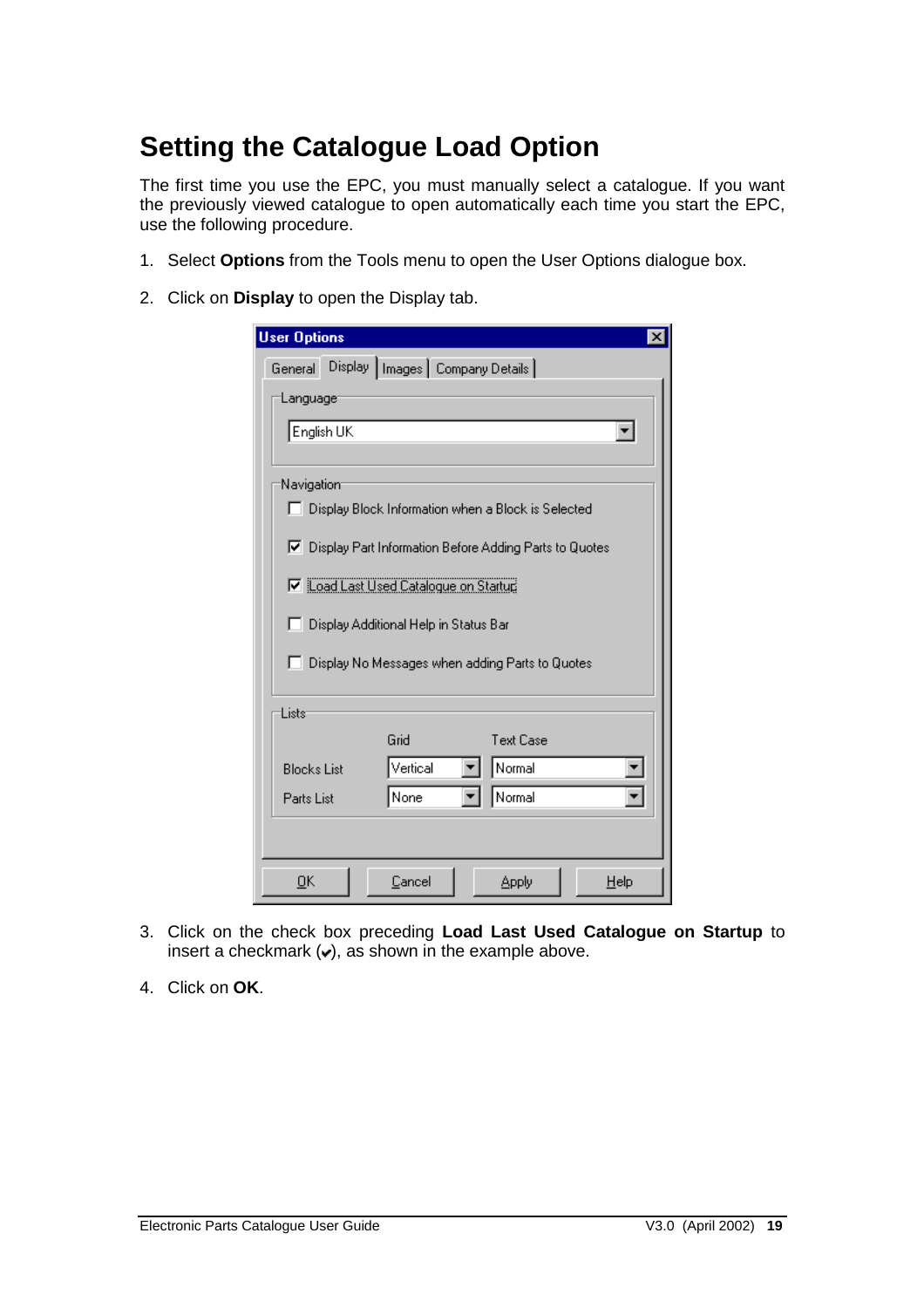### <span id="page-19-0"></span>**Opening a Catalogue in Navigate View**

For some manufacturers, the Open Catalogue dialogue box opens in Navigate view. In this view, you select catalogues and models from entries arranged in a tree structure. Use the following procedure to open a catalogue in this view.

- 1. Select **Open Parts Catalogue** from the File menu or click on **1** to display the Open Catalogue dialogue box.
- 2. Select a manufacturer from the "Manufacturer" drop-down box. For example:

| 1877                             | <b>ILA</b> DEM   |  |
|----------------------------------|------------------|--|
| ш.                               | OEM <sub>1</sub> |  |
| $-0.7$<br><b><i><u>A</u></i></b> | OEM 2            |  |

3. When you select a manufacturer, all available catalogues for that manufacturer are listed. For example:

| <b>Open Catalogue</b>                  |              |
|----------------------------------------|--------------|
| Manufacturer                           | OEM 1<br>--- |
| Outboard<br>Stern Drive<br>Water Craft |              |

- 4. Open a catalogue by one of the following methods.
	- Click on the plus sign (+) preceding the catalogue name.
	- Double-click on the catalogue name.
	- Highlight the catalogue name and click on **OK**.

| <b>Open Catalogue</b>                                                                                                                                    |                                                                                 |       |
|----------------------------------------------------------------------------------------------------------------------------------------------------------|---------------------------------------------------------------------------------|-------|
| Manufacturer                                                                                                                                             |                                                                                 | OEM 1 |
| Outboard<br>Stern Drive<br>I 4<br>Ė<br>L4 (DRIVE)<br>ţ<br>$\frac{1}{\frac{1}{\cdot}}$<br>Ė<br>ME370STI<br>Ė<br>ME420STI<br>$\overline{+}$<br>Water Craft | <b>3</b> 6T5 (NOA) 1990<br>L4/V6/V8 (INT)<br>ME370/420 (DRIV<br>ME370/420 (INT) |       |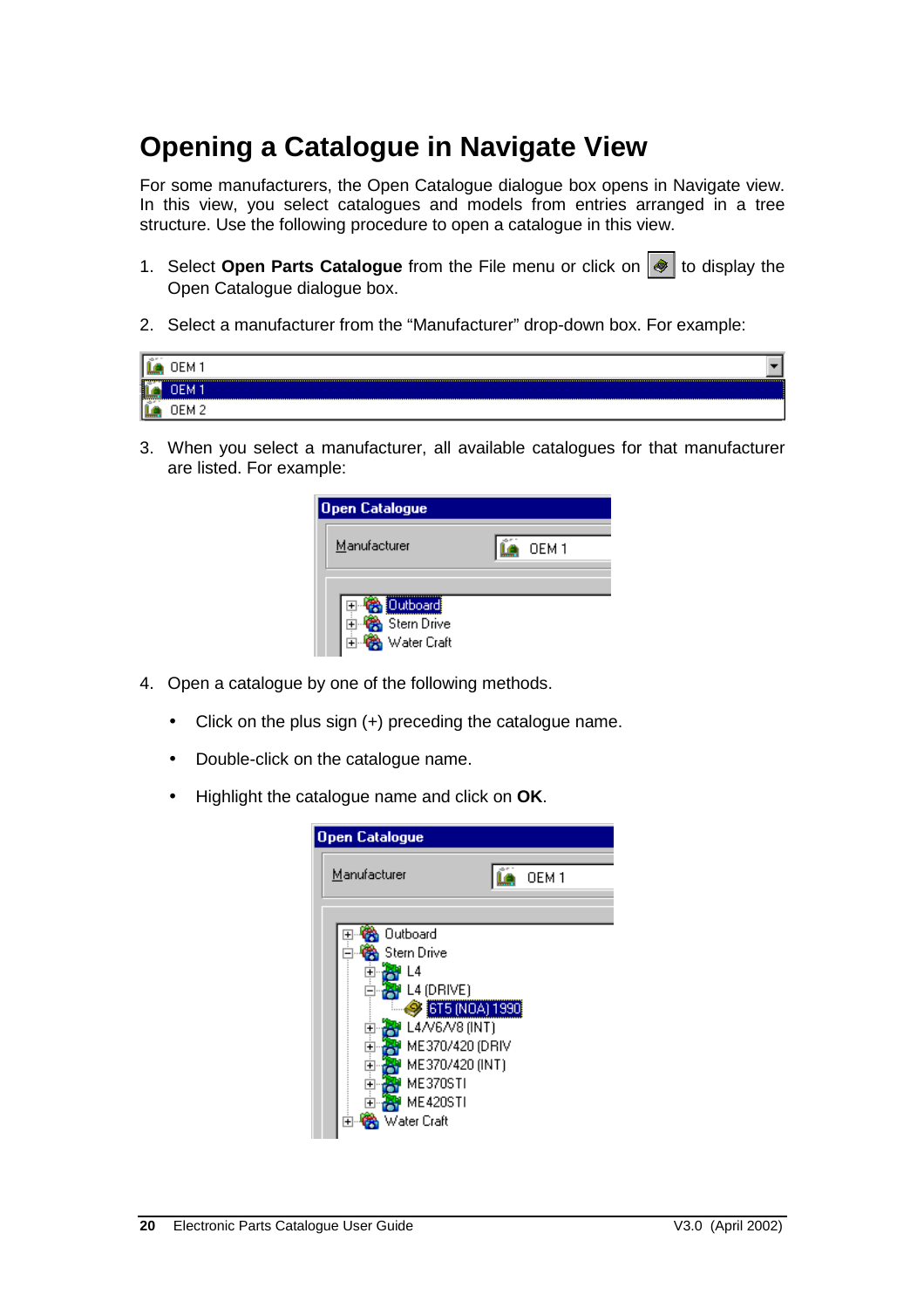### <span id="page-20-0"></span>**Opening a Catalogue in Find By View**

When a manufacturer has detailed model information, the Open Catalogue dialogue box automatically changes from Navigate view to Find By view.

- 1. Select **Open Parts Catalogue** from the File menu or click on **1** to display the Open Catalogue dialogue box.
- 2. Select a manufacturer from the "Manufacturer" drop-down box. For example:

|     | OEM1            |  |
|-----|-----------------|--|
|     | <b>14</b> OEM 1 |  |
| ĪΔ. | OEM 2           |  |

3. Select a category from the "Category" drop-down list. For example:

| OEM <sub>1</sub>                       |
|----------------------------------------|
| Find by:                               |
|                                        |
|                                        |
|                                        |
|                                        |
| Outboard<br>Stern Drive<br>Water Craft |

4. Click on **Retrieve** to list the catalogues (or models) in the selected category.

To narrow your search for catalogues/models in a category, type a search term in one of the available text boxes before you click on **Retrieve**. For example, you can narrow your search by frame number, engine number, model, or VIN. The availability search fields varies by manufacturer.

5. Select a catalogue/model from the drop-down list. For example:

| Models (3001)                |      |                                                  |            |             |
|------------------------------|------|--------------------------------------------------|------------|-------------|
| Model                        |      | Year   Colour Code   M. Code   P. Code   Frame # | Engine #   | Catalogue # |
| $\bigtriangledown$ FT9.9DEHL | 2001 | 66RO                                             | EHL-300194 |             |
| <b>SPETS SDE SALAY</b>       | 2000 | 66R                                              |            |             |
| <b>S</b> FT9.9DEH L/K NV     | 2000 | 66R                                              |            |             |
| <b>SPETS SDEH LAY NV</b>     | 2000 | 66R                                              |            |             |
| <b>SPFT9.9DEHL</b>           | 2001 | 66R0                                             | EHL-300194 |             |
| FT9.90EHL                    | 2001 | 66R0                                             | EHX-600157 |             |
| <b>OFFT9.9DEHL</b>           | 2001 | 66R0                                             | MHL-200289 |             |
| $\frac{4}{3}$ FT9.90 EHL     | 2001 | 66Ft0                                            | MHX-500191 |             |

6. Click on **OK** in the Open Catalogue dialogue box to open the catalogue.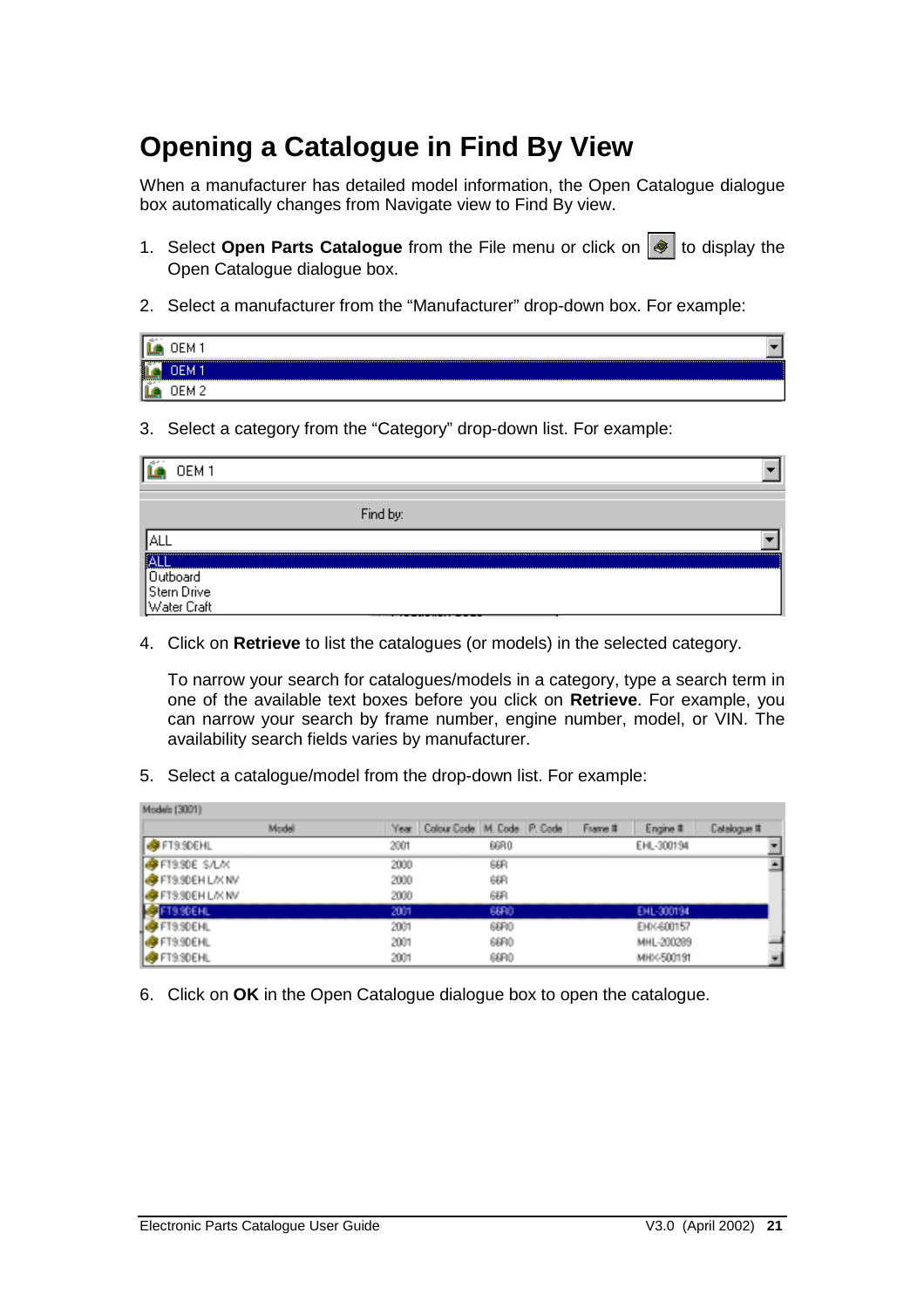### <span id="page-21-0"></span>**Setting Filters Before Opening a Catalogue**

Before you open a catalogue, you can filter the results by frame number, engine number, VIN, color code, year, model, model code, production code, and country. In most cases, entering one or more criteria can narrow a search from hundreds of catalogues or models to a few or even a single model. Use filters individually or in combination. You could, for example, enter a frame/engine number plus a model year or a VIN plus a country. However, if you enter a frame/engine number plus a VIN, the EPC will filter on the frame/engine number and ignore the VIN you entered.

#### **Entering Frame/Engine Numbers**

Depending on the manufacturer, the frame number field appears separately or in combination with the engine number field. For example:

| <b>Equipment</b> | m |  |
|------------------|---|--|
|------------------|---|--|

To filter by frame number when the fields appear as shown here, simply type a frame number or an engine number in the appropriate field.

When the frame engine number fields appear in combination, type the number in a two-section text box. Type the prefix code (a maximum of five characters), press the **Tab** key, and type the serial number (a maximum of seven digits). For example:

| Frame # / Engine # | IDE031 | 10003387 |  |
|--------------------|--------|----------|--|
|--------------------|--------|----------|--|

#### **Entering Color Codes**

When you type a complete or partial frame number, the color codes associated with that number are available in the "Color Code" drop-down list. For example:

| Frame #     | ICA1CC      |
|-------------|-------------|
| Colour Code | 102X; Black |

Color code information appears with the code and description separated by a semicolon (;). In this example, the code is "02X" and the description is "Black". When you know a color, but not the code, type what you know to produce a list of matches in the drop-down list. From the list, you can select the specific color code you need.

#### **Entering a VIN**

Type a VIN in a three-section text box. Type the three-character factory code, press the **Tab** key, type the five-character prefix code, press **Tab**, and type the serial number (a maximum of nine digits). You may omit leading zeros.

| <b>ZIKI</b> |  |
|-------------|--|
|-------------|--|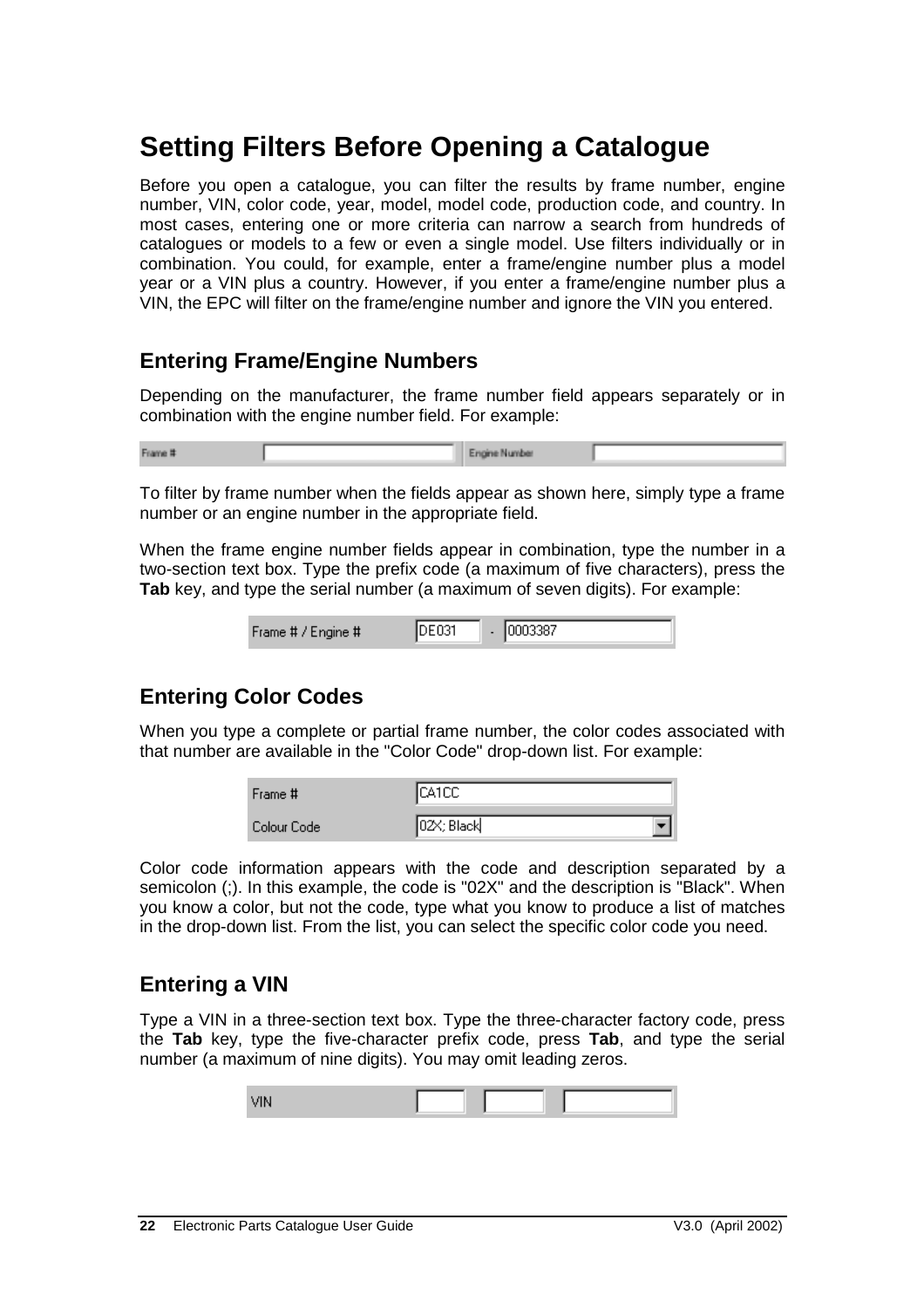## <span id="page-22-0"></span>**4. Working with Quotes**

You can create a quote to give a customer an accurate quotation for parts. This chapter explains how to create a quote and do the following: display additional information for a part; delete a part; add a miscellaneous part; save, open, clear, and print quotes; use price escalation; download a quote; use order types; and work with superseded parts.

## **Creating a Quote**

Use any of the following methods to add a part to a Quote List.

- Double-clicking on a part entry in the Parts List.
- Pressing **Enter** on a highlighted part entry.
- Double-clicking on an callout/hotspot in an illustration.
- Typing a reference number from the selected illustration in the Image window.

The following example demonstrates how to select a part for a Quote List by doubleclicking on a part entry in the Parts List.

1. Open a catalogue and select a block to display the Parts List.

|      | 縣 Parts List (Filtered) |                               |                                   |
|------|-------------------------|-------------------------------|-----------------------------------|
| Find |                         |                               | Filter<br>Next                    |
|      | Ref No                  | Part No                       | Name                              |
| 42   | N1                      |                               | 6E5-W0090-12-EJ CRANK CYLINDER    |
| 42   | 01                      |                               | ISF3-W0090-12-EJ CRANK CYLINDER   |
|      | 02                      |                               | BE5-15100-05-94 CRANKCASE ASSY    |
|      | 02                      |                               | ISE3-15100-05-94 - CRANKCASE ASSY |
| 办    | 03                      | 624-11379-00-00 VALVE, CHECK  |                                   |
| 42   | 04                      | 663-11518-01-00 LOCK, BEARING |                                   |
| 42   | 05                      | 6E5-11372-00-00 NIPPLE, HOSE  |                                   |
| ø    | 06                      | 90380-06M18-00                | BUSH, SOLID                       |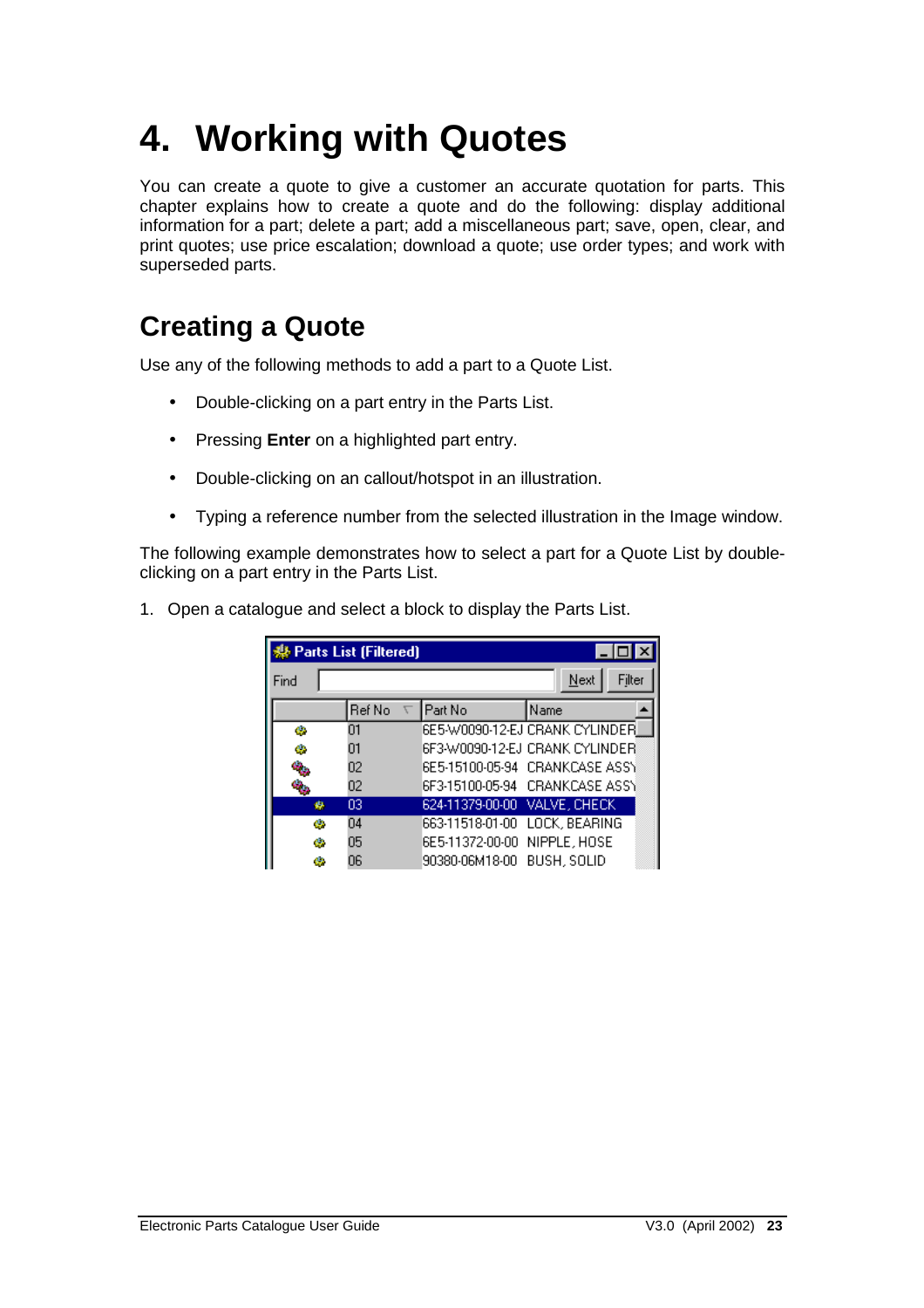2. Double-click on a part number (**624-11379-00-00**, for example).

If "Display Part Information Before Adding Parts to Quotes" is selected on the User Options Display tab, a Parts Information dialogue box is displayed.

| Catalogue           | 115A/140A(276E5-300E1)    |               |                 |
|---------------------|---------------------------|---------------|-----------------|
| <b>Block</b>        | <b>CRANKCASE CYLINDER</b> |               |                 |
| Ref No.             | 03                        | Part No.      | 624-11379-00-00 |
| Name                | <b>VALVE, CHECK</b>       |               |                 |
| Description         | . VALVE, CHECK            |               |                 |
| Price               | \$0.00                    | Cost          |                 |
| Discount\Price Code |                           |               |                 |
| Qty Regd.           | 1                         | Qty In Stock  |                 |
| Qty Model           |                           |               |                 |
| 6E5 6F3             |                           |               |                 |
|                     |                           |               |                 |
|                     |                           |               |                 |
|                     |                           |               |                 |
| Dealer Notes        |                           |               |                 |
| Date User Note      |                           |               |                 |
|                     |                           |               |                 |
|                     |                           |               |                 |
|                     |                           |               |                 |
|                     |                           |               |                 |
|                     | Add                       | <b>Delete</b> |                 |
|                     |                           |               |                 |
| Manufacturer Notes  |                           |               |                 |
|                     |                           |               |                 |
|                     |                           |               |                 |
|                     |                           |               |                 |

- 3. Click on **OK**.
- 4. If the part is included in a kit, you are prompted to specify the kit or the part.



*Note:* This prompt appears if "Display No Messages when adding Parts to Quotes" is not selected in on the User Options Display tab.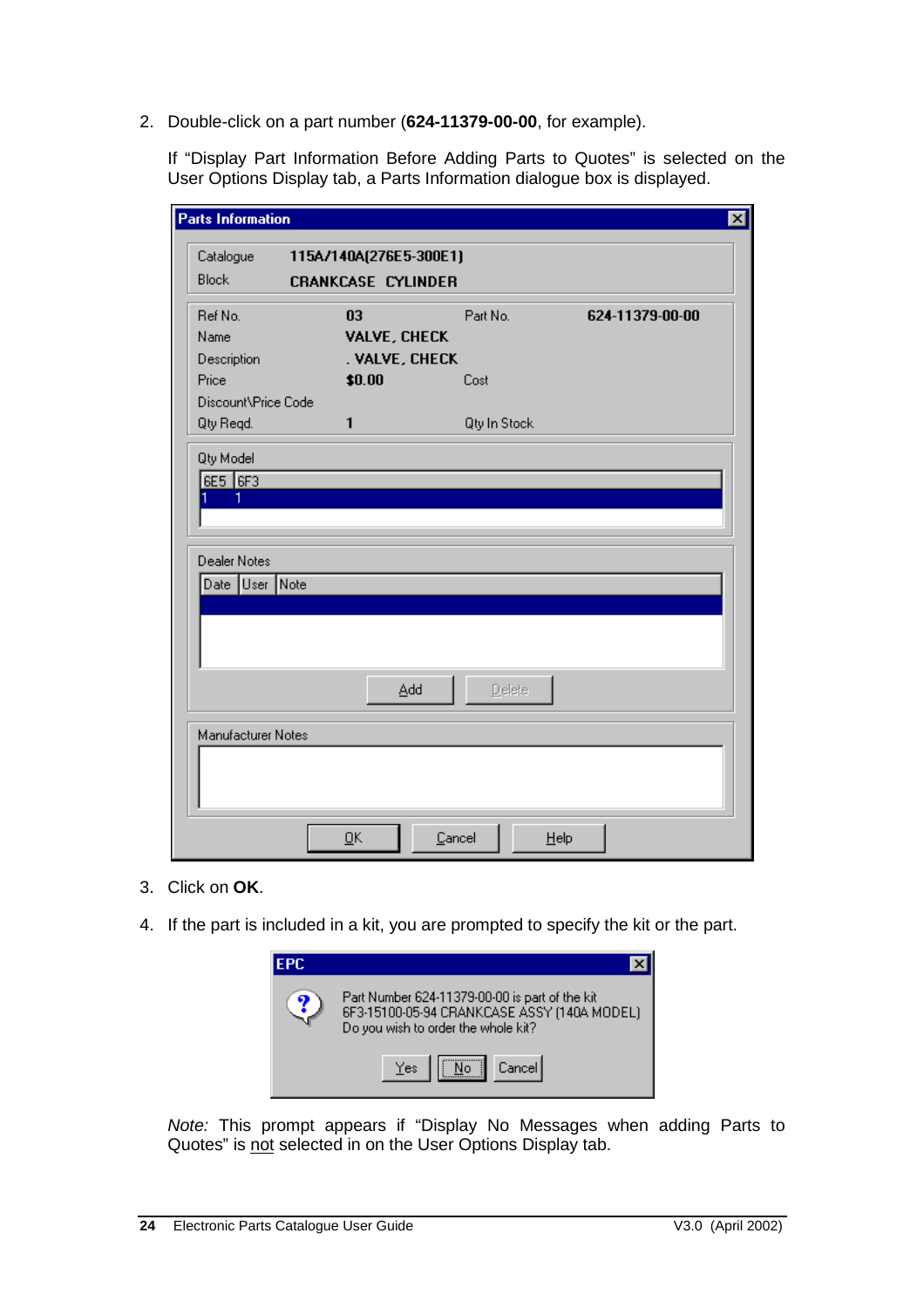- 5. Make a selection based on the following guidelines.
	- Click on **Yes** to add the entire kit to the Quote List.
	- Click on **No** to add the selected part to the Quote List.
	- Click on **Cancel** to add neither the kit nor the part.
- 6. If an illustration reference has more than one part associated with it, a dialogue box lists the associated parts.

| <b>EPC</b>     |                                                                                                     |                |       |                       |
|----------------|-----------------------------------------------------------------------------------------------------|----------------|-------|-----------------------|
|                | This reference number has many similar parts<br>Please select which part you require from this list |                |       |                       |
| Ref No Part No | Name                                                                                                | Description    | Notes | <b>Qly Model: EE5</b> |
| JOS            | 6E5-15100-05-94 CRANKCASE ASSY (115A MODEL) CRANKCASE ASSY (115A MODEL) UR                          |                |       |                       |
| īΦ             | 6F3-15100-05-94 CRANKCASE ASSY (140A MODEL) CRANKCASE ASSY (140A MODEL) UR                          |                |       |                       |
|                |                                                                                                     |                |       |                       |
|                |                                                                                                     |                |       |                       |
|                |                                                                                                     |                |       |                       |
|                |                                                                                                     |                |       |                       |
|                | <b>QK</b>                                                                                           | Cancel<br>Help |       |                       |

*Note:* This prompt appears if "Display No Messages when adding Parts to Quotes" is not selected in on the User Options Display tab.

- 7. Click on a part entry to highlight it and click on **OK**. The price of the part is checked in the price book.
- 8. If no price book is loaded or if there is no entry for the part in the price book, an Add Miscellaneous Part dialogue box gives you the option to add a price. The part number, description, and quantity fields are read-only.

| <b>Add Miscellaneous Part</b> |    |                             |
|-------------------------------|----|-----------------------------|
| Part Number                   |    | 6F3-15100-05-94             |
| Description                   |    | CRANKCASE ASSY (140A MODEL) |
| Price                         |    | Required Quantity  1        |
|                               | OΚ | Cancel<br>Help              |

9. Type a price and click on **OK** to add the part to the Quote List with that price.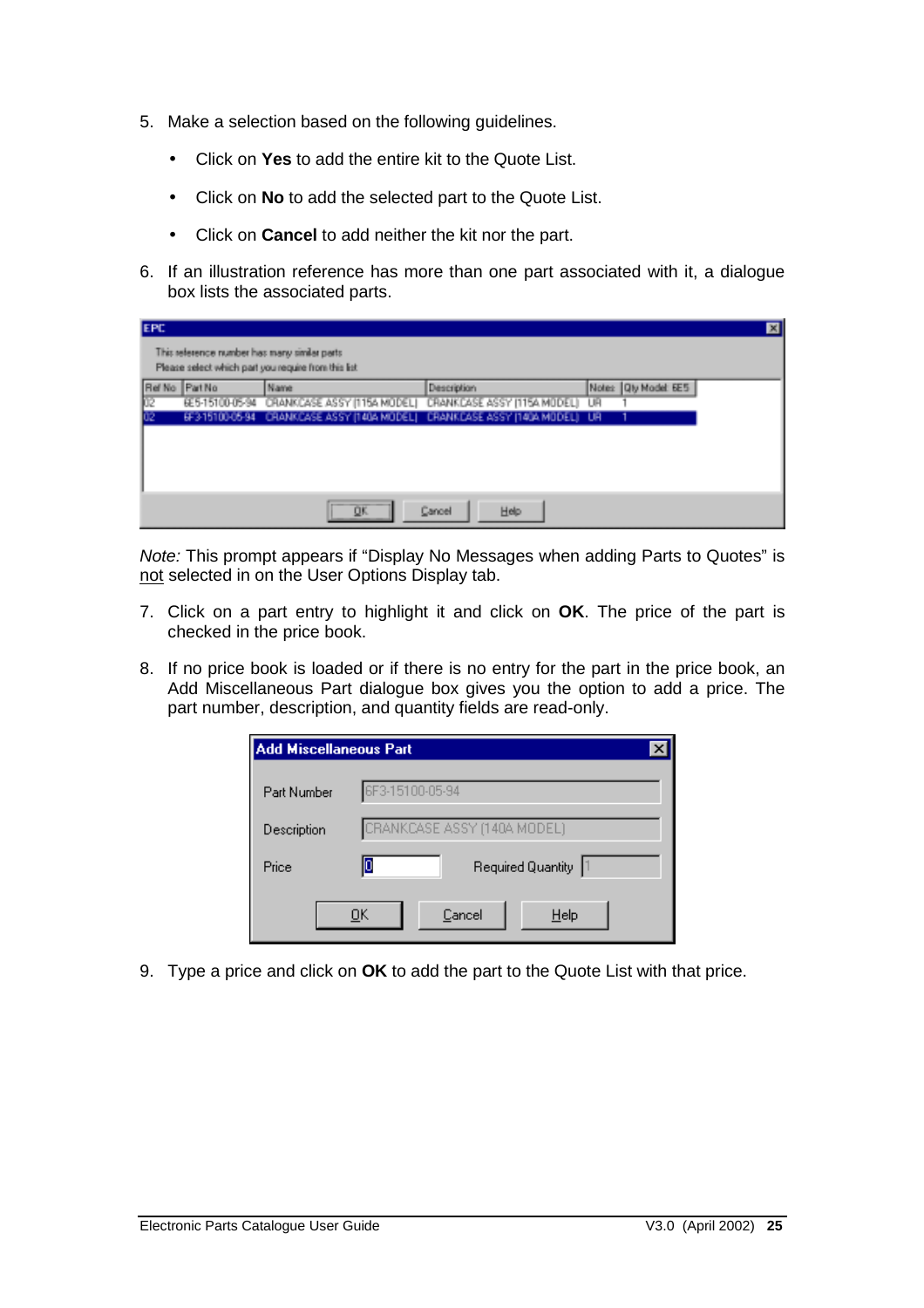<span id="page-25-0"></span>If you click on **OK** without typing a price, the following prompt appears.



Clicking on **Yes** adds the part to the Quote List with a price of \$0.00. If you click on **No**, the part is not added to the list.

10. If you add a part with a price, any settings you made at the Price Escalator dialogue box (price escalation, rounding, and/or minimum retail values) are applied.

### **Displaying Additional Information for a Part**

1. Double-click on a part entry in the Quote List or highlight the entry and select **Part Information** from the Quote menu to open the Parts Information dialogue box.

| Parts Information |                        |                 | ×               |  |  |  |  |
|-------------------|------------------------|-----------------|-----------------|--|--|--|--|
| Catalogue         | 115A/140A(276E5-300E1) |                 |                 |  |  |  |  |
| <b>Block</b>      |                        | POWER TRIM_TILT |                 |  |  |  |  |
| Ref No.           | 04                     | Part No.        | 675-83670-00-00 |  |  |  |  |
| Name              | <b>TRIM GAUGE</b>      |                 |                 |  |  |  |  |
| Description       | <b>TRIM GAUGE</b>      |                 |                 |  |  |  |  |
| Price             |                        |                 |                 |  |  |  |  |
| Qty Regd.         |                        | Qty In Stock    | $\bf{0}$        |  |  |  |  |
|                   | <br>ΠK                 | Cancel          | Help            |  |  |  |  |

2. When you finish viewing information, click on **OK** to close the dialogue box.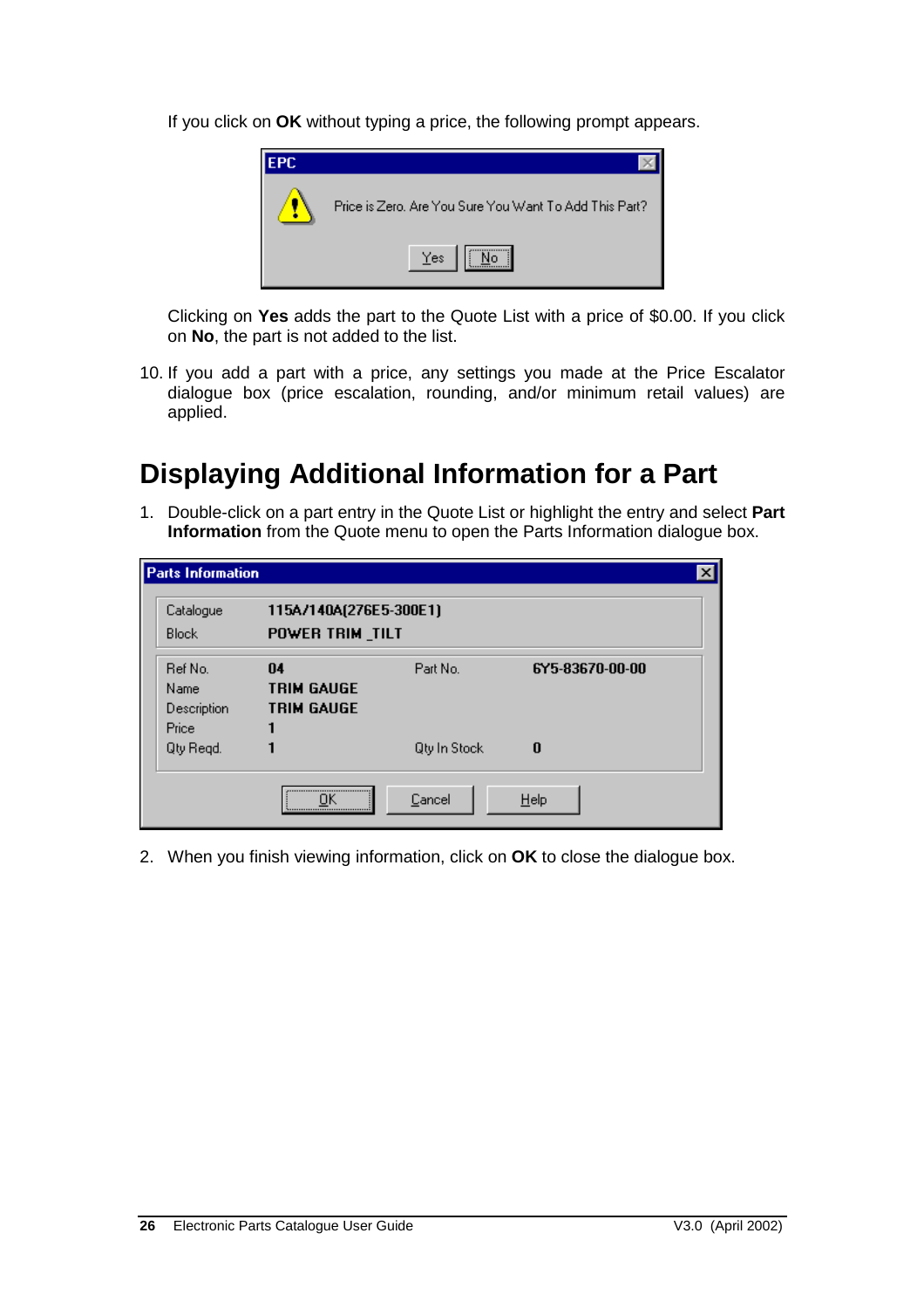### <span id="page-26-0"></span>**Deleting Parts from a Quote**

- 1. Click on the part you want to delete to highlight it.
- 2. Select **Delete Part** from the Quote menu to remove the part from the Quote List.
- 3. If you selected a part more than once, the following dialogue box will be displayed.

| EPC. |                                                     |
|------|-----------------------------------------------------|
|      | To Delete The Complete Line Select YES,             |
|      | To Delete Only One Multiple From The Line Click NO, |
|      | Otherwise Click Cancel                              |
|      | ,,,,,,,,,,,,,,,,<br>Cancel<br>Yes<br>No il          |

- 4. Respond to this dialogue box in one of these ways.
	- Click on **Yes** to delete all occurrences of the part.
	- Click on **No** to delete one occurrence of the part.
	- Click on **Cancel** to retain the duplicate selections.
- 5. To delete all parts from a Quote List, select **Clear Quote** from the Quote menu. The following confirmation prompt will appear.



6. Click on **Yes** to delete all parts from the Quote List.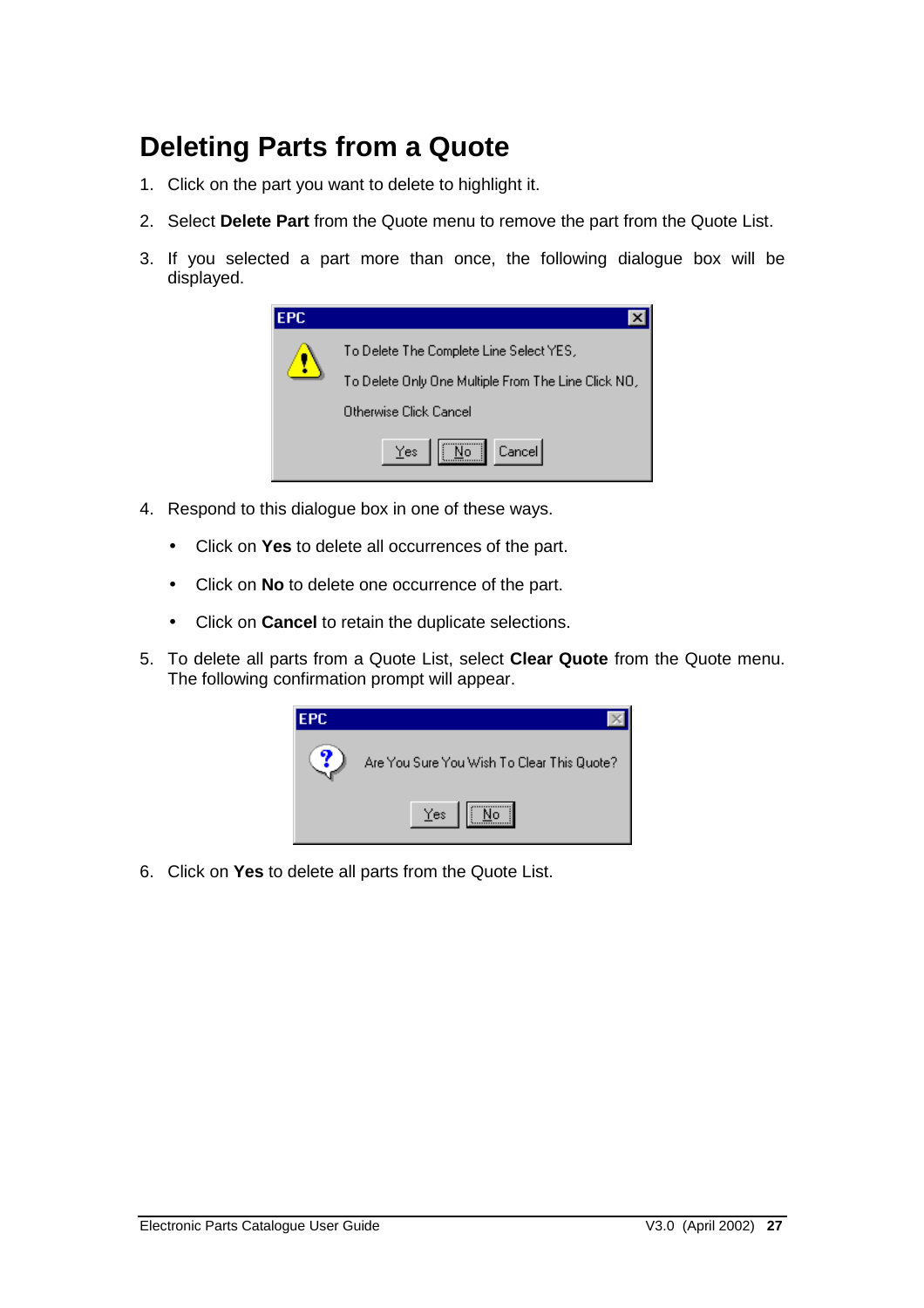### <span id="page-27-0"></span>**Adding a Miscellaneous Part to a Quote**

This option allows you to add parts to your quote that are not in any catalogue or in a price book. Do the following to add a miscellaneous part to a quote.

1. Select **Add Miscellaneous Part** from the Quote menu or press **Ctrl + M** to open the Add Miscellaneous Part dialogue box.

| <b>Add Miscellaneous Part</b> |                      |  |
|-------------------------------|----------------------|--|
| Part Number                   |                      |  |
| Description                   |                      |  |
| Price                         | Required Quantity  1 |  |
|                               | Cancel<br>Help       |  |

2. Type a part number in the "Part Number" field.

The number you type is checked against a DMS or current price book. If the number exists, all other fields are filled in automatically and made read-only.

- 3. If the part number is not found, do one of the following:
	- Type a part description in the "Description" field.
	- Type the part's retail price in the "Price" field.
	- Type the quantity required for the part in the "Required Quantity" field.
- 4. Click on **OK**.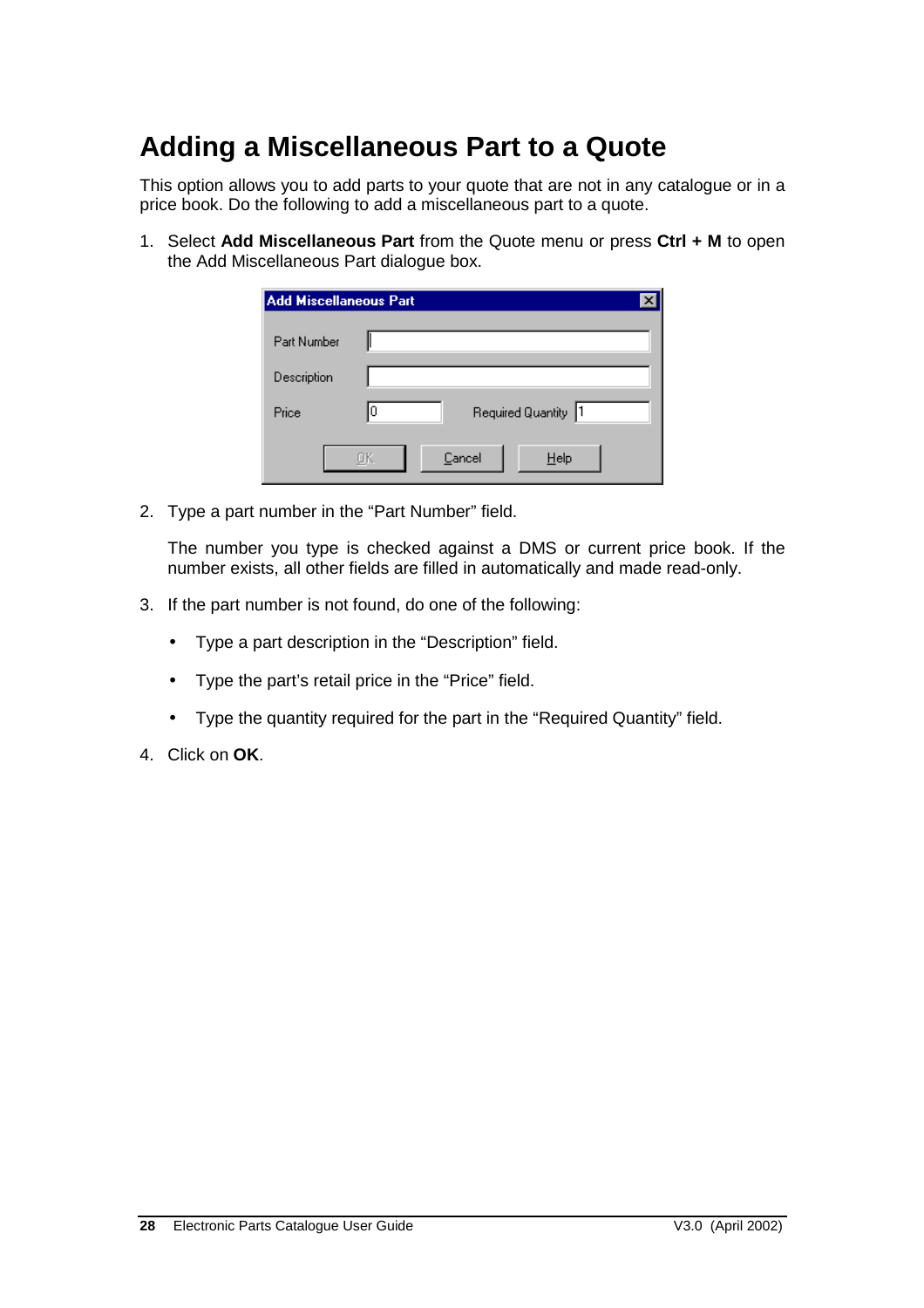## <span id="page-28-0"></span>**Saving a Quote**

1. Select **Save Quote** from the Quote menu to open the Save Quote dialogue box.

| <b>Save Quote</b>                            |                                     |                                                                                  |                                                                      | 区                                        |
|----------------------------------------------|-------------------------------------|----------------------------------------------------------------------------------|----------------------------------------------------------------------|------------------------------------------|
| Name                                         |                                     | Date                                                                             | Time                                                                 | Order Type                               |
| test<br>Harry<br>lan.<br>Ben<br>Tim<br>Simon |                                     | 15/09/1999<br>06/07/1999<br>06/07/1999<br>06/07/1999<br>06/07/1999<br>06/07/1999 | 17:25:56<br>18:41:32<br>18:40:01<br>11:07:05<br>11:05:23<br>11:02:40 | Airmail<br>Regular<br>Airmail<br>Regular |
| Number                                       | Name                                |                                                                                  |                                                                      |                                          |
|                                              | Cancel<br>$\overline{\mathsf{g}}$ K | $He$ lp                                                                          |                                                                      |                                          |

The Save Quote dialogue box shows all previously saved Quotes.

- 2. Type a name in the "Name" text box to save the quote under.
- 3. Click on **OK**. A message will indicate that the quote has been saved.

If you type a name that already exists, you will be asked if you wish to overwrite that quote.

- Click on **Yes** if you want to overwrite the quote.
- Click on **No** to return to the Save Quote dialogue box.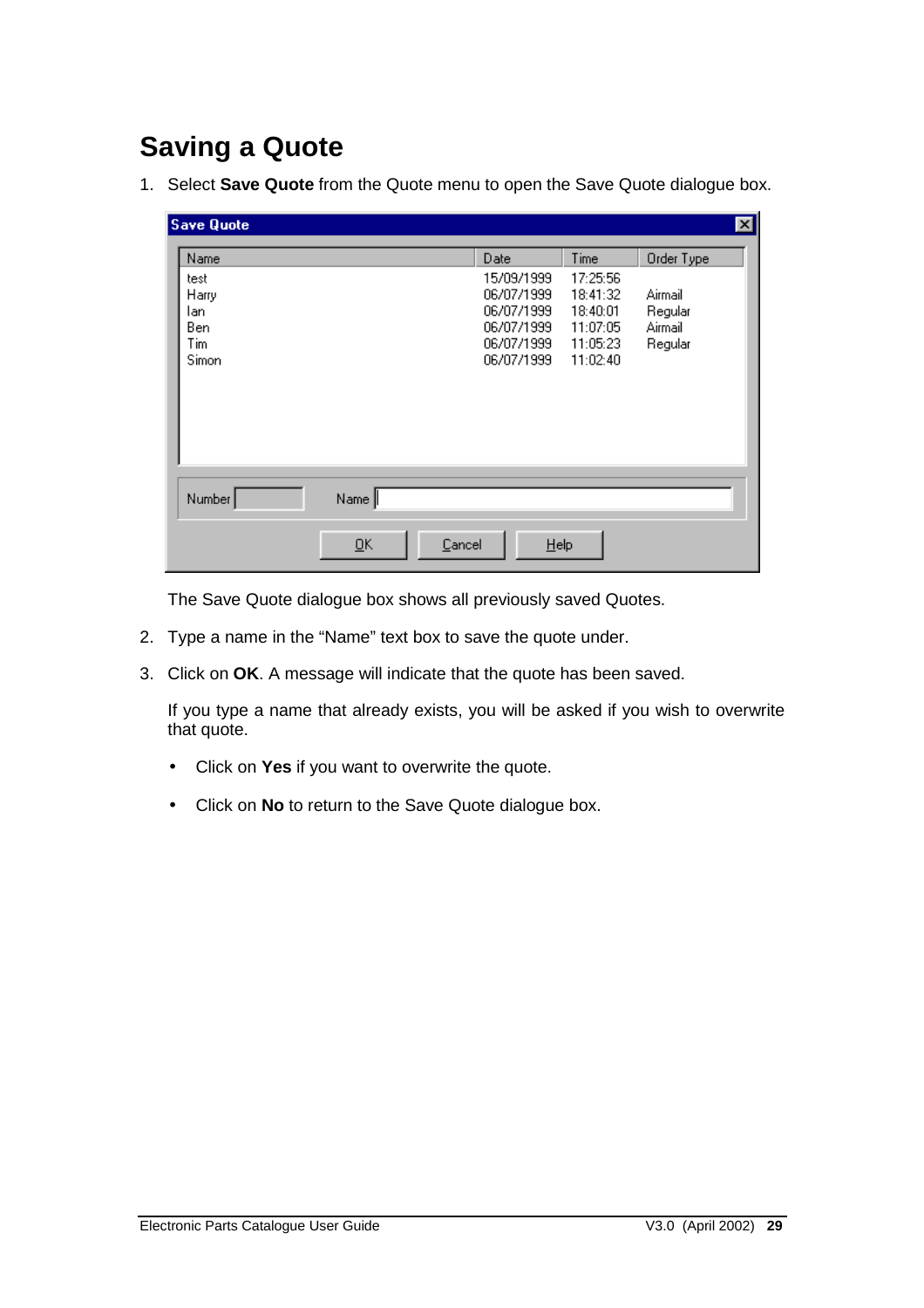### <span id="page-29-0"></span>**Opening a Quote**

1. Select **Open Quote** from the Quote menu to display the Open Quote dialogue box.

| Open Quote                         |            |        |                                                 |                                                          | 図                                                   |
|------------------------------------|------------|--------|-------------------------------------------------|----------------------------------------------------------|-----------------------------------------------------|
| Name                               |            |        | Date                                            | Time                                                     | Order Type                                          |
| test<br>Harry<br>lan<br>Ben<br>Tim |            |        | 9/28/99<br>7/6/99<br>7/6/99<br>7/6/99<br>7/6/99 | 09:08:34<br>18:41:32<br>18:40:01<br>11:07:05<br>11:05:23 | Carrier<br>Airmail<br>Regular<br>Airmail<br>Regular |
| Number                             | Name       |        |                                                 |                                                          |                                                     |
|                                    | <u>o</u> Ķ | Cancel | $He$ lp                                         |                                                          |                                                     |

The Open Quote dialogue box shows all previously saved Quotes.

2. Highlight a saved quote and click on **OK** to load a previously stored quote.

If you attempt to open a quote without saving the current quote that you are working on, a warning appears: "Current Quote Has Note Been Saved. Are You Sure You wish To Load A Quote?"

- Click on **Yes** to open a new quote without saving the current quote.
- Click on **No** to return to the current Quote List without opening a new quote.

#### **Printing a Quote**

*Note:* You must save a quote before you can print it. If you want dealer information to appear on the printout, enter information on the User Options dialogue box's Company Details tab.

- 1. Select **Print Quote** from the Quote menu, right-click in the Quote window and select **Print Quote** from the popup menu, or press the **F10** key.
- 2. The Print dialogue box will be displayed.
- 3. Click on **OK**.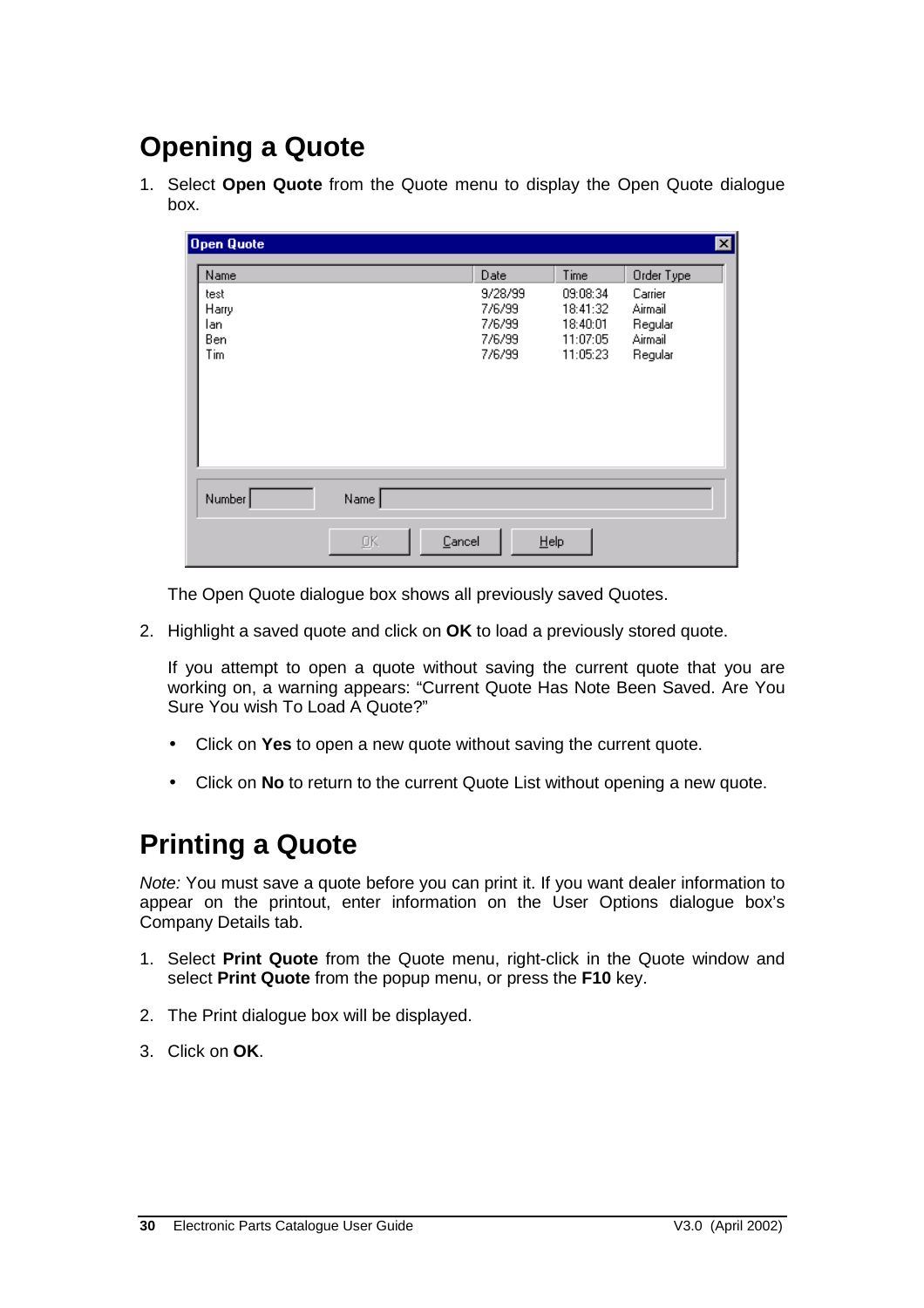### <span id="page-30-0"></span>**Using Price Escalation**

- 1. Select **Price Escalator** from the Quote menu.
- 2. The Price Escalator dialogue box is displayed. For example:

| <b>OEM</b>        |               |                                      |
|-------------------|---------------|--------------------------------------|
|                   |               | Range Based On                       |
| .00 Through 20.00 | $times$ 1.175 | $C$ Cost<br>C Retail                 |
| Through           | times 1.000   | <b>Escalator Rounding Options</b>    |
| Through           | times 1.000   | Round                                |
| Through           | times 1.000   | Up / Down<br>C                       |
| Through           | times 1.000   | to $ 50 $<br>00 Through 49           |
| Through           | times 1.000   | G,<br>C<br>to $ 00 $<br>Through      |
| Through           | times 1.000   | C<br>G,<br>to $ 00 $<br>Through      |
| Through           | times 1.000   | C<br>G<br>to $ 00$<br><b>Through</b> |
| Through           | times 1.000   | Enable rounding                      |
| Through           | times 1.000   | 0.00<br>Minimum Retail Price         |

3. For each range you specify, you can enter a multiplier to adjust the retail figures of the parts you put in a Quote List.

The Price Escalator dialogue box features operate as follows:

| <b>Manufacturer</b>                  | Lists the manufacturers you can select.                                                                                                                                                                                             |  |  |  |  |
|--------------------------------------|-------------------------------------------------------------------------------------------------------------------------------------------------------------------------------------------------------------------------------------|--|--|--|--|
| Range                                | Enter the range and multiplying factor. For example: \$0 - \$20<br>times 1.175: All parts in the price book that cost between \$0<br>and \$20 are automatically multiplied by 1.175 before being<br>added to a Quote List.          |  |  |  |  |
| Range based on                       | Select whether to base the price escalation on cost or retail<br>figures. The multiplication is always based on the retail price.                                                                                                   |  |  |  |  |
| <b>Escalator Rounding</b><br>options | Set up rounding of escalated values. For example: 00-.49<br>round up to 50.                                                                                                                                                         |  |  |  |  |
| <b>Enable Rounding</b>               | Enable rounding.                                                                                                                                                                                                                    |  |  |  |  |
| <b>Minimum Retail Price</b>          | Enter the minimum price for any line on a Quote for Parts<br>provided by this manufacturer. For example, if a part costs<br>\$2.50 and the minimum retail price is set to \$5.00, the Quote<br>window displays the price as \$5.00. |  |  |  |  |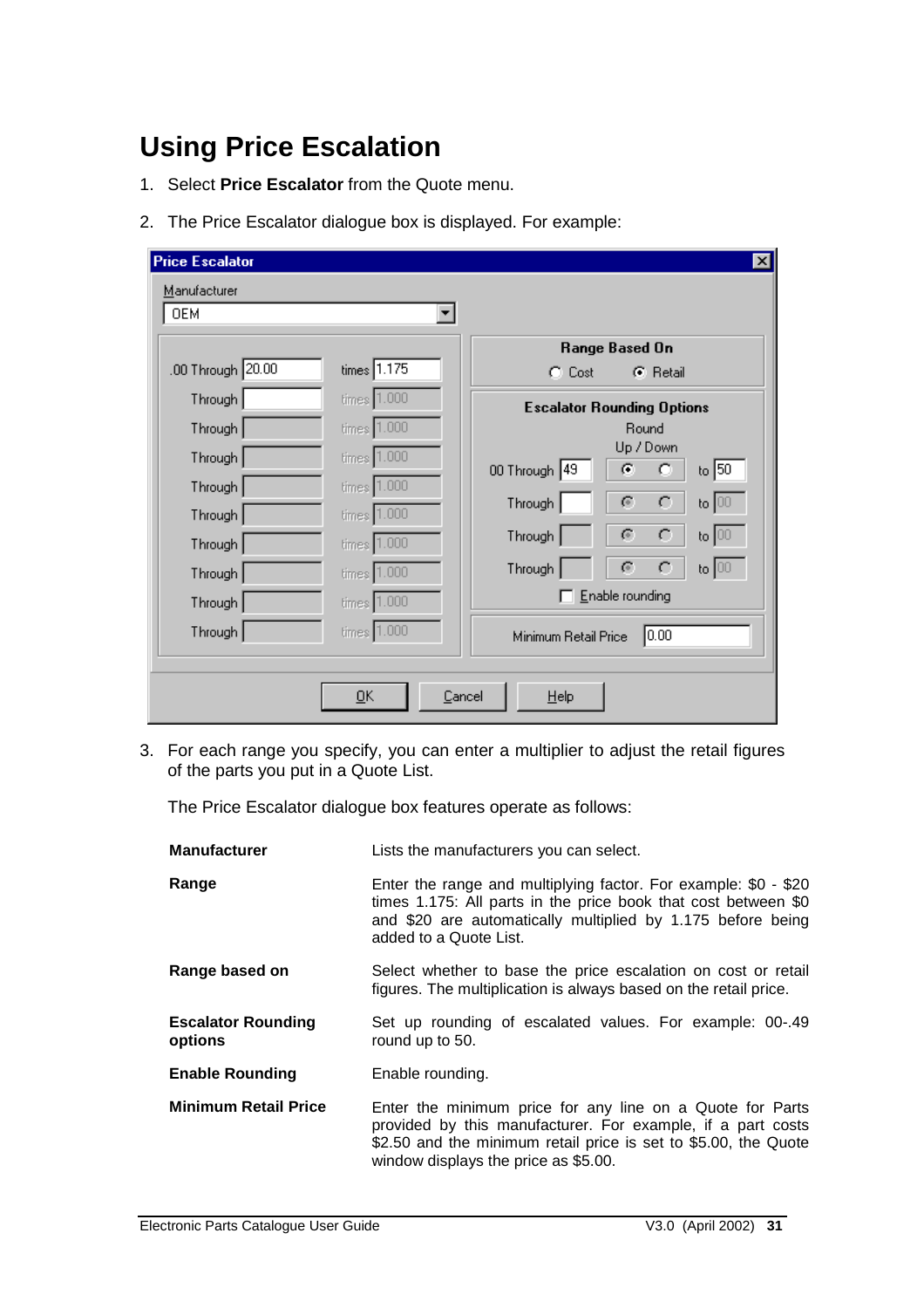### <span id="page-31-0"></span>**Downloading a Quote**

Use the following procedure when you want to download a Quote List to request parts via modem.

1. Select Download Part from the Quote menu to open a submenu. For example:

| Quote                                                                                         |                                              |
|-----------------------------------------------------------------------------------------------|----------------------------------------------|
| Part Information                                                                              |                                              |
| Delete Part<br>Add Miscellaneous Part Ctrl+M                                                  |                                              |
| Save Quote<br>Open Quote<br>Shift+Del<br>Clear Quote<br>F10<br>Print Quote<br>Price Escalator |                                              |
| Download Quote                                                                                | Arctic Cat (EIN)                             |
| Order Types                                                                                   | Kshare<br>Mercury Midas                      |
| $1$ quote1                                                                                    | OMNI by OMC<br>Suzuki SCAT<br>Yamaha YMPULSE |

2. Click on a selection. Your Quote List will be transferred via your modem connection.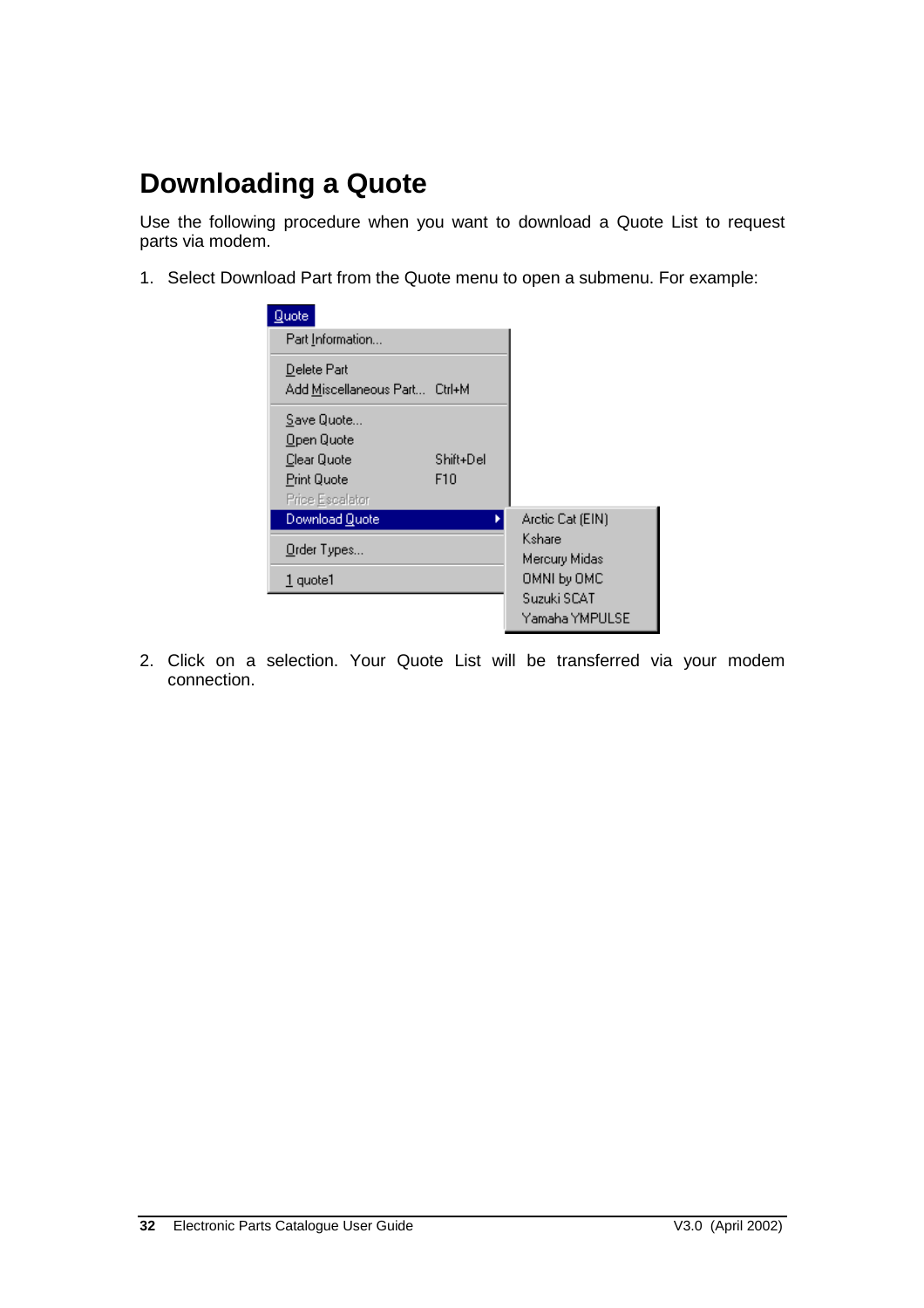### <span id="page-32-0"></span>**Using Order Types**

The Order Types feature allows you to specify the dispatch method to use for the current quote. You can create, edit, and delete order types. You can also select an order type for the current quote.

|  |  | 1. Select Order Types from the Quote menu to open the Order Types dialogue box. |  |  |  |  |  |  |
|--|--|---------------------------------------------------------------------------------|--|--|--|--|--|--|
|--|--|---------------------------------------------------------------------------------|--|--|--|--|--|--|

| <b>OrderTypes</b> |                |                              |  |  |  |  |  |
|-------------------|----------------|------------------------------|--|--|--|--|--|
|                   | Ordertype      | Description<br>New           |  |  |  |  |  |
|                   | A              | Airmail                      |  |  |  |  |  |
|                   | c              | Save<br>Carrier              |  |  |  |  |  |
|                   | $\overline{R}$ | Regular                      |  |  |  |  |  |
|                   | Ś              | Delete<br>Special            |  |  |  |  |  |
|                   |                |                              |  |  |  |  |  |
|                   |                |                              |  |  |  |  |  |
|                   | Ordertype      | Description                  |  |  |  |  |  |
|                   | ļΑ             | Airmail                      |  |  |  |  |  |
|                   |                | <br>ŪΚ<br>Cancel<br>Help<br> |  |  |  |  |  |

Four order types are already set up on your system by default: Airmail, Carrier, Regular, Special. To add a new order type, click on **New** and enter a code letter and a description in the appropriate text boxes.

- 2. Click on **New**.
- 3. Type a one-character order type and a description.
- 4. Click on **Save** to save the order type.

The order type information is saved with, and printed on, the quote.

If the order type already exists, the following message appears: "This Order Type already exists. Please change." If you see this message, click on **OK** to close the message box, enter a different order type, and click on **Save** again.

If you click on **Cancel** before saving the new order type, the following prompt appears: "Save Order Type Changes?". Click on **Yes** to save the new order type, click on **No** if you do not want to save it, or click on **Cancel**. If the order type already exists, you will be prompted to change it.

- 5. To apply an order type to the current quote, select an order type from the list and click on **OK**.
- 6. To delete an order type from the list, highlight the entry and click on **Delete**.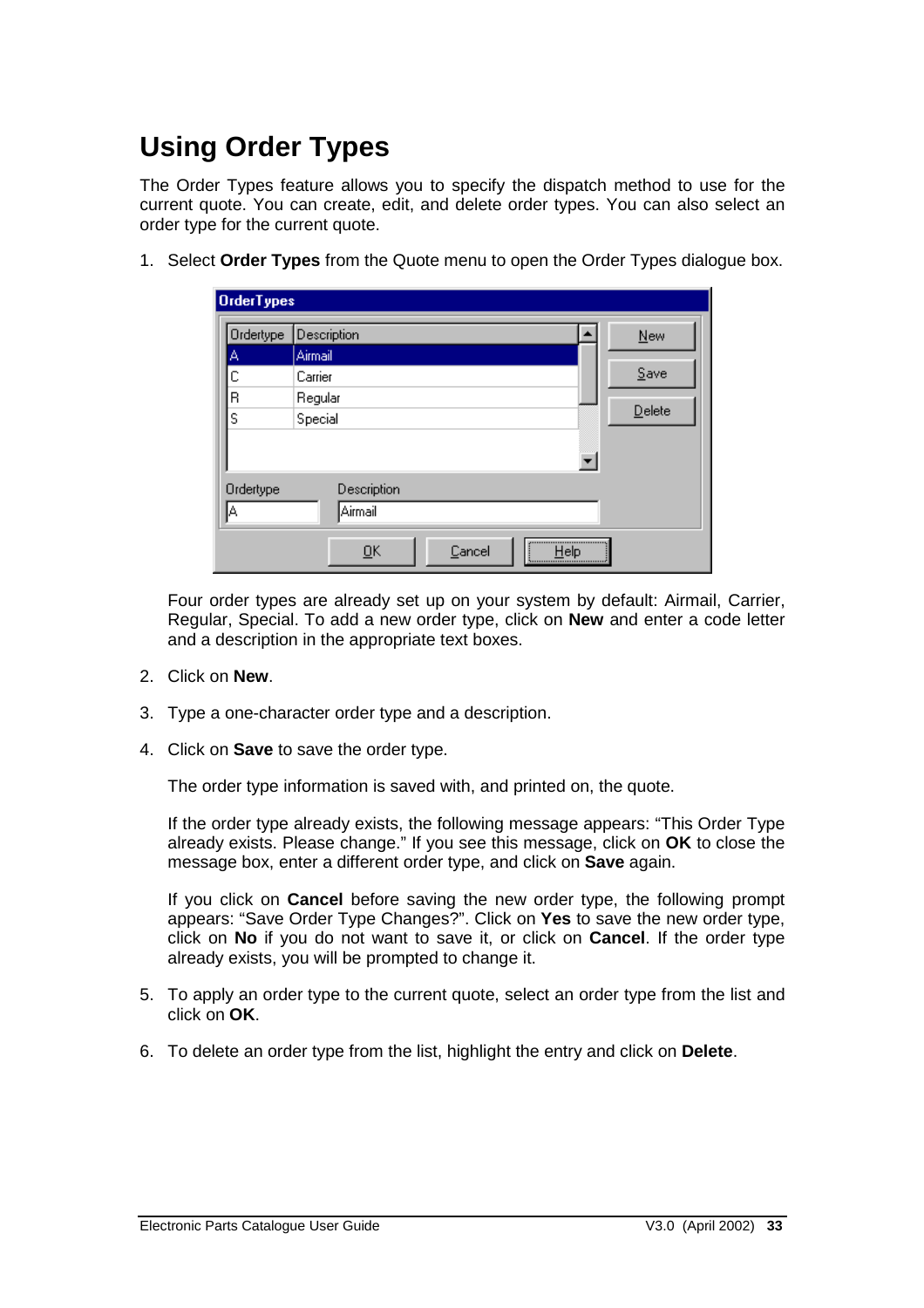### <span id="page-33-0"></span>**Working with Superseded Parts**

When a part has been superseded, the Part Supersession dialogue box is displayed. From this dialogue box you can select the current part or one of the superseding parts for your Quote List.

1. Click on a part entry to highlight it. The number in the right column shows the part you selected. For example:

| <b>Part Supersession</b>                                                                                                          |      |
|-----------------------------------------------------------------------------------------------------------------------------------|------|
| Parts Superseded From                                                                                                             |      |
| <b>Description: CYLINDER BLOCK</b>                                                                                                |      |
| <b>Part Number: 1545210-5</b>                                                                                                     |      |
| ि CYLINDER BLOCK [1]<br>ட்⊸∿ CYLINDER BLOCK [2]<br>ं—े °े CYLINDER BLOCK [3]<br>ि देख CYLINDER BLOCK [4]<br>్మ CYLINDER BLOCK [5] | 1⊽ 5 |
|                                                                                                                                   |      |
| Cancel<br>$\overline{\mathsf{U}}$ K<br>Help                                                                                       |      |

2. Click on **OK** to add the selected part to your Quote List.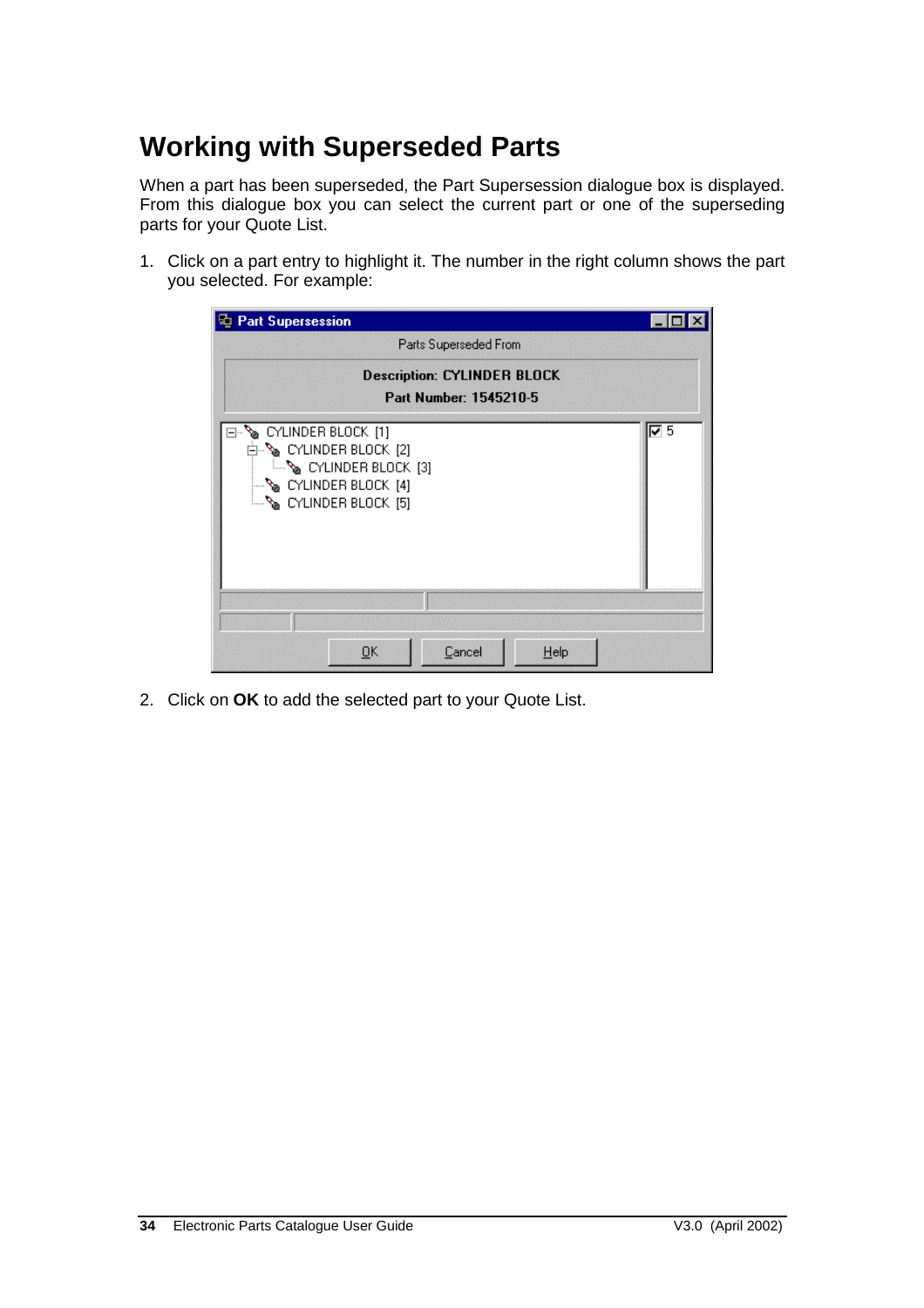# <span id="page-34-0"></span>**5. Working with Illustrations**

The EPC provides various options for exploring illustrations. This chapter explains how to use thumbnails, zoom in and out, move and scale, select callouts, and use the looking glass.

| <b>Illustration</b>                    |                |  |
|----------------------------------------|----------------|--|
| Display Thumbnails                     | F <sub>2</sub> |  |
| Display Looking Glass                  | Shift+F2       |  |
| Fit Illustration in Window             | Shift+F11      |  |
| Zoom Out (Make Illustration Smaller)   | F11            |  |
| Zoom In (Make Illustration Larger)     | F12            |  |
| Restore to Normal Size                 | Shift+F12      |  |
| Rotate Image                           |                |  |
| View First Block (Illustration)        |                |  |
| View Previous Block (Illustration)     |                |  |
| View Next Block (Illustration)         |                |  |
| View Las <u>t</u> Block (Illustration) |                |  |

### **Switching Between Thumbnails and Illustrations**

Thumbnail view displays miniature images of the illustrations in a catalogue.

Select **Display Thumbnails** from the Illustration menu, click on  $\boxed{H}$ , or double-click on a full-sized illustration to switch to thumbnail view.

Select **Display Illustration** from the Illustration menu, click on  $\|\mathbf{Z}\|$ , or double-click on a thumbnail to display the full-sized illustration.

Press **F2** to toggle between thumbnails and full-sized illustrations.

## **Zooming In and Out**

#### **Zooming In**

When you first display an illustration, it may be difficult to read because the EPC fits the entire illustration on the screen at once. You can see more detail by zooming in on the illustration. There are several ways to zoom in.

- Click on  $\mathbb{Q}$
- Press **F12**.
- Select **Zoom In** from the Illustration menu.
- Use rubber-banding.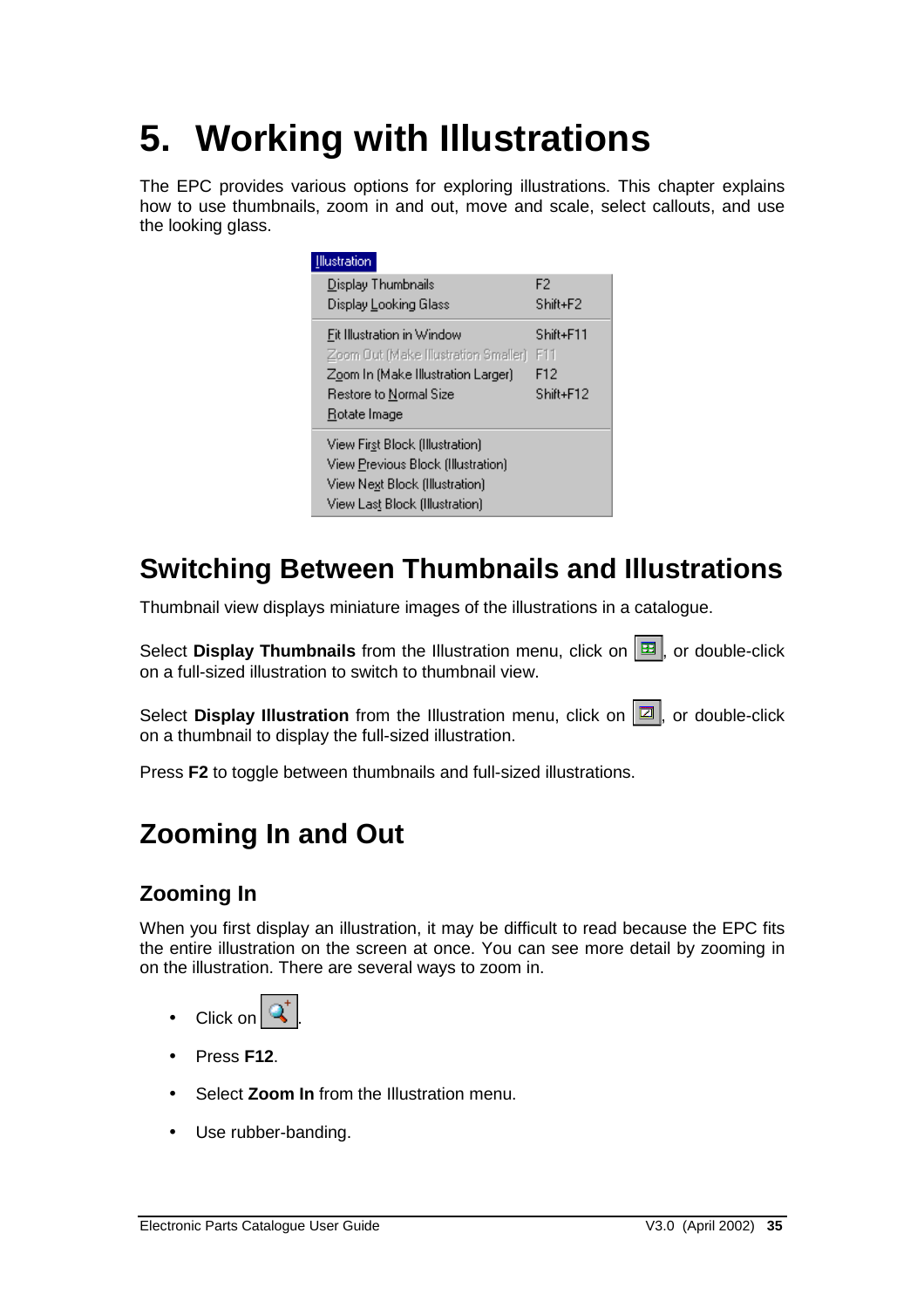#### <span id="page-35-0"></span>**Rubber Banding**

- 1. Position the mouse cursor a little above and to the left of the area you want to magnify.
- 2. Hold down the left mouse button and drag the mouse.
- 3. Position the dashed outline around the area you want to magnify.



4. Release the mouse button. This magnifies the selected portion of the illustration to fill the window. Rubber banding is also possible in the looking glass window.

#### **Zooming Out**

After zooming in, you can see more of the illustration by zooming out.

- Click on  $\boxed{4}$  on the toolbar.
- Press **F11**.
- Select **Zoom Out** from the Illustration menu.
- Use the mouse wheel (if available).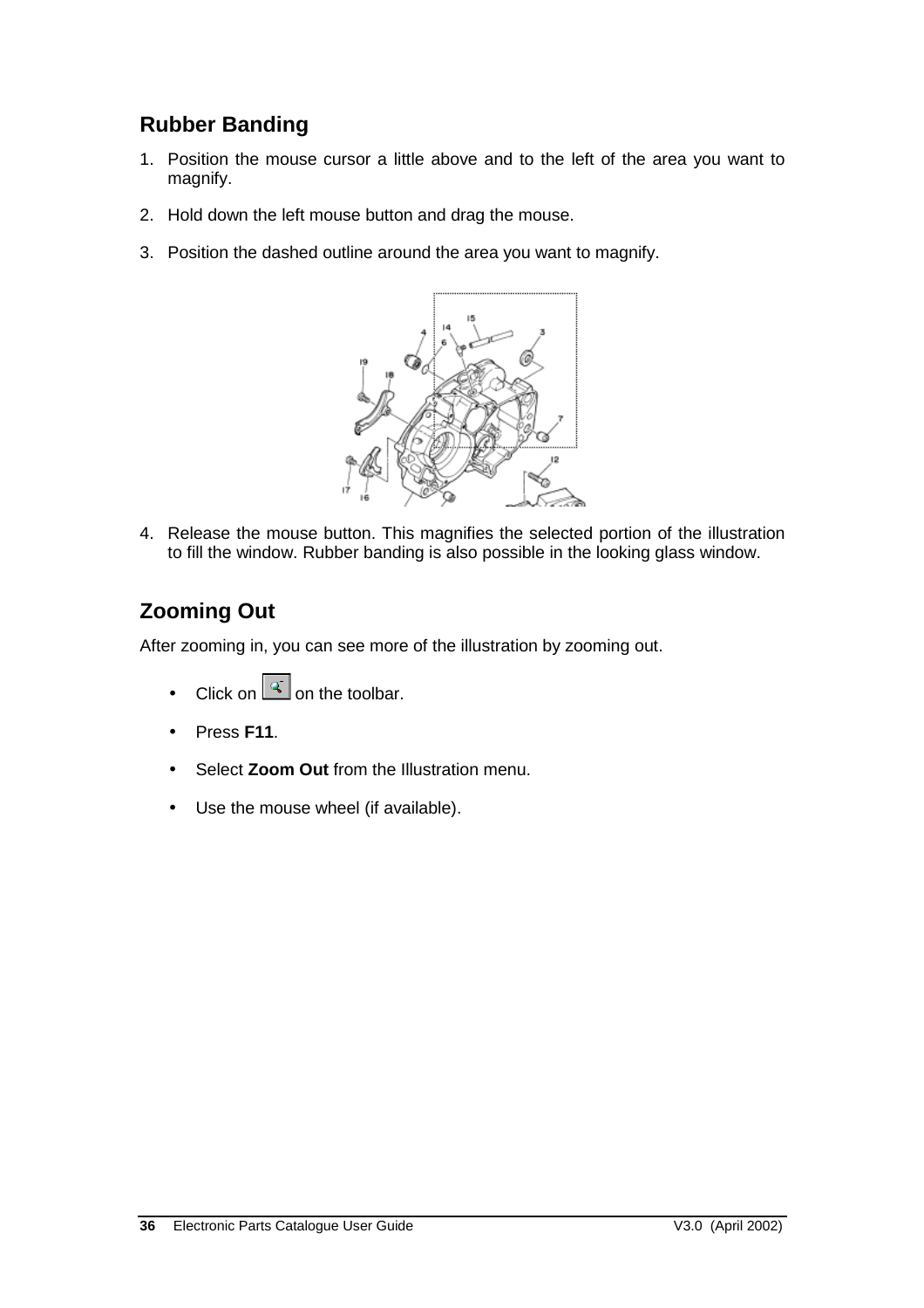### **Moving and Scaling an Illustration**

#### **Moving an Illustration**

When you zoom in, you cannot see all of the illustration. You can move the illustration around as follows.

- 1. With the mouse pointer anywhere in the illustration, hold down the right mouse button.
- 2. Move the mouse.
- 3. The mouse pointer changes to  $\sqrt[3]{\binom{3}{2}}$  and the illustration moves with the mouse.

*Note:* You can also use the mouse to move the Image window's scrollbars.

### **Scaling an Illustration**

Click on  $\boxed{2}$  to scale an illustration exactly to the size of the Image window.

### **Selecting Callouts / Hotspots**

For some catalogues, illustrations have callouts/hotspots. These appear in the Image window as a reference number with a line connecting the number to the part. When you move the cursor within a certain distance of the hotspot, the hotspot is highlighted and a ToolTip, showing the part's description, is displayed next to the cursor. If more than one part is associated with the callout, the first part in the Parts List is displayed.

#### **Clicking**

Click on a hotspot to select the first associated part from the Parts List.

#### **Double-Clicking**

Double-click on a hotspot to select the associated part from the Parts List and place the part in the Quote List.

*Note:* If no hotspot is highlighted, double-clicking on an illustration displays the thumbnail of the illustration.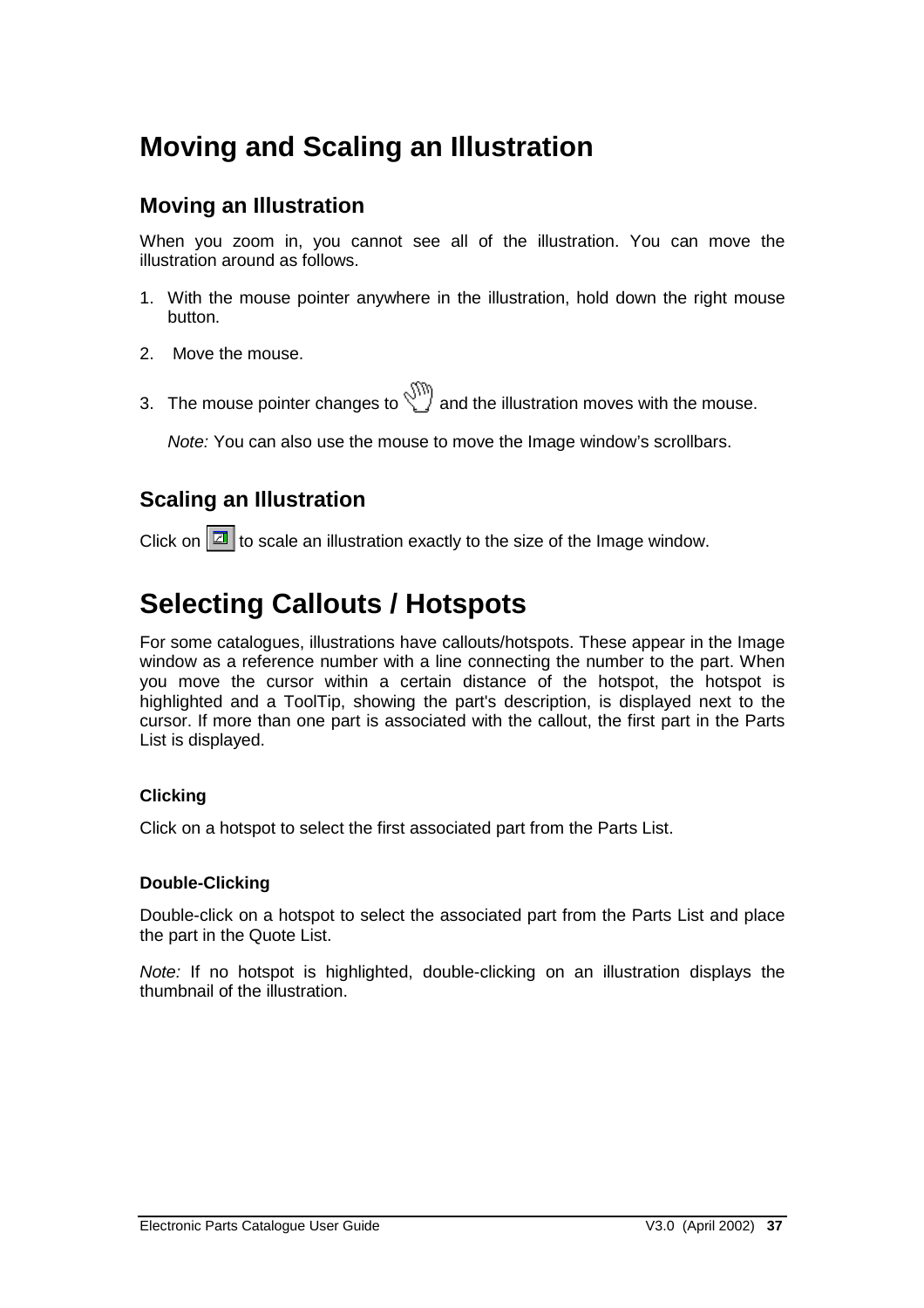#### **Choosing from Multiple Associated Parts**

If a callout has more than one part associated with it, a dialogue box lists all the parts associated with the reference and prompts you to select the one you need. This prompt appears if you have disabled the "Display No Messages when adding Parts to Quotes" option on the User Options dialogue box's Display tab. To allow the prompt to be displayed, do the following:

- 1. Select **Options** from the Tools menu to open the User Options dialogue box.
- 2. Click on **Display** to open the Display tab.
- 3. If a checkmark  $(v)$  precedes "Display No Messages when adding Parts to Quotes", click on the check box to remove the checkmark.
- 4. Click on **OK**. With this option de-selected, the prompt will appear when more than one part is associated with a hotspot.

#### **Right-Clicking**

Right-click on a hotspot to select the associated part from the Parts List and display the Part Information dialogue box.

### **Using the Looking Glass**

The Looking Glass displays the currently selected block's thumbnail in a separate window. It shows the area being displayed in the Image window. You can move the highlighted area in the Looking Glass window by right-clicking and dragging the highlighted area.



Click on  $\boxed{3}$  to open the Looking Glass window. Click on the button again to close the window.

*Note:* You can move the Looking Glass window to a different part of the screen by clicking and dragging on the Looking Glass title bar.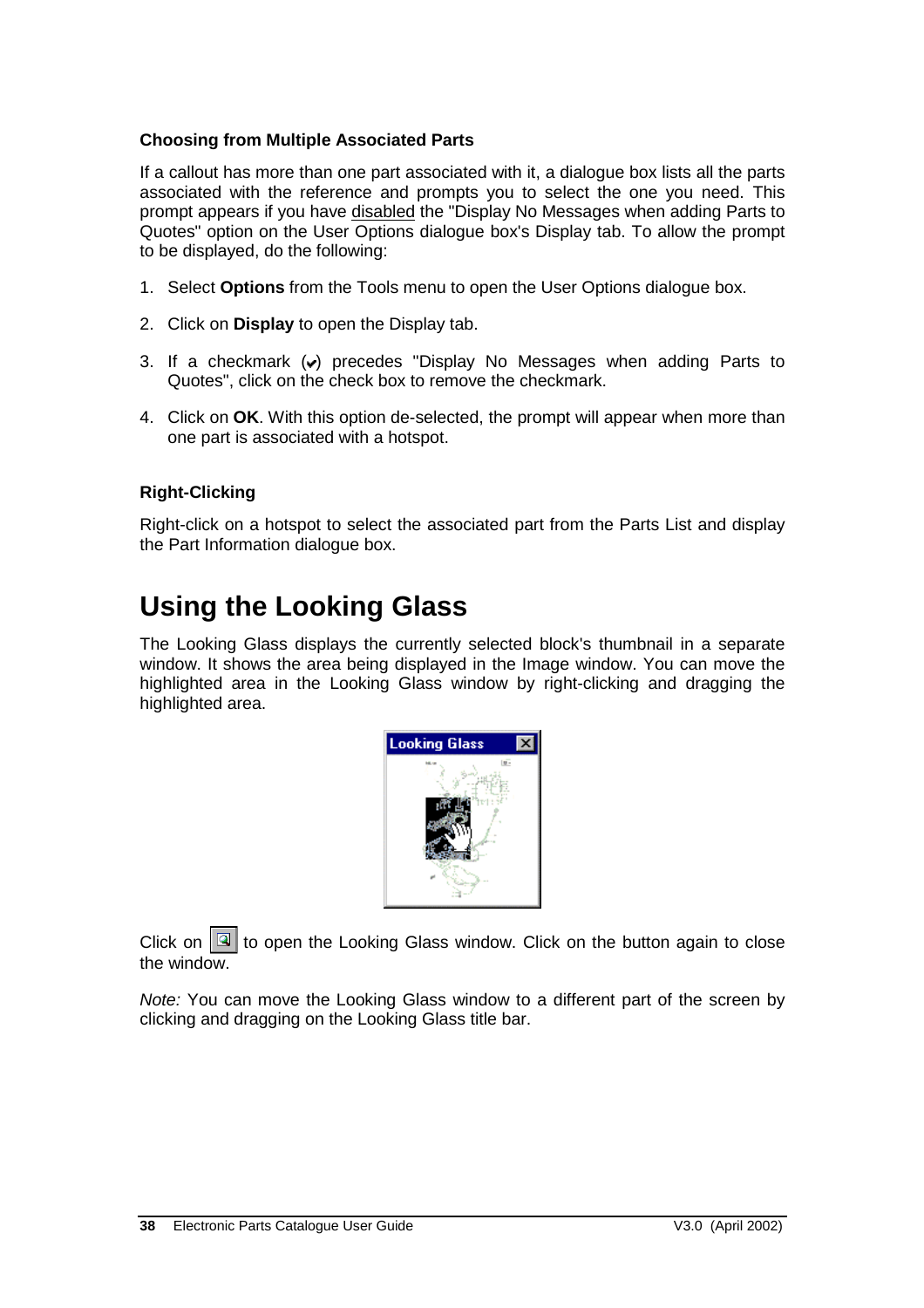# **6. Searching for Parts**

In an open catalogue you can search by part number, partial part number, description, or keywords. Also available is the Where Used feature, which allows you to search for a part or description across all catalogues of a manufacturer.

### **Searching for a Part in an Open Catalogue**

Select **Search for Part** from the Search menu, click on  $\boxed{4}$ , or press F7 to open the Parts Search dialogue box.

| Find<br>Part No<br>τ<br>10V-11536-01-00<br>10V-13178-01-00<br>10V-15621-01-00<br>10V-15641-00-00<br>10V-15651-00-00<br>10V-15660-00-00<br>10V-15666-00-00<br>10V-21521-00-00 | Name<br>GEAR, DRIVE<br>GEAR, PUMP DRIVE<br>BOSS, KICK CRANK<br>GEAR, KICK (23T)<br>GEAR, KICK IDLE (29T)<br>KICK AXLE ASSY<br><b>SPACER</b><br>FLAP, FRONT FENDER<br>CAP |      | $N$ ext | Filter |
|------------------------------------------------------------------------------------------------------------------------------------------------------------------------------|--------------------------------------------------------------------------------------------------------------------------------------------------------------------------|------|---------|--------|
|                                                                                                                                                                              |                                                                                                                                                                          |      |         |        |
|                                                                                                                                                                              |                                                                                                                                                                          |      |         |        |
|                                                                                                                                                                              |                                                                                                                                                                          |      |         |        |
|                                                                                                                                                                              |                                                                                                                                                                          |      |         |        |
|                                                                                                                                                                              |                                                                                                                                                                          |      |         |        |
|                                                                                                                                                                              |                                                                                                                                                                          |      |         |        |
|                                                                                                                                                                              |                                                                                                                                                                          |      |         |        |
|                                                                                                                                                                              |                                                                                                                                                                          |      |         |        |
|                                                                                                                                                                              |                                                                                                                                                                          |      |         |        |
|                                                                                                                                                                              |                                                                                                                                                                          |      |         |        |
| 10V-21875-00-00                                                                                                                                                              |                                                                                                                                                                          |      |         |        |
| 10V-22184-00-00                                                                                                                                                              | BUSH                                                                                                                                                                     |      |         |        |
| 10V-23416-01-00                                                                                                                                                              | COVER, BALL RACE 2                                                                                                                                                       |      |         |        |
|                                                                                                                                                                              |                                                                                                                                                                          |      |         |        |
|                                                                                                                                                                              |                                                                                                                                                                          |      |         |        |
|                                                                                                                                                                              |                                                                                                                                                                          |      |         |        |
|                                                                                                                                                                              |                                                                                                                                                                          |      |         |        |
|                                                                                                                                                                              |                                                                                                                                                                          |      |         |        |
|                                                                                                                                                                              |                                                                                                                                                                          |      |         |        |
|                                                                                                                                                                              |                                                                                                                                                                          |      |         |        |
|                                                                                                                                                                              |                                                                                                                                                                          |      |         |        |
|                                                                                                                                                                              |                                                                                                                                                                          |      |         |        |
|                                                                                                                                                                              |                                                                                                                                                                          |      |         |        |
|                                                                                                                                                                              |                                                                                                                                                                          |      |         |        |
| ŪΚ.                                                                                                                                                                          | Cancel                                                                                                                                                                   | Help |         |        |
|                                                                                                                                                                              |                                                                                                                                                                          |      |         |        |

This dialogue box lists all parts in the catalogue in alphanumeric order by part number.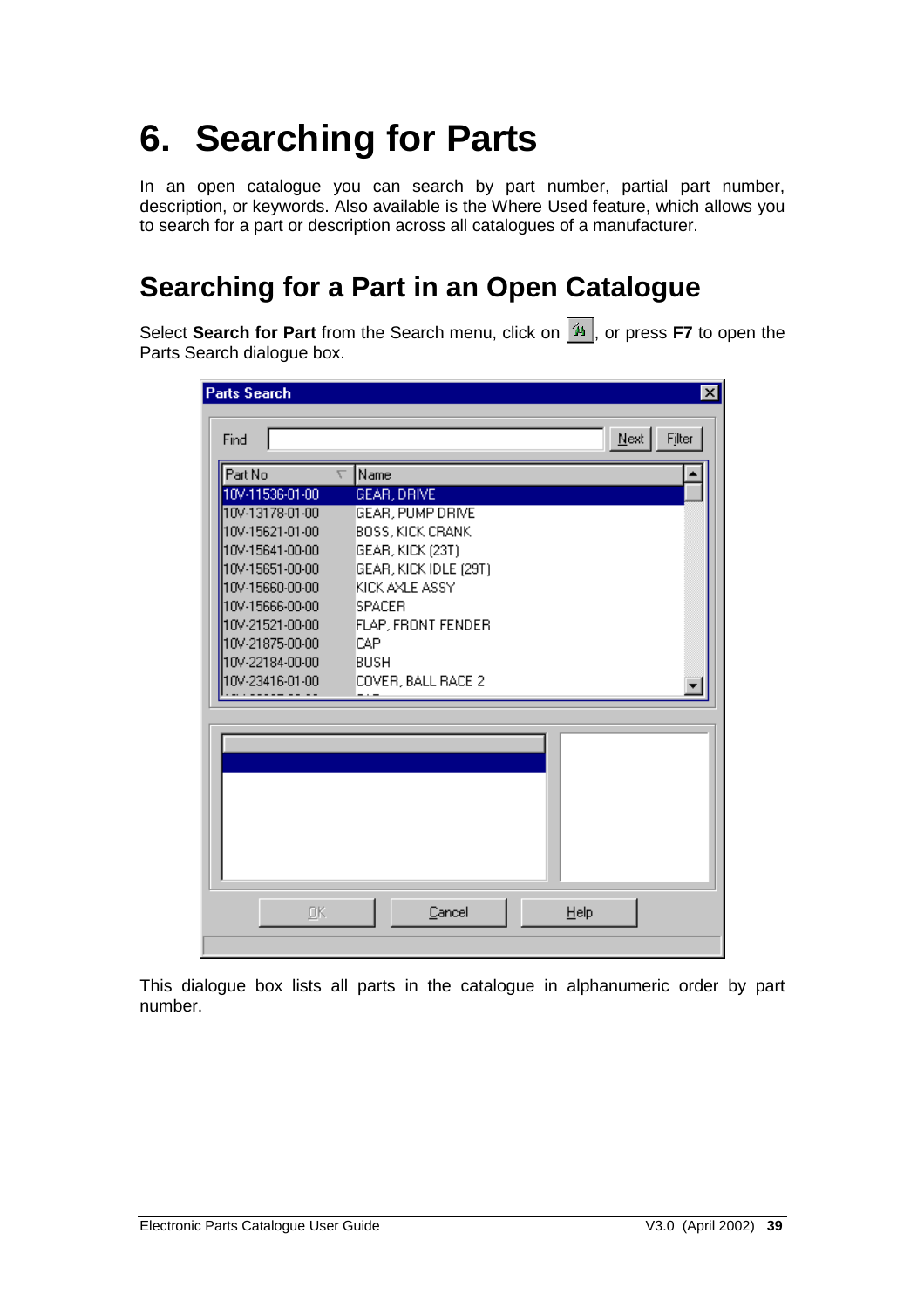## **Searching by Part Number**

- 1. In the Parts Search dialogue box, click on the **Part No** header to highlight the column below.
- 2. Type the full or partial part number in the Find text box. The part that is the closest match to your entry is highlighted in the list below.
- 3. Click on **Next** to highlight the next matching part. Continue clicking on **Next** until you locate the part you want.
- 4. Click on the highlighted part to display one or more blocks and a mini-illustration in the bottom portion of the dialogue box.

| <b>Parts Search</b>                                                                                                                                                                       | 図                                                                                                                                                                                             |
|-------------------------------------------------------------------------------------------------------------------------------------------------------------------------------------------|-----------------------------------------------------------------------------------------------------------------------------------------------------------------------------------------------|
| 34×259<br>Find                                                                                                                                                                            | $N$ ext Filter                                                                                                                                                                                |
| Part No                                                                                                                                                                                   | Name                                                                                                                                                                                          |
| 34X-25937-00-00<br>34×84527-00-00<br>34X-85825-01-00<br>34×-W0046-02-00<br>34×-W0047-00-00<br>34×-W0057-00-00<br>34Y-25104-00-00<br>34Y-84303-40-00<br>34Y-84710-E1-00<br>34Y-84721-E0-00 | <b>BOOT 2</b><br>DAMPER.<br>COVER, WIRE<br>BRAKE PAD KIT 2<br>CALIPER SEAL KIT<br>PISTON ASSY, CALIPER<br>SPOKE SET, FRONT<br>HEADLIGHT UNIT ASSY.<br>ITAILLIGHT UNIT ASSY<br>LENS, TAILLIGHT |
| 34Y-84723-E0-00<br>FRONT BRAKE CALIPER<br><b>REAR BRAKE CALIPER</b>                                                                                                                       | GASKET, TAIL LENS                                                                                                                                                                             |
| QK                                                                                                                                                                                        | ż.<br>Cancel<br>Help                                                                                                                                                                          |
|                                                                                                                                                                                           |                                                                                                                                                                                               |

*Note:* If the part you want is not highlighted but is on the list, click on it with the mouse.

- 5. Select the required block from the bottom part of the dialogue box.
- 6. Click on **OK** to return to the Main Application Window, which shows the selected block and highlighted part.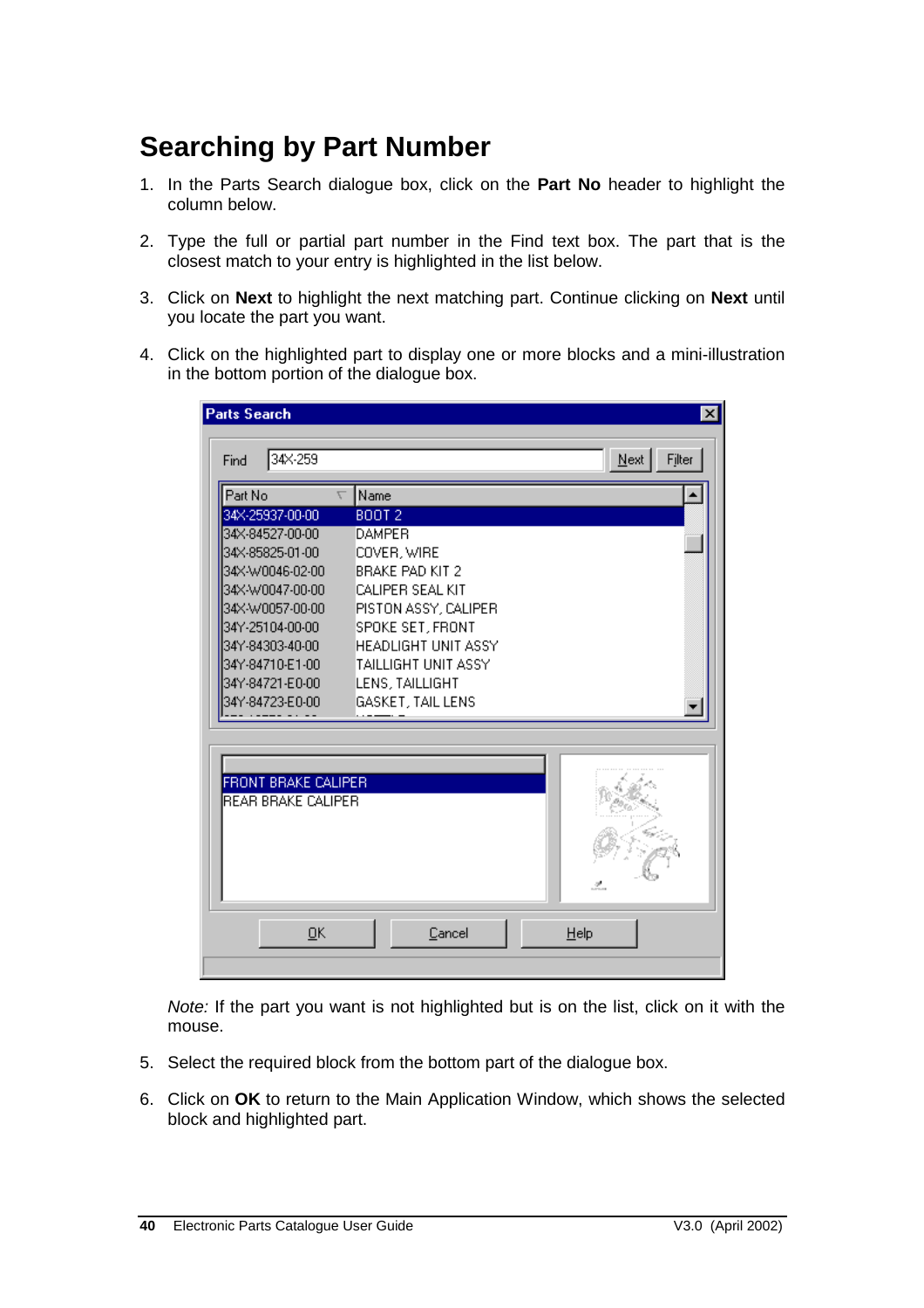## **Searching by Part Description**

- 1. In the Parts Search dialogue box, click on the **Name** header to highlight the column below.
- 2. Type the part description in the Find text box. The part that is the closest match to your entry is highlighted in the list below.
- 3. Click on **Next** to highlight the next matching part. Continue clicking on **Next** until you locate the part you want.
- 4. Click on the highlighted part to display one or more blocks and a mini-illustration in the bottom portion of the dialogue box.

| <b>Parts Search</b> |             |                   |         | $\mathbf{x}$ |
|---------------------|-------------|-------------------|---------|--------------|
| <b>BOLT</b><br>Find |             |                   | $N$ ext | Filter       |
| Part No             | Name        |                   |         |              |
| 90109-085E3-00      | <b>BOLT</b> |                   |         |              |
| 90109-08618-00      | <b>BOLT</b> |                   |         |              |
| 90109-100E2-00      | <b>BOLT</b> |                   |         |              |
| 90109-10474-00      | <b>BOLT</b> |                   |         |              |
| 90109-10704-00      | <b>BOLT</b> |                   |         |              |
| 90116-08042-00      |             | BOLT, STUD        |         |              |
| 90116-08318-00      |             | BOLT, STUD        |         |              |
| 90116-08388-00      |             | BOLT, STUD        |         |              |
| 90116-08394-00      |             | BOLT, STUD        |         |              |
| 90119-05001-00      |             | BOLT, WITH WASHER |         |              |
| 90119-06044-00      |             | BOLT, WITH WASHER |         |              |
|                     |             |                   |         |              |
|                     |             |                   |         |              |
| <b>EXHAUST 2</b>    |             |                   |         |              |
| <b>EXHAUST</b>      |             |                   |         |              |
|                     |             |                   |         |              |
|                     |             |                   |         |              |
|                     |             |                   |         |              |
|                     |             |                   |         |              |
|                     | QK          | Cancel            | $He$ lp |              |
|                     |             |                   |         |              |
|                     |             |                   |         |              |

*Note:* If the part you want is not highlighted but is on the list, click on it with the mouse.

- 5. Select the required block from the bottom portion of the dialogue box.
- 6. Click on **OK** to return to the Main Application Window, which shows the selected block and highlighted part.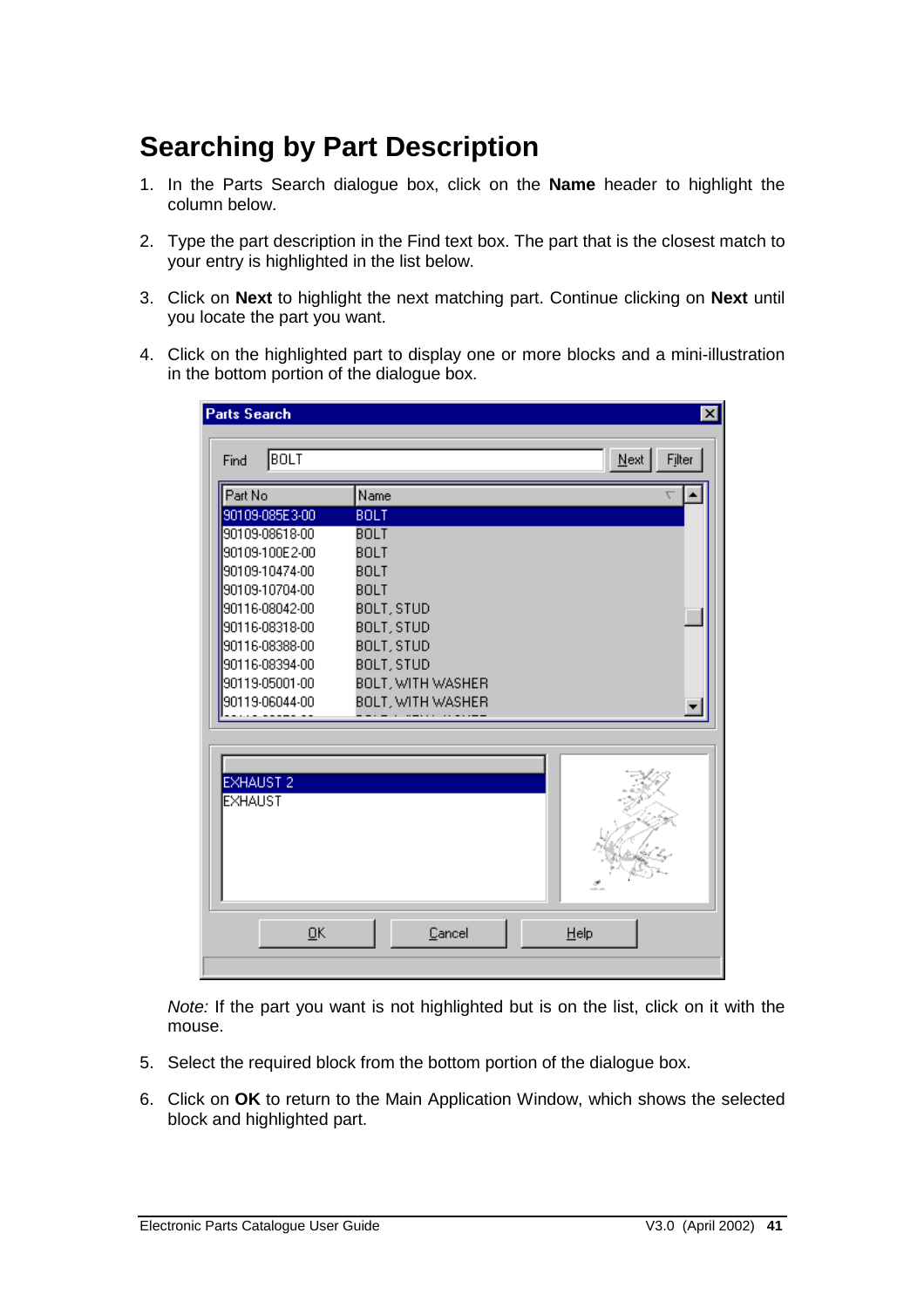## **Applying Filters to Narrow Your Search**

Use the following procedure to create and apply filters to narrow a search.

1. From the Parts List in the Main Application Window, click on **Filter** to open the Filters dialogue box. For example:

| Add Filter                                                            | Filter Words                            |
|-----------------------------------------------------------------------|-----------------------------------------|
| Ref No<br>Part No.<br>Name<br>Description<br>Notes<br>Qty Model: 3RMJ |                                         |
|                                                                       | $\Box$ Apply Filter to Empty Cells<br>г |
|                                                                       | Filter Out Words                        |
|                                                                       | <b>Options</b><br>C Find all the words  |
|                                                                       | $\bigcap$ Find any of the words         |
|                                                                       | Add Filter                              |
|                                                                       |                                         |
|                                                                       |                                         |
| <b>Current Filters</b><br><b>Disable Filters</b>                      |                                         |
|                                                                       | Qty Model: 3RMJ excludes the word "N/A" |
|                                                                       |                                         |
|                                                                       |                                         |
|                                                                       |                                         |
|                                                                       | Remove All<br>Remove Filter             |

Any filters and settings currently associated with the selected grid are displayed in the corresponding sections of the dialogue box. The list of columns that can be filtered on is taken from the headers. They are listed in the order they appear from left to right in the grid column headings.

2. Click on a header in the Add Filter list. The Filter Words text box becomes active.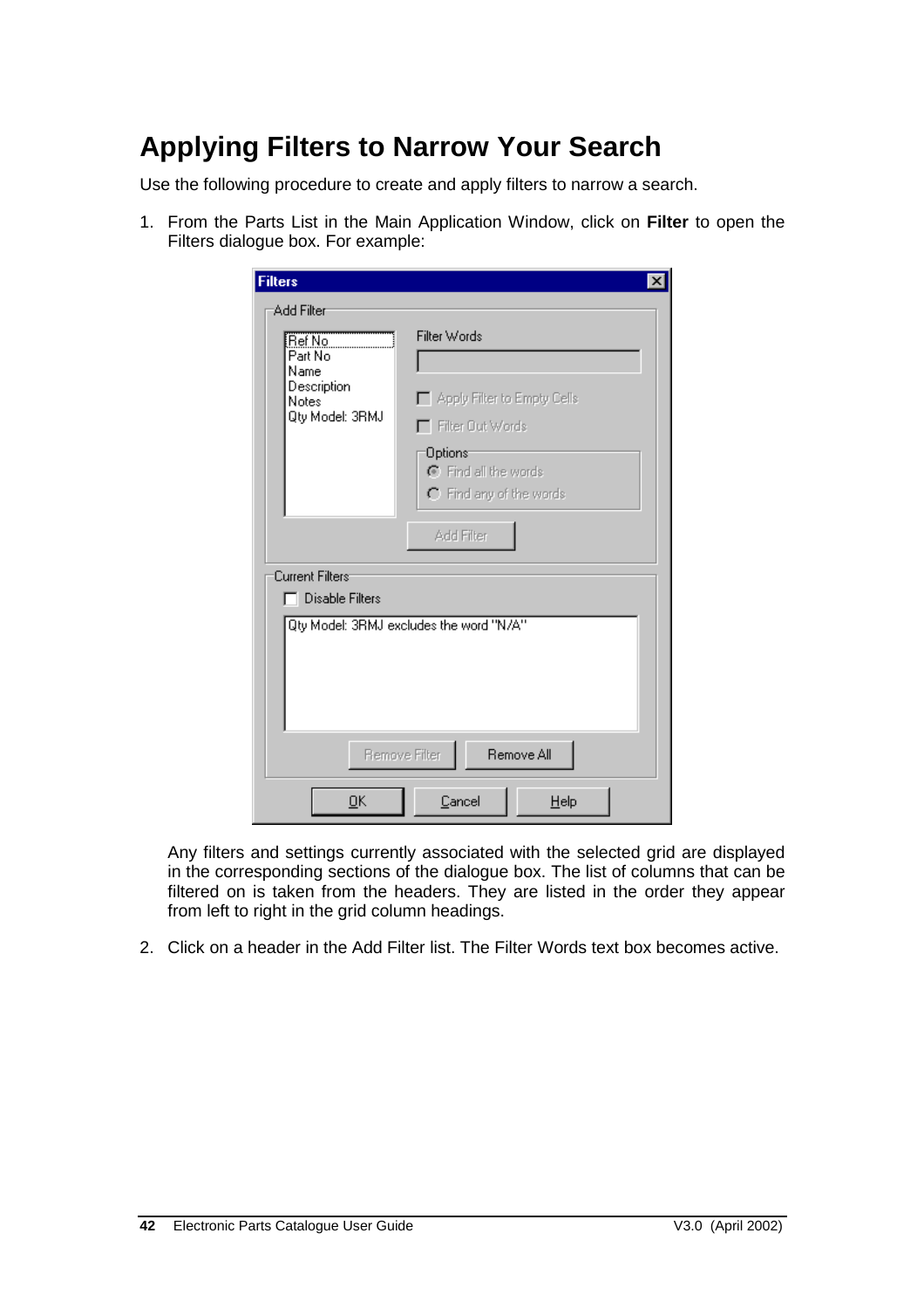3. Type the text to filter on.

| <b>Filters</b>                                                                                          |                                                                                                                    |  |
|---------------------------------------------------------------------------------------------------------|--------------------------------------------------------------------------------------------------------------------|--|
| Add Filter                                                                                              |                                                                                                                    |  |
| Ref No<br>Part No<br>Name<br>Description<br>Notes<br>Qty Model: 3RMJ                                    | Filter Words<br><b>RING</b><br>Apply Filter to Empty Cells<br>Filter Out Words<br>:Options<br>C Find all the words |  |
| $\bigcap$ Find any of the words<br><b>Add Filter</b><br>Current Filters <sup>-</sup><br>Disable Filters |                                                                                                                    |  |
| Qty Model: 3RMJ excludes the word "N/A"                                                                 |                                                                                                                    |  |
|                                                                                                         | Remove All<br>Remove Filter                                                                                        |  |
| <b>OK</b>                                                                                               | Cancel<br>Help                                                                                                     |  |

In this example, **Description** has been selected from the Add Filter list and **RING** has been typed in the Filter Words text box.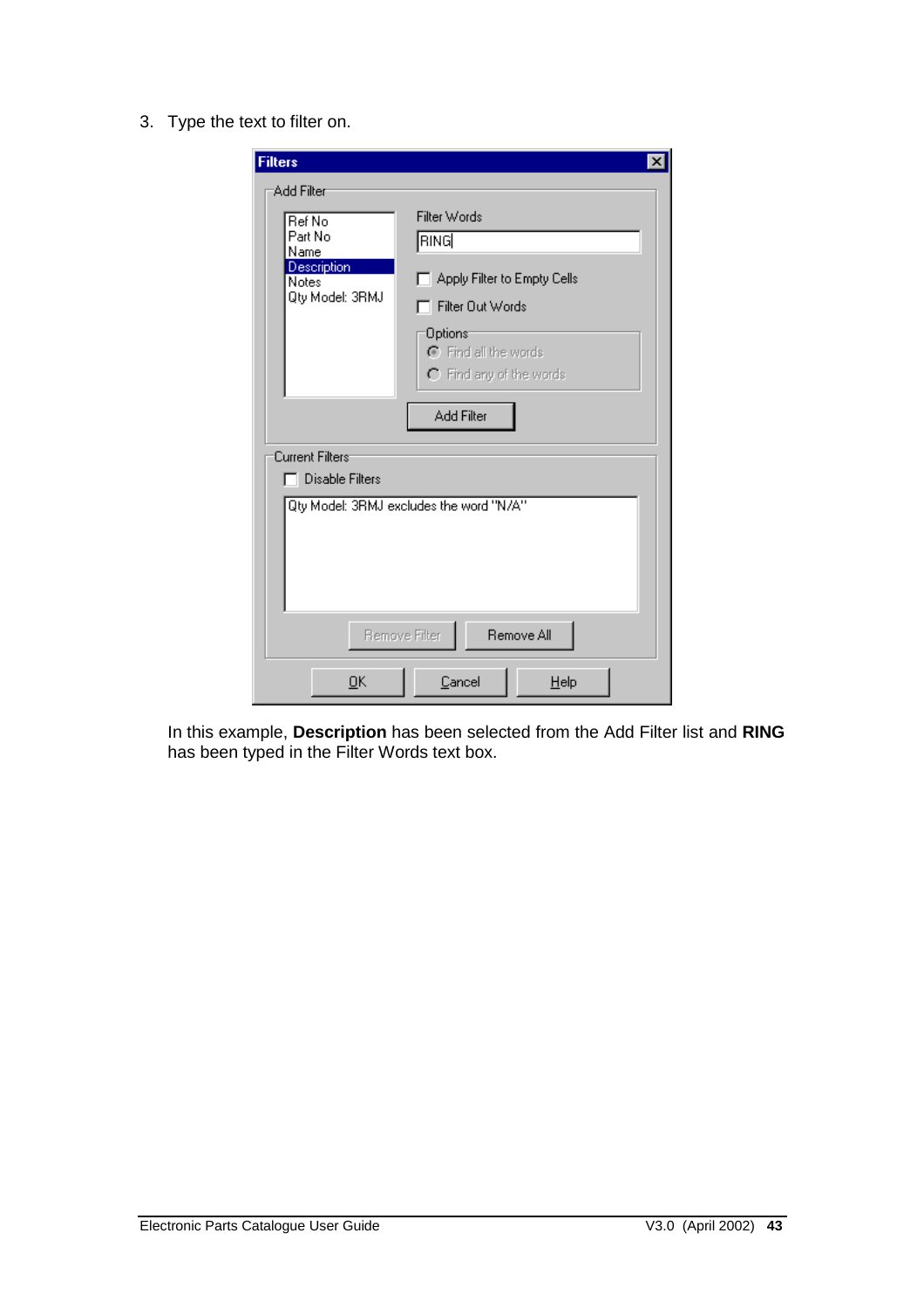If you type more than one word, the Options radio buttons become active. For example:

| <b>Filters</b>                                  | $\boldsymbol{\mathsf{x}}$                    |  |
|-------------------------------------------------|----------------------------------------------|--|
| Add Filter                                      |                                              |  |
| Ref No<br>Part No                               | Filter Words<br>OIL FILTER                   |  |
| Name<br>Description<br>Notes<br>Qty Model: 3RMJ | Apply Filter to Empty Cells                  |  |
|                                                 | Filter Out Words                             |  |
|                                                 | Options <sup>-</sup><br>◯ Find all the words |  |
|                                                 | C Find any of the words                      |  |
| Add Filter                                      |                                              |  |
| Current Filters:                                |                                              |  |
| $\Box$ Disable Filters                          |                                              |  |
| Qty Model: 3RMJ excludes the word "N/A"         |                                              |  |
|                                                 | Remove All<br>Remove Filter                  |  |
| QK                                              | Cancel<br>Help                               |  |

Selecting one of these radio buttons refines the filter to match all words or to match any of the words. For example, clicking on "Find all the words" would filter on both "oil" and "filter". Clicking on "Find any of the words would filter on either "oil" or "filter".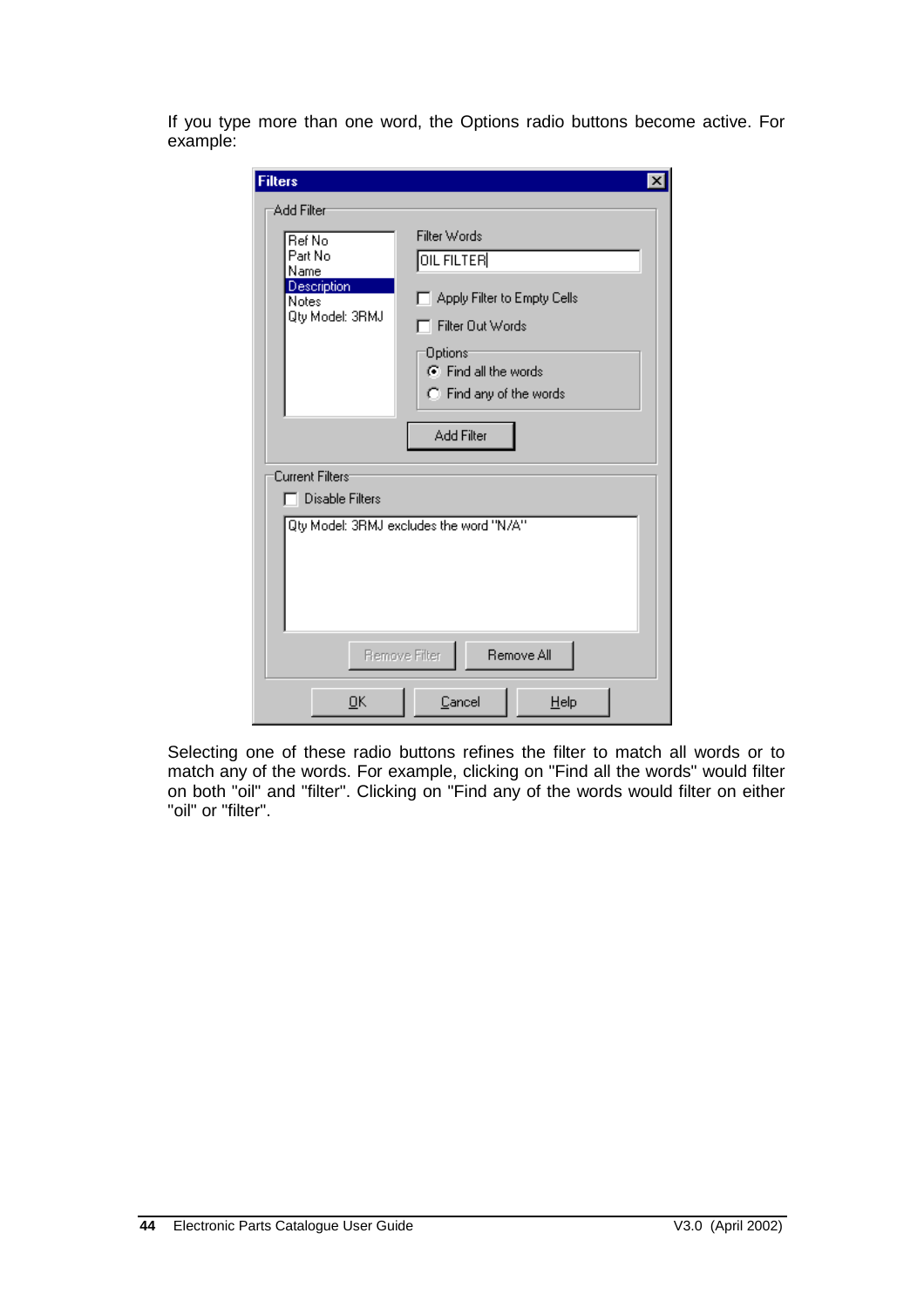4. Click on the **Add Filter** button to insert the filter in the Current Filters list.

| <b>Filters</b>                                                        | $\times$                                                                                                                                               |
|-----------------------------------------------------------------------|--------------------------------------------------------------------------------------------------------------------------------------------------------|
| Add Filter                                                            |                                                                                                                                                        |
| Ref No<br>Part No.<br>Name<br>Description<br>Notes<br>Qty Model: 3RMJ | Filter Words<br>Apply Filter to Empty Cells<br>$\Box$ Filter Out Words<br><b>Options</b><br>C Find all the words<br>$\bigcap$ Find any of the words    |
| :Current Filters<br><b>Disable Filters</b>                            | Add Filter<br>Qty Model: 3RMJ excludes the word "N/A"<br>Description contains all the words "OIL FILTER" or is an empty<br>Remove All<br>Remove Filter |
| QK                                                                    | Cancel<br>Help                                                                                                                                         |

| <b>Apply Filter to Empty</b><br><b>Cells</b> | Click on this check box to insert a checkmark $(v)$ to hide<br>empty cells in the selected column. If you do not select this<br>option, empty cells will be displayed with the filter results.    |
|----------------------------------------------|---------------------------------------------------------------------------------------------------------------------------------------------------------------------------------------------------|
| <b>Filter Out Words</b>                      | Click on this check box to insert a checkmark $(v)$ to filter out<br>the text you typed in the Filter Words text box.                                                                             |
| <b>Disable Filters</b>                       | Click on this check box to insert a checkmark $(v)$ to disable<br>current filters temporarily without deleting them. To re-enable<br>the filters, click on the check box to remove the checkmark. |
| <b>Remove Filter</b>                         | Highlight the filter(s) you want to remove and click on this<br>button to delete one or more filters,                                                                                             |
| <b>Remove All</b>                            | Click on this button to delete all filters.                                                                                                                                                       |

*Note:* You can add more than one filter, including additional filters on the same column heading.

*Note:* If the text in the Add Filter list or the Current Filters list extends beyond the width of the field, position the mouse pointer over the text to display the entire description.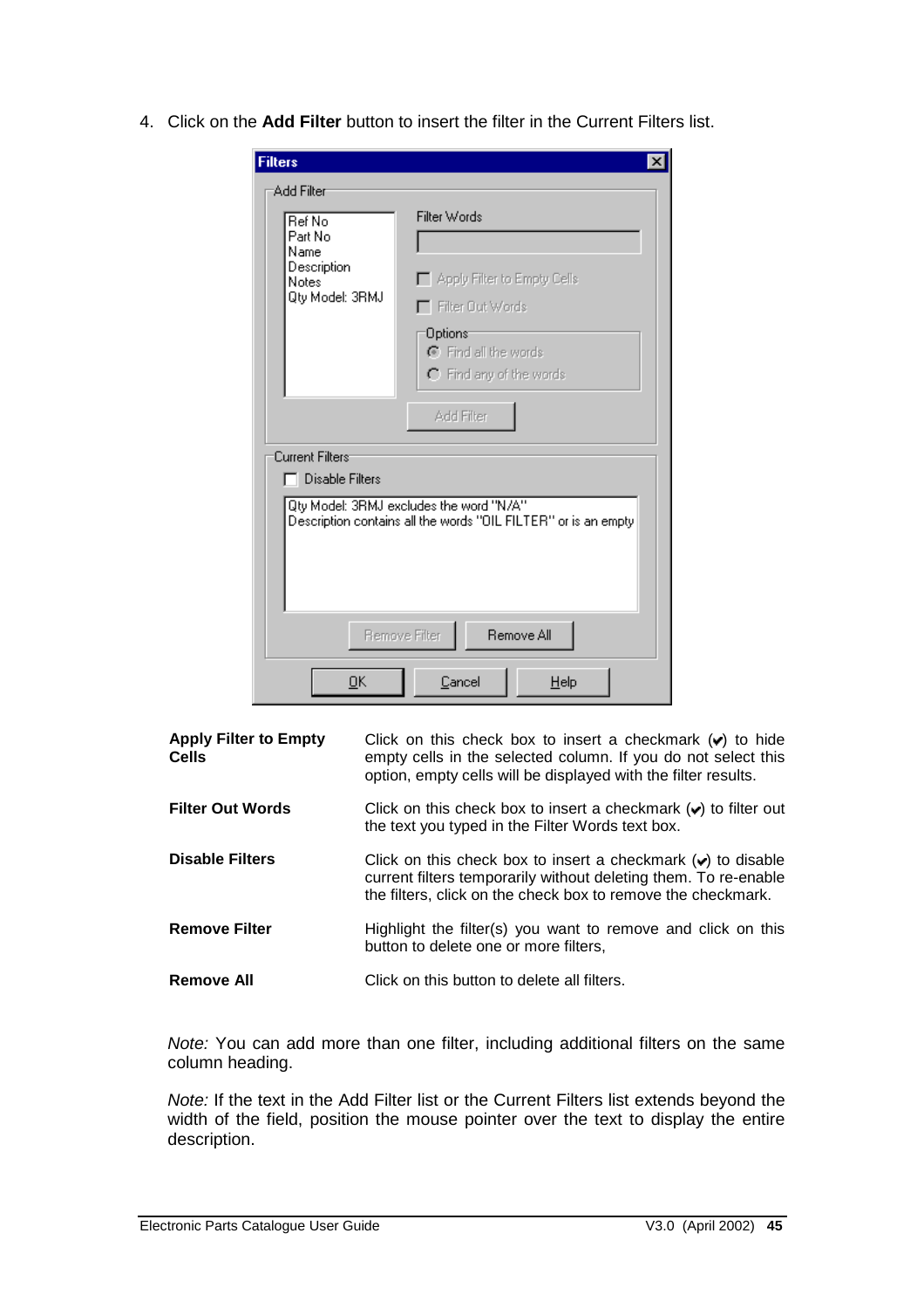## **Applying Color Code Filters**

When you open a catalogue for a manufacturer that has color code data available, you can create and apply a color code filter to narrow your search.

- 1. From the Parts List in the Main Application Window, click on **Filter** to open the Filters dialogue box.
- 2. Click on the **Color Code** header in the Add Filter list. Color Codes are displayed in the Select Color(s) list.

| <b>Filters</b>                                                                                                                                                                               |                                                                                                                                                                               |                                                                                                                                                           |
|----------------------------------------------------------------------------------------------------------------------------------------------------------------------------------------------|-------------------------------------------------------------------------------------------------------------------------------------------------------------------------------|-----------------------------------------------------------------------------------------------------------------------------------------------------------|
| Add Filter<br>Bef No.<br>Part No.<br>Name<br>Description<br>Notes<br>Color Code<br>Qty Model: SV6<br>Qtv Model: SV6<br>Qtv Model: SV6<br>Qty Model: SV6)<br>Qty Model: SV6<br>Qty Model: SV6 | Select Color[s]<br>019; Black<br>5PK; Black<br>W05; Black (leather)<br>291; Black (semi-gloss)<br>13L; Bright Silver Metallic<br>YC2; Candy Grand Blue<br>Y7E; Candy Jay Blue | NOG; Black/urban Light Gray Metalli<br>NOH; Black/urban Light Gray Metalli<br>N0J; Black/urban Light Gray Metallið<br>NOK; Black/urban Light Gray Metalli |
| Current Filters:<br>Disable Filters                                                                                                                                                          | <b>OK</b>                                                                                                                                                                     | Cancel                                                                                                                                                    |
|                                                                                                                                                                                              |                                                                                                                                                                               |                                                                                                                                                           |
| <b>Remove Filter</b>                                                                                                                                                                         |                                                                                                                                                                               | Remove All                                                                                                                                                |
| <u>о</u> к                                                                                                                                                                                   | Cancel                                                                                                                                                                        | Help                                                                                                                                                      |

3. Click on a color code in the Select Color(s) list to highlight the code.

*Note:* To select more than one color code at a time, hold down the **Ctrl** key and click on each code you want to filter on or hold down the **Shift** key and click on the first and last codes in a range of codes you want to filter on.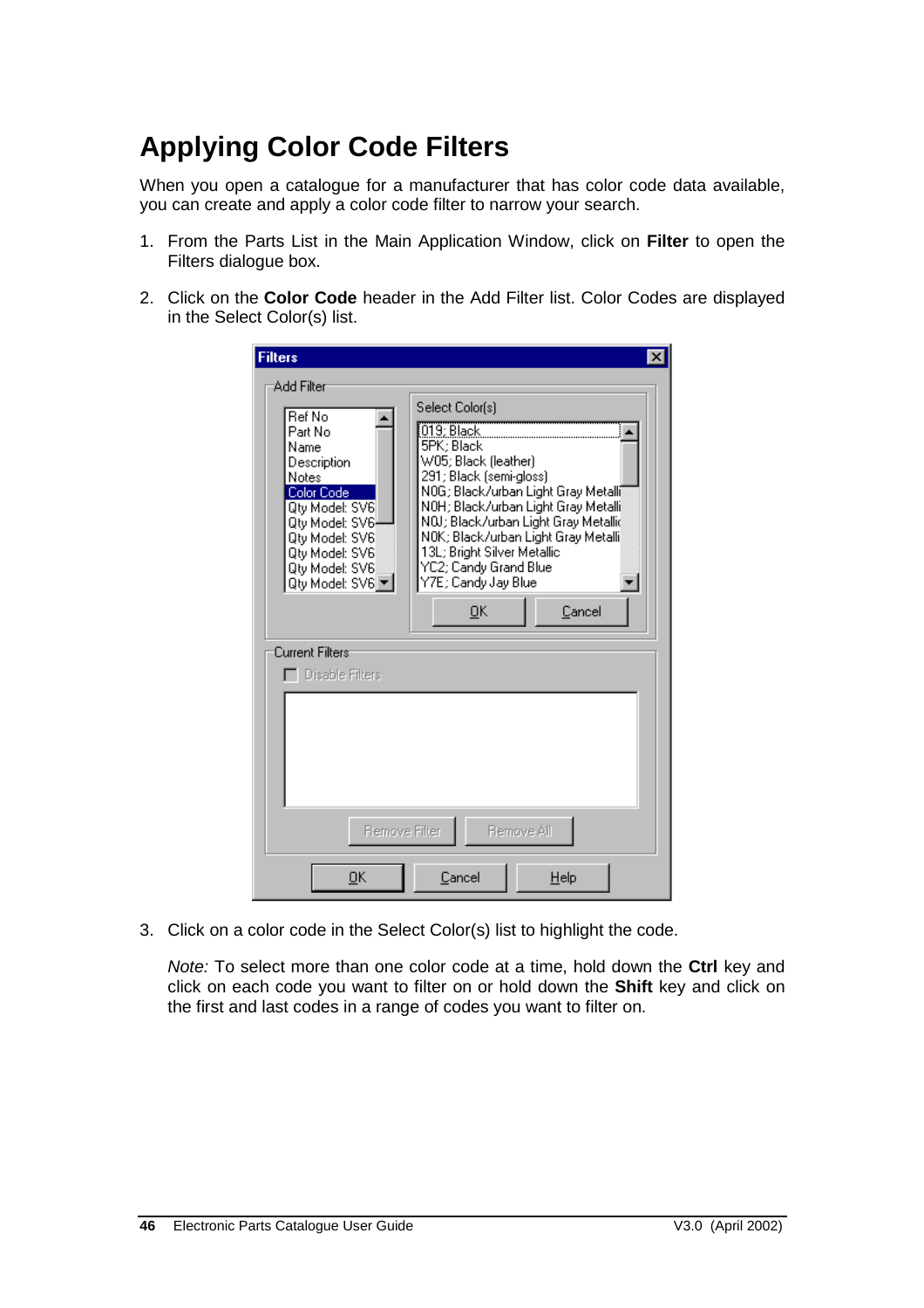4. Click on **OK** to insert the selected color code in the Filter Words text box.

| <b>Filters</b><br>$\boldsymbol{\mathsf{x}}$                                                                                                                                                        |
|----------------------------------------------------------------------------------------------------------------------------------------------------------------------------------------------------|
| Add Filter<br>Filter Words<br>Ref No<br>Part No.<br> Y9F<br>Name<br>Description<br>$\Box$ Apply Filter to Empty Cells<br>Notes<br>Color Code<br>□ Filter Out Words<br>Qty Model: SV6               |
| Qty Model: SV6<br>Options<br>Qty Model: SV6<br>C Find all the words<br>Qty Model: SV6<br>Qty Model: SV6<br>O Find any of the words<br>Qty Model: SV6<br>Add Filter<br>Current Filters <sup>-</sup> |
| <b>T</b> Disable Filters                                                                                                                                                                           |
| <b>Remove Filter</b><br>Remove All                                                                                                                                                                 |
| <b>OK</b><br>Cancel<br>$He$ lp                                                                                                                                                                     |

5. Click on the **Add Filter** button to insert the color code filter in the Current Filters list.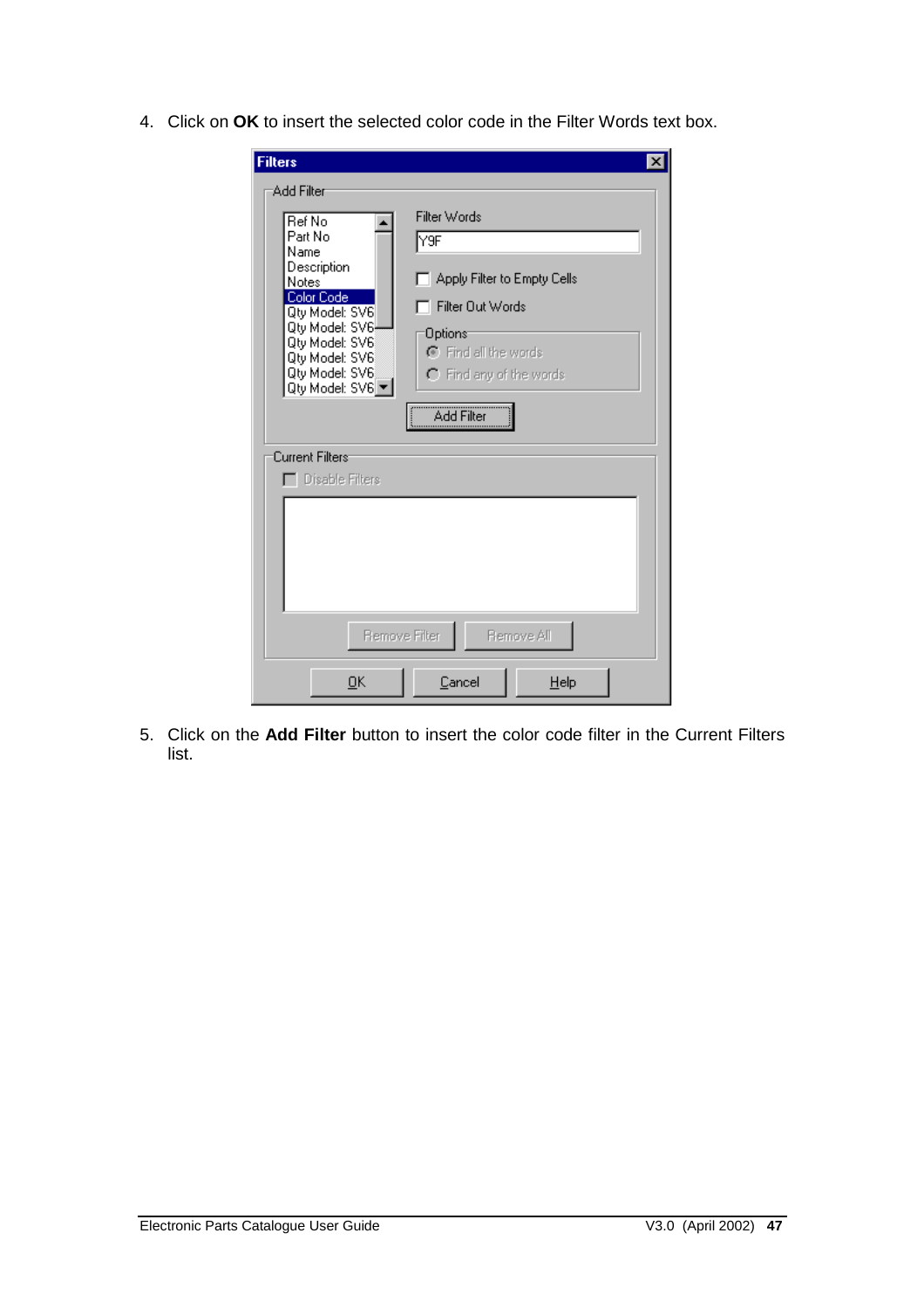# **Using the Where Used Feature**

The Where Used feature allows you to search for a part number or description across all catalogues of a manufacturer. If you want to find out what models use a particular part, Where Used can provide this information. You can use the Where Used options for a catalogue other than the one already open.

#### **Selecting a Manufacturer**

1. Select **Where Used** from the Search menu, click on  $\rightarrow$ , or press **Shift + F7** to open the Where Used dialogue box.

| Manufacturer <b>LA</b> OEM |                                                           |         |                          |
|----------------------------|-----------------------------------------------------------|---------|--------------------------|
| Find                       |                                                           | Go.     | Nest<br>$M$ asks         |
| Part Number                | Description<br>$\overline{J}$                             |         |                          |
| 000-00000-00-00            | CLUTCH TUNE-UP KIT                                        |         |                          |
| 10L-83517-00-00            | <b>BULB</b>                                               |         |                          |
| 110-81346-21-00            | SCREW, PAN HEAD                                           |         |                          |
| 116-81311-20-00            | COIL, IGNITION 1                                          |         |                          |
| 116-81331-20-00            | LUBRICATOR                                                |         | $\overline{\phantom{0}}$ |
|                            |                                                           |         |                          |
| Find                       |                                                           |         |                          |
|                            |                                                           |         |                          |
|                            |                                                           |         |                          |
|                            |                                                           |         |                          |
|                            |                                                           |         |                          |
|                            |                                                           |         |                          |
|                            |                                                           |         |                          |
|                            |                                                           |         |                          |
|                            |                                                           |         |                          |
|                            |                                                           |         |                          |
|                            |                                                           |         |                          |
|                            |                                                           |         |                          |
|                            |                                                           |         |                          |
|                            |                                                           |         |                          |
|                            |                                                           |         |                          |
|                            |                                                           |         |                          |
|                            |                                                           |         |                          |
|                            |                                                           |         |                          |
|                            |                                                           |         |                          |
|                            |                                                           |         |                          |
|                            | <u>Ο</u> Κ<br>$\ensuremath{\underline{\mathsf{C}}}$ ancel | $He$ lp |                          |

#### 2. Click on the manufacturer drop-down box and select a manufacturer.

| LE OEM1                         |                                                                                                                                                                                                                               |
|---------------------------------|-------------------------------------------------------------------------------------------------------------------------------------------------------------------------------------------------------------------------------|
| м<br>ш                          | Le communication de la communication de la communication de la communication de la communication de la communication de la communication de la communication de la communication de la communication de la communication de l |
| m<br>NEM 2<br><b>The County</b> |                                                                                                                                                                                                                               |

3. Part numbers and descriptions are listed for the selected manufacturer.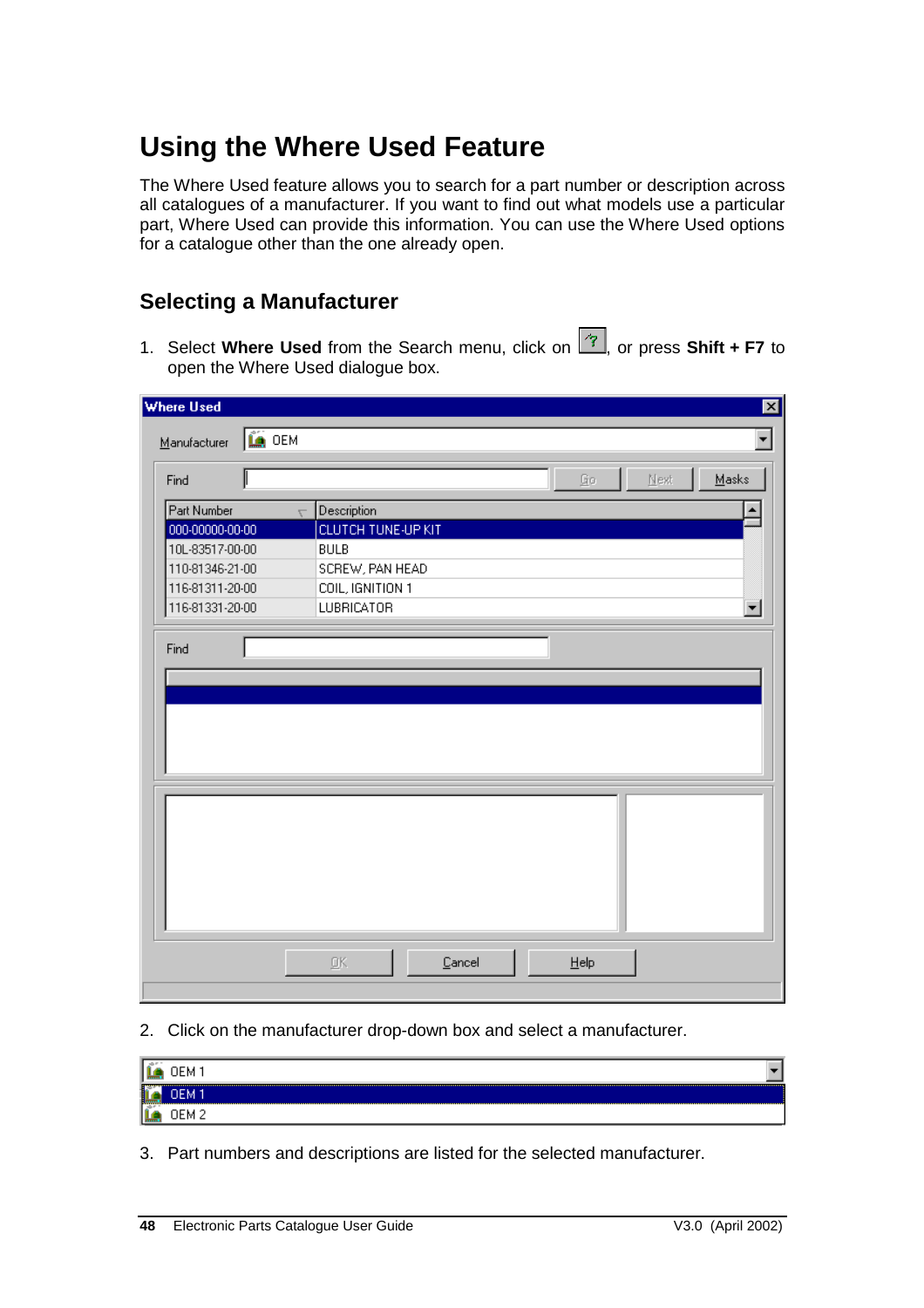### **Where Used: Applying Masks**

The Masks dialogue box allows you to superimpose a manufacturer's part number mask into the Where Used dialogue box. This mask provides a template for the format of the part number and reduces the number of digits you need to enter. All you need to do is fill in the blanks.

*Note:* The Masks dialogue box is active when the part number column is selected. Settings are saved when you exit if the Auto-Save option is enabled.

1. In the Where Used dialogue box, click on **Masks**. The Masks dialogue box will be displayed.



2. Select a mask from the drop-down list. The following are examples of available formats.



- 3. Click on **OK**.
- 4. To deselect a mask, select **No masks** from the drop-down list.

#### **Where Used: Searching by Part Number**

- 1. Click on the **Part Number** heading to highlight that column.
- 2. *Optional:* Use the Masks feature if appropriate.
- 3. Type the full or partial part number in the Find text box and click on **Go**. The part that is the closest match to your entry is highlighted in the list below.
- 4. Click on the highlighted part to display the catalogues the part occurs in and select a catalogue. The number of available catalogues is displayed. Find is also available for assisting your search of a catalogue.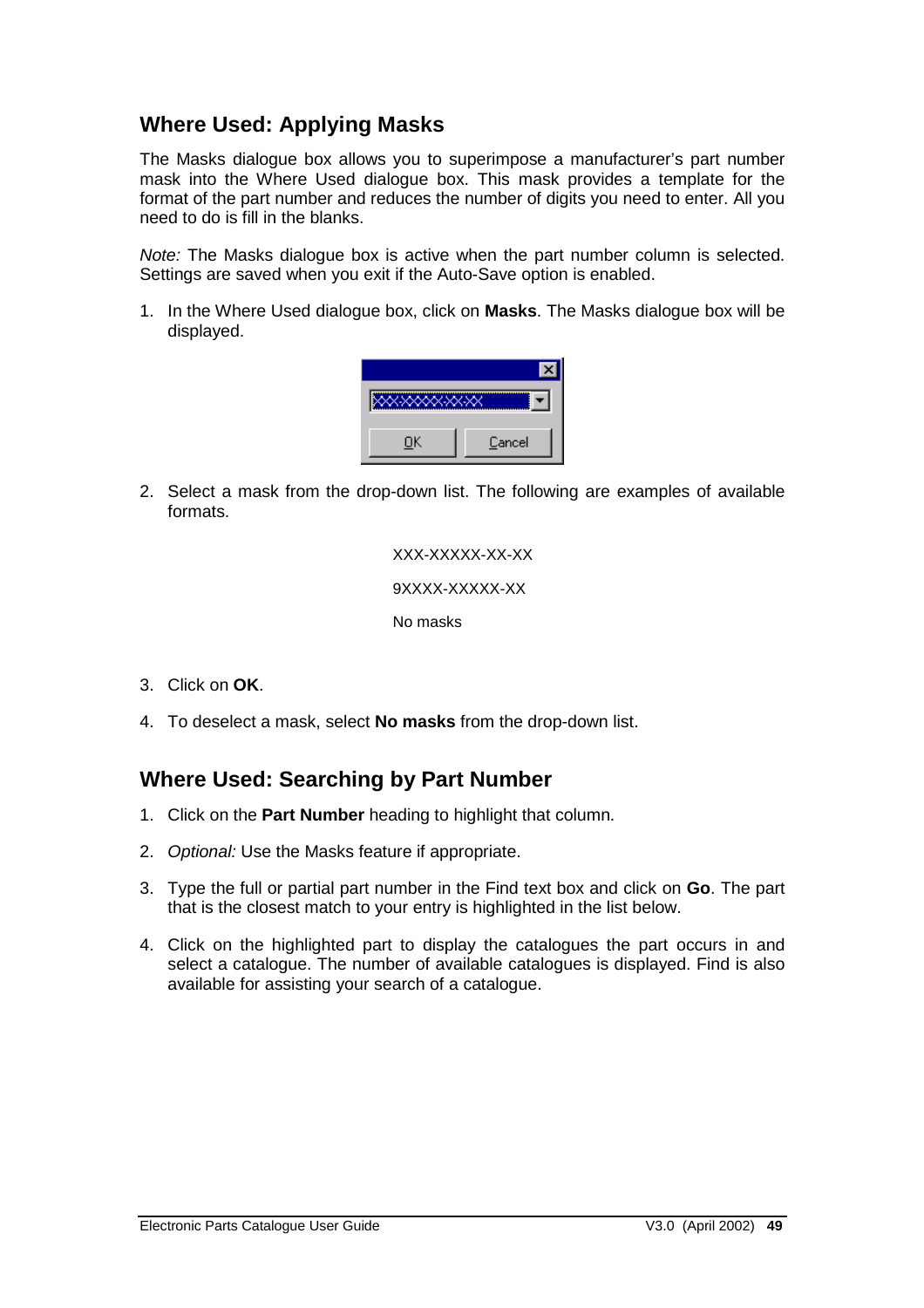5. Click on the required block in the bottom left field. A thumbnail view of the selected block appears in the lower right corner of the dialogue box.

| <b>Where Used</b>         |                               |                                               |      |               |
|---------------------------|-------------------------------|-----------------------------------------------|------|---------------|
| Manufacturer              | LE OEM                        |                                               |      |               |
| Find                      | 6L8-G311                      |                                               | G∘   | Next<br>Masks |
| Part Number               | $\overline{\mathbf{v}}$       | Description                                   |      | ᆂ             |
| 6L8-48251-00-00           |                               | PLATE,CAM                                     |      |               |
| 6L8-F8193-00-00           |                               | PLUG, WATER CHECK                             |      |               |
| 6L8-G3111-01-4D           |                               | <b>BRACKET, CLAMP</b>                         |      |               |
| 6L8-G3112-00-4D           |                               | BRACKET, CLAMP                                |      |               |
| 6L8-G3118-01-00           |                               | HANDLE, TRANSOM CLAMP                         |      | ▼             |
|                           |                               |                                               |      |               |
| Find                      |                               |                                               |      |               |
| CATALOGUES FOUND: 4       |                               |                                               |      |               |
| 68D1 (EUR2) 2001          |                               |                                               |      |               |
| 68D1 (EUR6) 2001          |                               |                                               |      |               |
| 68D1 (EUR1) 2001          |                               |                                               |      |               |
| 68D1 (EUR4) 2001          |                               |                                               |      |               |
|                           |                               |                                               |      |               |
| ⊟ <sup>6</sup> n Outboard |                               |                                               |      |               |
| <b>E-AMHS</b>             |                               |                                               |      |               |
|                           | ⊟ . <b>♦</b> 68D1 (EUR1) 2001 |                                               |      |               |
|                           | <b>BRACKET 1</b>              |                                               |      |               |
|                           |                               |                                               |      |               |
|                           |                               |                                               |      |               |
|                           |                               |                                               |      | ₫.            |
|                           |                               |                                               |      |               |
|                           |                               | Cancel<br>QK                                  | Help |               |
|                           |                               | OEM >> Outboard >> F4AMHS >> 68D1 (EUR1) 2001 |      |               |

6. Click on **OK** to return to the Main Application Window. The selected catalogue opens, and the selected block and part are displayed.

#### **Where Used: Searching by Part Description**

1. Click on the **Description** heading.

*Note:* The Masks feature is not available for text searches.

- 2. Type the full or partial description in the Find text box and click on **Go**. The part that is the closest match to your entry is highlighted in the list below.
- 3. Click on the highlighted part to display the catalogues the part occurs in and select a catalogue. The number of available catalogues is displayed. Find is also available for assisting your search of a catalogue.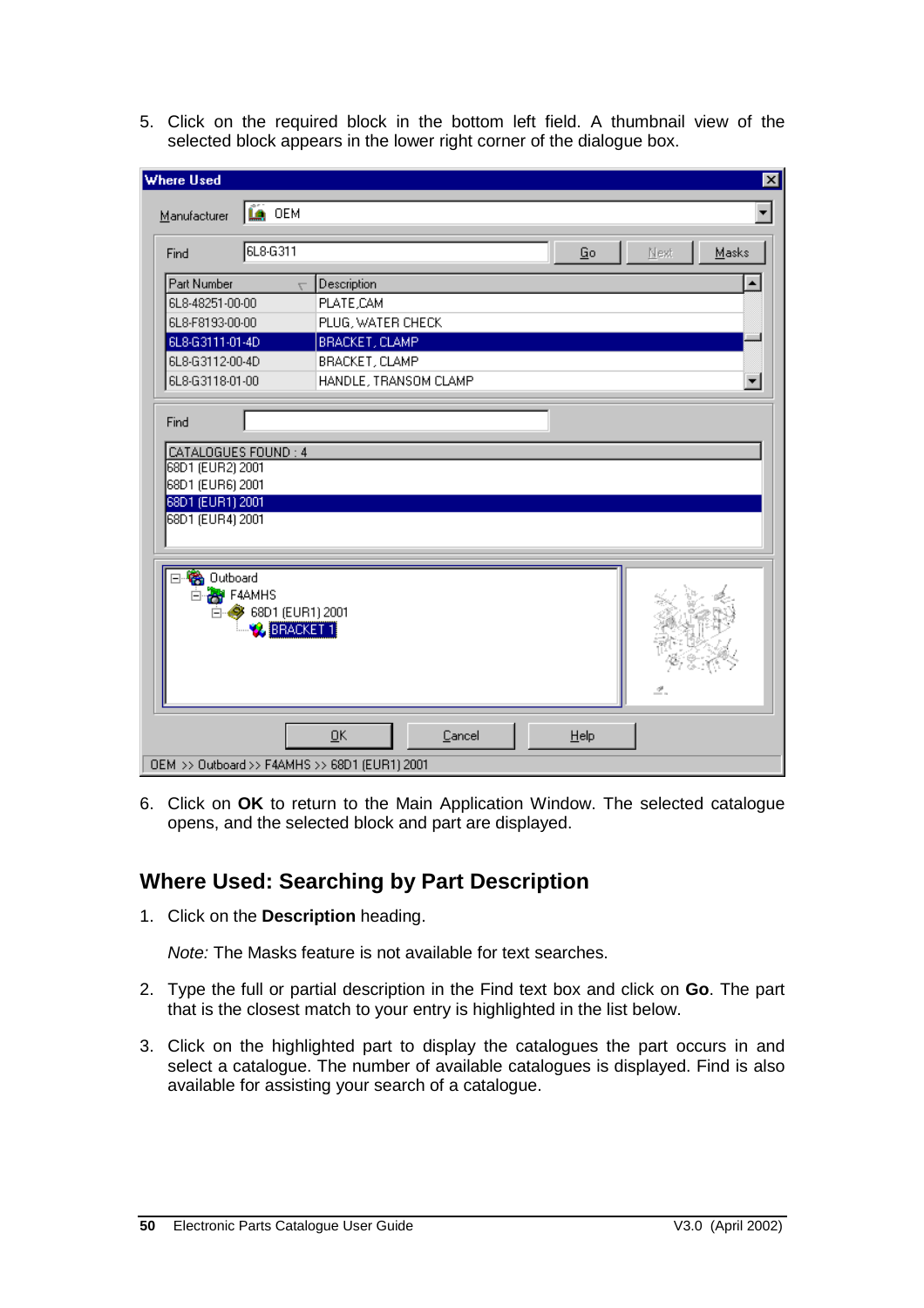4. Click on the required block in the bottom right field. A thumbnail view of the selected block is displayed.

| <b>Where Used</b>                 |                |                                                   |        |         | ⊠                        |
|-----------------------------------|----------------|---------------------------------------------------|--------|---------|--------------------------|
| Manufacturer                      | <b>ILE</b> OEM |                                                   |        |         |                          |
| Find                              | GAS            |                                                   |        | Go      | Next<br>Masks            |
| Part Number                       |                | Description                                       |        |         | ᡵ                        |
| GM6-65987-00-00                   |                | GAG                                               |        |         |                          |
| GA7-6775D-00-00                   |                | GAGE,LEVEL                                        |        |         |                          |
| 11H-81844-00-00                   |                | <b>GASKET</b>                                     |        |         |                          |
| 1J2-14398-00-00                   |                | <b>GASKET</b>                                     |        |         |                          |
| 1J7-14398-00-00                   |                | GASKET                                            |        |         | $\overline{\phantom{a}}$ |
| Find                              |                |                                                   |        |         |                          |
| CATALOGUES FOUND: 211             |                |                                                   |        |         |                          |
| EW2 (EUR) 1990                    |                |                                                   |        |         |                          |
| FJO (EUR) 1990                    |                |                                                   |        |         |                          |
| FK7 (EUR) 1990<br>FN82 (EUR) 1991 |                |                                                   |        |         |                          |
| EW28 (EUR) 1992                   |                |                                                   |        |         | ▼                        |
|                                   |                |                                                   |        |         |                          |
| □ Vater Craft                     |                |                                                   |        |         |                          |
| 白 2 MJ-650SJ                      |                |                                                   |        |         |                          |
| Ėŀ                                |                | EW28 (EUR) 1992                                   |        |         |                          |
|                                   |                | <b>V. STARTING MOTOR</b>                          |        |         | ď                        |
|                                   |                | QK                                                | Cancel | $He$ lp |                          |
|                                   |                | OEM >> Water Craft >> MJ-650SJ >> EW28 (EUR) 1992 |        |         |                          |

5. Click on **OK** to return to the Main Application Window. The selected OEM opens, and the selected block and part are displayed.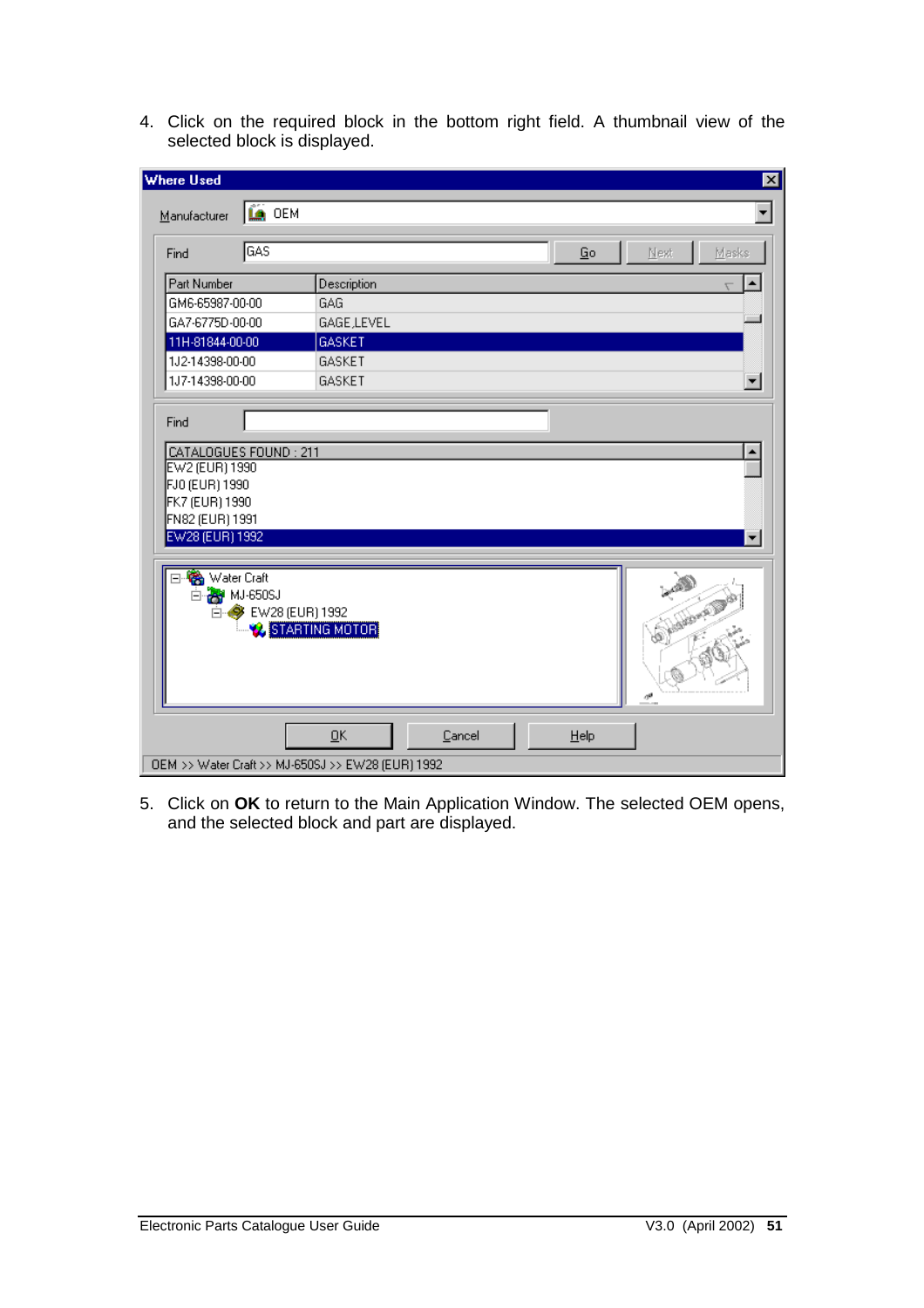# **7. Using Additional Features**

## **Using the Find Feature**

The Find feature is dynamically interactive, meaning that it begins searching as soon as you type the first letter or number in the Find text box. You can use the Find option as follows.

Click on a column header to select the column. The column background turns gray.



Typing in the Find text box finds the first row in the list that matches your input. This is independent of which row is currently selected and starts from the top. This Find routine is dynamic, which means that once typing begins, if a match is found, the highlight moves to that row. As shown in the example above, ref.no. 2a-2 is highlighted.

Typing **C** in the Find text box highlights ref.no. 2a-43. This entry is the first row that meets the Find criteria in the description column.

|      | <b>M</b> <sub>2</sub> Blocks                                       |                |  |  |
|------|--------------------------------------------------------------------|----------------|--|--|
| Find |                                                                    | Filter<br>Next |  |  |
|      | <b>Description</b>                                                 | Ref No         |  |  |
|      | Cylinder Head - 2001                                               | l2a-43         |  |  |
|      | Cyl. Head, Repl. Exhaust Valve Seat - 2001, 2001 ag, 2001b, 2001bg | l2a-44         |  |  |
|      | Cyl. Head, Repl. Exhaust Valve Seat - 2001(868231)                 | l2a-45         |  |  |
|      | Cylinder Head Seawater-cooled Engine - 2002                        | l2a-46         |  |  |

Typing **L** to add to the Find criteria moves the highlight to ref.no. 9-50. This entry is the first row that meets the full criteria "CL".

| <b>Blocks</b> |                                                                                   |        |  |
|---------------|-----------------------------------------------------------------------------------|--------|--|
| Find          | CЦ<br>Next                                                                        | Filter |  |
|               | Description                                                                       | Ref No |  |
|               | Clamp Coupling Flange Ms2b - Common                                               | 9-50   |  |
|               | Clamp Coupling Flange Prm -reverse Gear - Common                                  | 19-51  |  |
|               | Flexible Propeller Shaft Coupling Ms2b -                                          | 19-52  |  |
|               | /2001,2001b,2002,2002b,2002d,2003,2003b,2003d,2003t,2003tb                        |        |  |
|               | Flexible Propeller Shaft Coupling Prm -reverse Gear - 2002,2002b,2003,2003b  9-53 |        |  |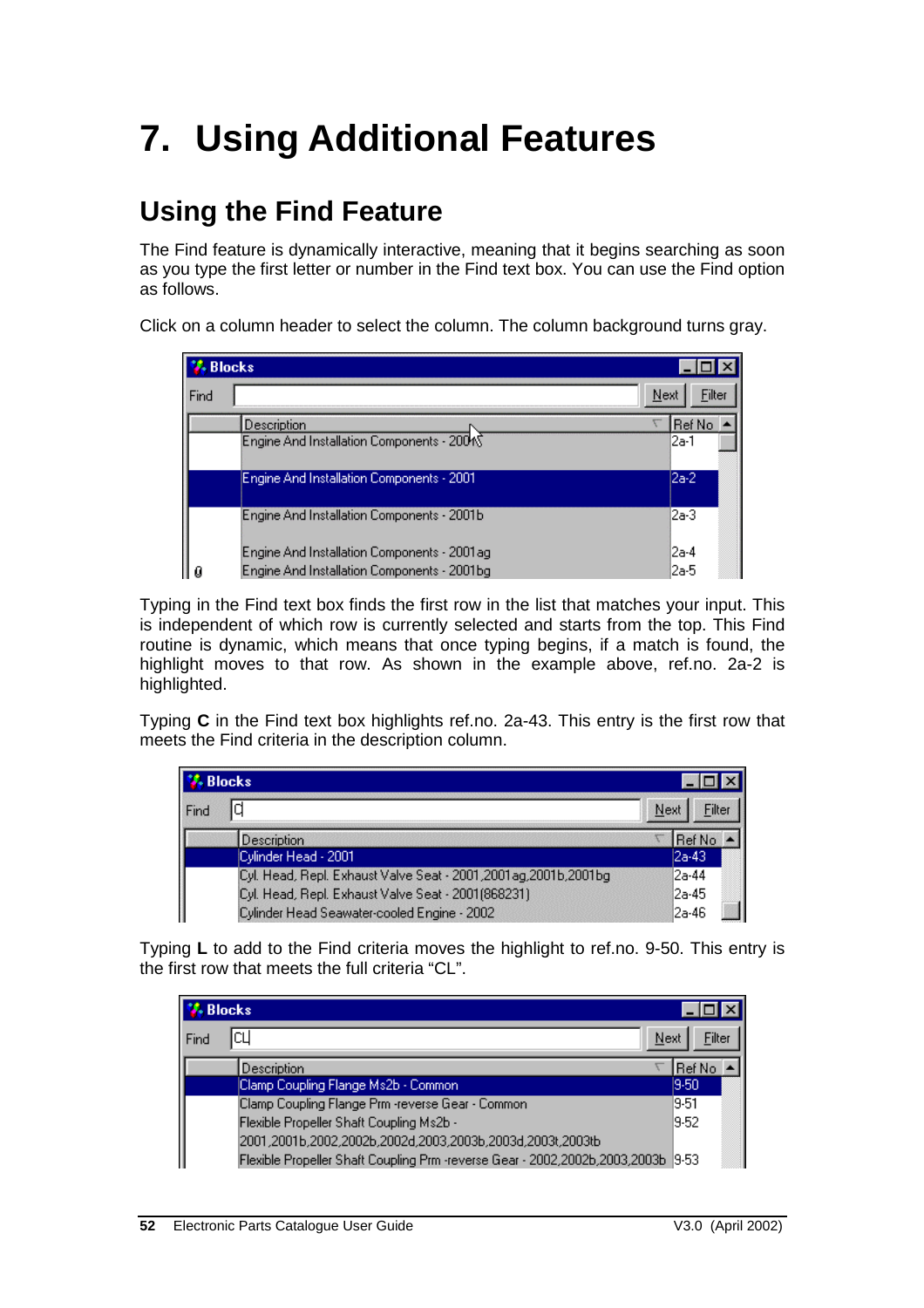If the Find criteria do not match any items in the list, the highlight remains on the last highlighted row. In this example, typing **X** caused the highlight to remain on the same row.

| <b>M.</b> Blocks |                                                           |                |
|------------------|-----------------------------------------------------------|----------------|
| Find             | CLХ                                                       | Next<br>Filter |
|                  | Description                                               | Ref No         |
|                  | Clamp Coupling Flange Ms2b - Common                       | $9-50$         |
|                  | Clamp Coupling Flange Prm -reverse Gear - Common          | 19-51          |
|                  | Flexible Propeller Shaft Coupling Ms2b -                  | 9-52           |
|                  | 2001,2001b,2002,2002b,2002d,2003,2003b,2003d,2003t,2003tb |                |

If a space is the last character of the criteria, Find highlights items containing the text string before the last space in the criteria.

Typing **OIL** as the Find criteria highlights row 16.

| 10IL<br>Find    |                                            |        |                        | Next         | Filter |
|-----------------|--------------------------------------------|--------|------------------------|--------------|--------|
| ld              | Description                                | Size   | Shape                  | Color        | Ν.     |
| 16              | OIL GASKETMEDIUM                           |        | SQUARE                 | <b>BLACK</b> |        |
| 17              | BOLT                                       | SMALL  | SQUARE                 | BLACK        |        |
| 18              | NUT AND<br><b>BOLT SET</b>                 | BIG    | SQUARE                 | RED          |        |
| h9              | NUT                                        | MEDIUM | <b>CYLINDRICABLUE</b>  |              |        |
| 20              | <b>REAR SEAT MEDIUM</b><br><b>HEADREST</b> |        | HEXAGONAIPINK          |              |        |
|                 | NUT                                        | BIG    | <b>CYLINDRICAWHITE</b> |              |        |
| $\frac{21}{22}$ | BOLT                                       | SMALL  | SQUARE                 | BLUE         |        |
|                 | CARBURETIMEDIUM                            |        | PENTAGON/GREEN         |              |        |
| ĪΣΔ             | REAR SEATIMEDIUM                           |        | SOLIARE                | <b>BLIJE</b> |        |

Adding a space to make the find criteria "OIL " highlights row 5. This entry includes the word "OIL" somewhere in the description.

| Find OIL |                                         |       |                                 | Next                | Filter |
|----------|-----------------------------------------|-------|---------------------------------|---------------------|--------|
| Id       | Description Size                        |       | Shape                           | Color               | $N -$  |
| ē        | GASKET, BIG<br>OIL.                     |       | <b>PENTAGON/BLACK</b>           |                     |        |
| G        | REAR SEAT MEDIUM<br><b>HEADREST</b>     |       | SQUARE BLUE                     |                     |        |
| 7        | DECAL MEDIUM                            |       |                                 | SQUARE ORANGE       |        |
|          | NUT AND MEDIUM<br>BOLT SET              |       | PENTAGON/RED                    |                     |        |
| ß        | CLAMP MEDIUM                            |       | CYLINDRICABLUE                  |                     |        |
| lt o     | DECAL MEDIUM                            |       | <b>ROUND</b>                    | <b>WHITE</b>        |        |
| 11       | NUT AND SMALL<br>BOLT SET               |       |                                 | ROUND ORANGE        |        |
| h2       | <b>BELT</b>                             |       | REAR SEAT MEDIUM HEXAGONAIBLACK |                     |        |
| hз       | BOLT SMALL                              |       | PENTAGON/PINK                   |                     |        |
| 14       | AIR FILTER BIG<br>COVER                 |       | SQUARE                          | GREEN               |        |
| 15       | <b>SCREW</b>                            |       | WHEEL MEDIUM CYLINDRICABLACK    |                     |        |
| h6       | OIL GASKETMEDIUM                        |       | SQUARE BLACK                    |                     |        |
| h7       | <b>BOLT</b>                             | SMALL | SQUARE                          | <b>BLACK</b>        |        |
|          | <b>A REPORT OF A REPORT OF A REPORT</b> |       | <b>A POLICE BURNING</b>         | <b>COLOR COLUMN</b> |        |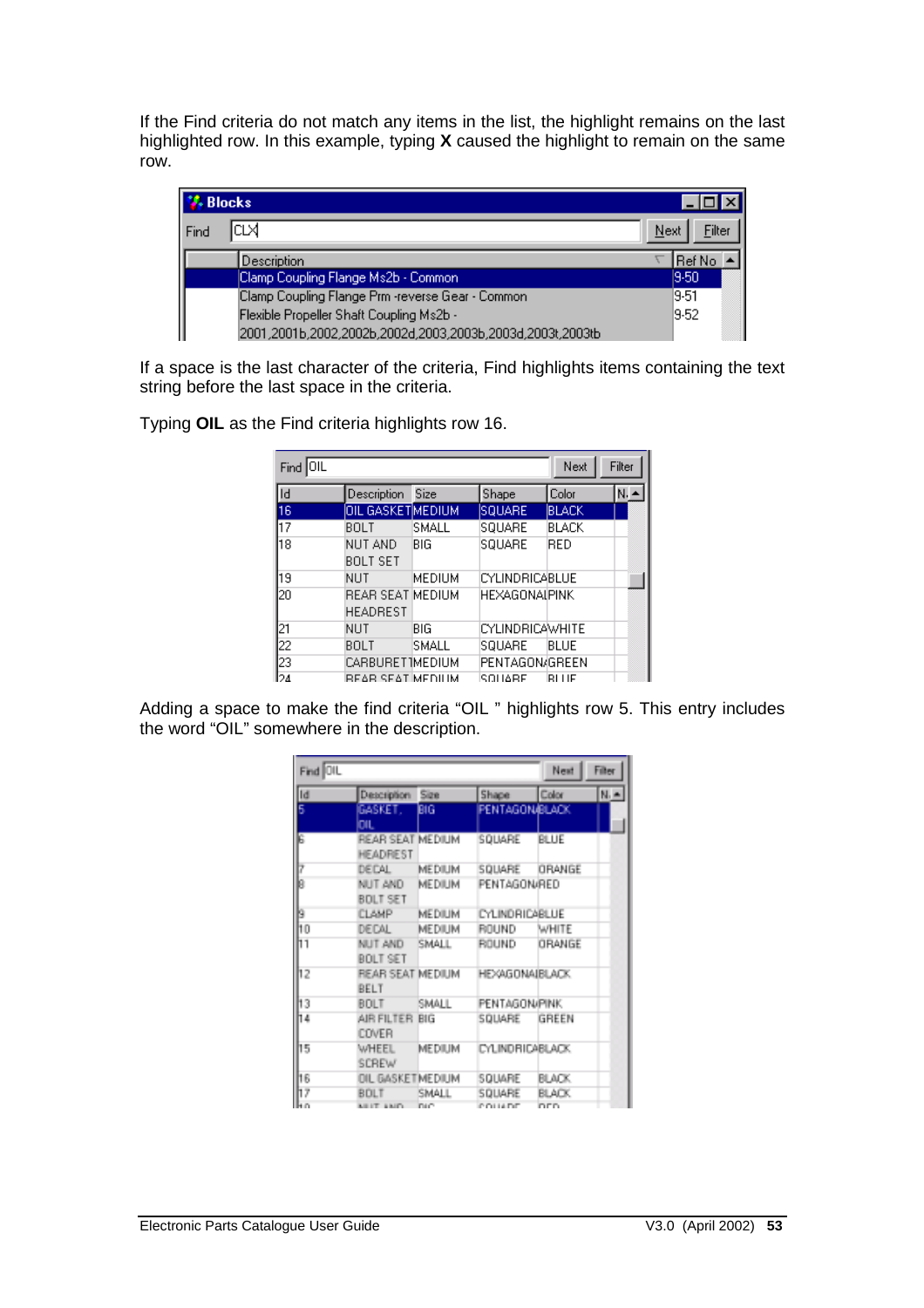If another letter is added to the Find criteria, Find looks for the first item matching the entire string. Adding the letter **F**, for example, makes the search criteria "OIL F".

| Find OIL F |                          |        |                      | Next  | Filter |
|------------|--------------------------|--------|----------------------|-------|--------|
| Id         | Description              | Size   | Shape                | Color |        |
| 39         | OIL FILTER MEDIUM        |        | CYLINDRICAORANGE     |       |        |
| 40         | NUT                      | MEDIUM | ICYLINDRICAGREEN     |       |        |
| 141        | REAR SEAT MEDIUM<br>BELT |        | HEXAGONAICYAN        |       |        |
| 42         | GASKET.<br>OIL           | BIG    | HEXAGONAIYELLOW      |       |        |
| IJ٩        | REAR SEATIBIG            |        | <b>HEXAGONAIPINK</b> |       |        |

*Note:* Using "OI" and "OI" produces the same result as using "OIL" and "OIL". However, using "OI F" produces no results.

Click on **Next** to move the highlight to the next row that meets the Find criteria.

If you reach the bottom of the list, the following prompt appears.

Find has reached the end of the list. Do you want to start again from the top?

Respond to this prompt in one of these ways.

- Click on **Yes** to move to the top of the list and highlight the first row that matches the criteria.
- Click on **No** to stop the search and remain at the last highlighted row.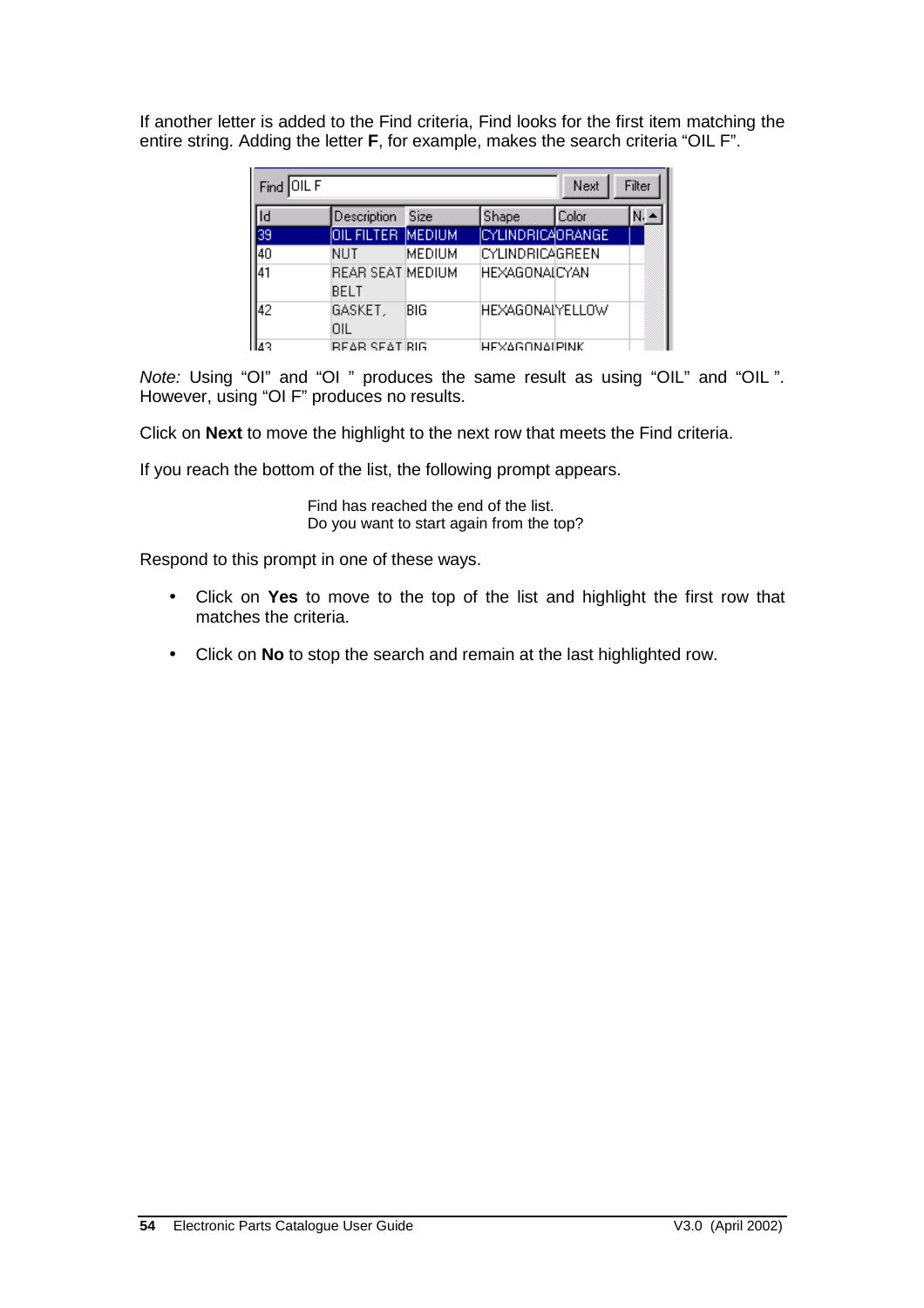## **Viewing Bulletins**

Use the Bulletins menu to access bulletins (where available) for blocks, parts, catalogues, and manufacturers.



#### **Viewing Catalogue Bulletins**

Select **Catalogue** from the Bulletins menu or click on  $\left|\frac{a}{x}\right|$  to open the Catalogue Bulletins dialogue box, from which you can view catalogue bulletins. This command is available when a catalogue is open or when the catalogue has bulletins attached.

### **Viewing Block Bulletins**

Select **Block** from the Bulletins menu or click on  $\|\mathbf{u}\|$  to open the Block Bulletins dialogue box, where you can view block bulletins. This command is available when a catalogue is open or when the selected block has bulletins attached.

#### **Viewing Part Bulletins**

Select **Part** from the Bulletins menu or click on  $\left|\frac{\theta_{\text{in}}}{\theta_{\text{in}}} \right|$  to open the Part Bulletins dialogue box, where you can view part bulletins. This command is available when a part is selected or when the selected part has bulletins attached.

#### **Viewing Bulletins for All Manufacturers**

Select **All Manufacturers** from the Bulletins menu to open the Bulletins dialogue box, where you can view all bulletins. This command is available when a catalogue is open. Click on a header to sort the list by the selected column. Select a bulletin and click on **View** to open a window displaying the bulletin.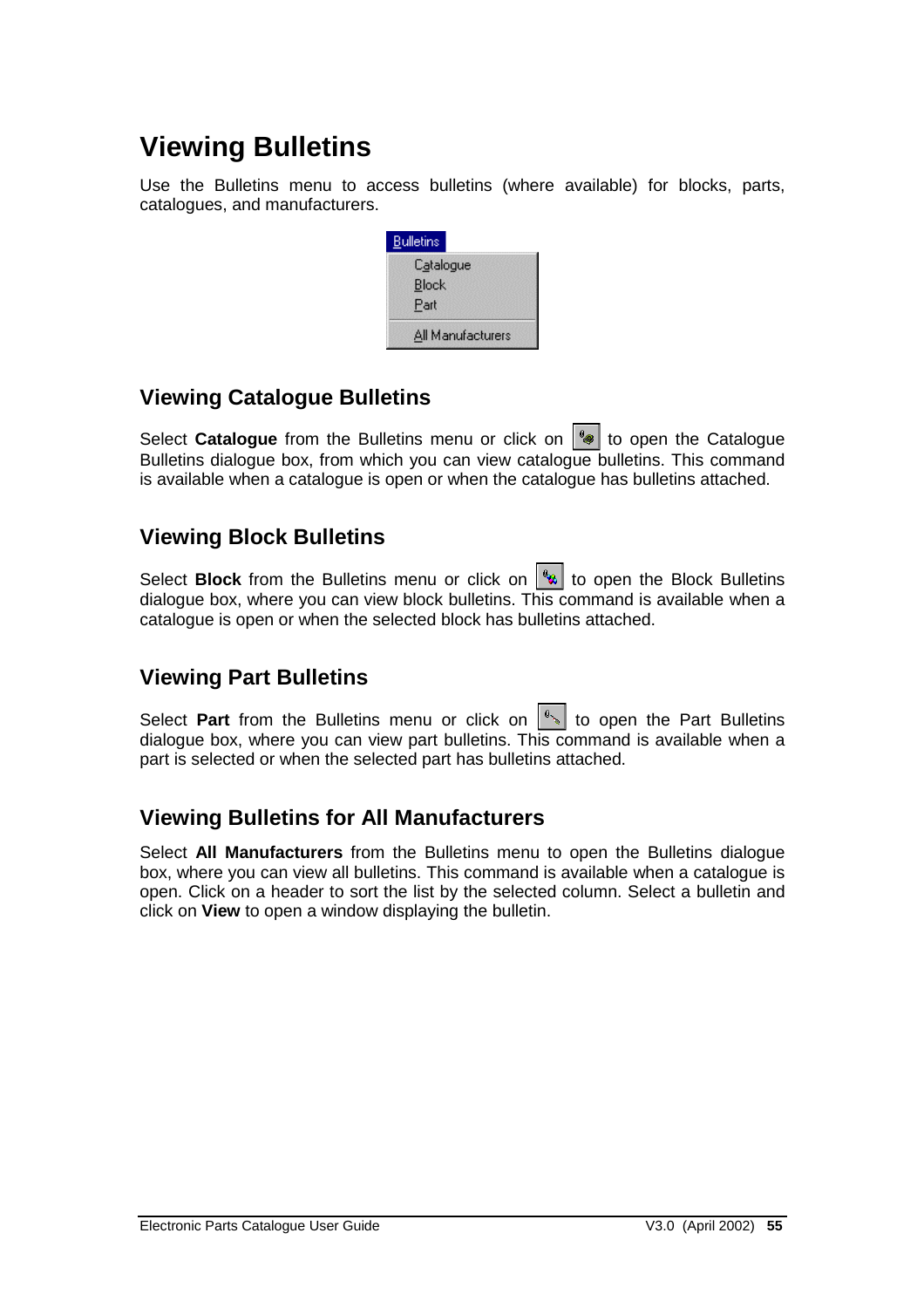### **Using the Bulletin Buttons**



**Print** opens the Print dialogue box, from which you can print the selected bulletin.

**Fit Illustration in Window** resizes a bulletin to fit the Image window.

**Zoom Out** zooms out one level on a bulletin.



**Zoom In** zooms in one level on a bulletin.

**Rotate Bulletin** rotates a bulletin 90 degrees clockwise.



**Previous Page** displays the previous page of a bulletin.



**Next Page** displays the next page of a bulletin.

**Help** opens the Help topic for the current screen.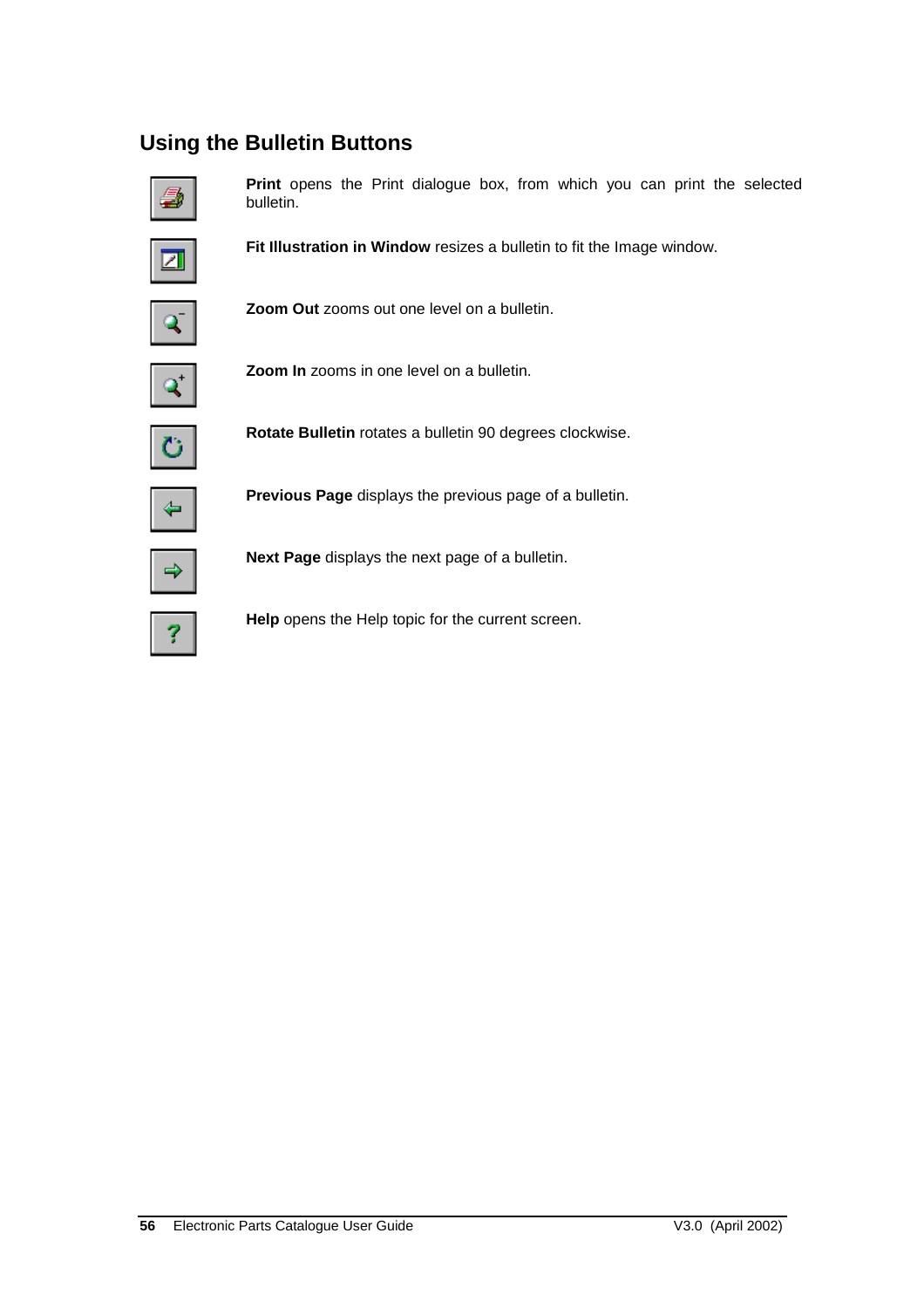# **Printing**

You can print a Parts List, an illustration, or a quote. The print job will be sent to the printer you selected as your Windows default.

### **Printing Parts Lists and/or Illustrations**

1. Select **Print** from the File menu, click on  $\boxed{\triangleq}$ , or press Ctrl+P to open the Illustration and Parts Printing dialogue box.

| <b>Illustration and Parts Printing</b>                 |
|--------------------------------------------------------|
| Printer: WBHISFPNT2VRFdevPS7                           |
| Print                                                  |
| C Entire Illustration                                  |
| C Zoomed Illustration                                  |
| ◯ Entire & Zoomed Illustration                         |
| C Parts List (Detailed)                                |
| C Parts List (Brief) with Entire Illustration          |
| C Parts List (Detailed) and Zoomed Illustration        |
| C Parts List (Brief) with Entire & Zoomed Illustration |
| Print Whole Catalogue                                  |
| Setup<br><u>о</u> к<br>Help<br>iancel                  |

2. Click on the radio button corresponding to what you want to print.

*Note:* Some options are not available in thumbnail view or illustration view. Some options print in landscape only.

- 3. Click on **OK**.
- 4. In addition to the parts text and/or illustration, the printout will show the following:
	- The catalogue title
	- The product line
	- The page number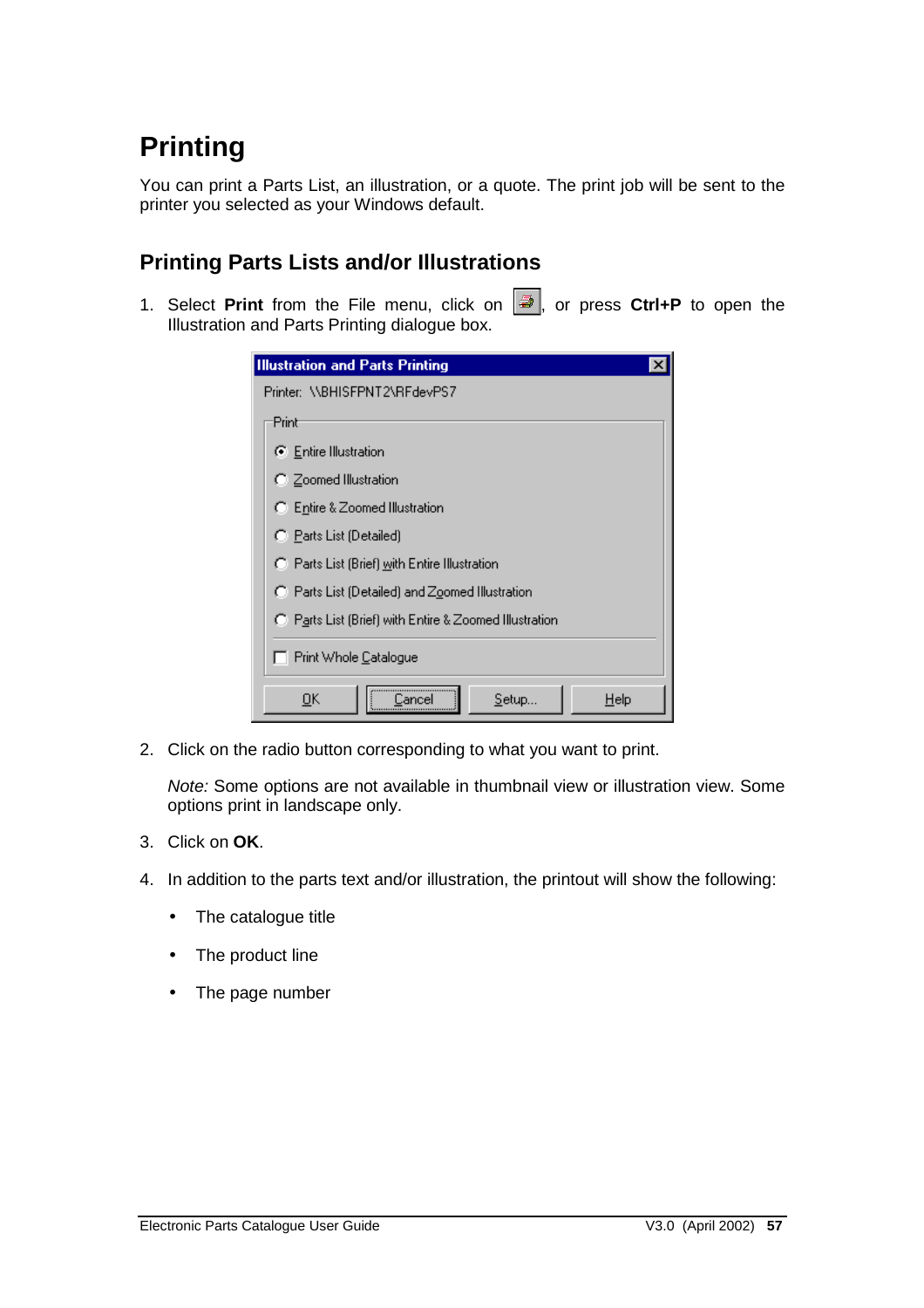### **Changing the Print Setup**

1. Click on **Setup** to open the Print Setup dialogue box.

| <b>Print Setup</b> |                        |   |                    |                | $\mathbf{?}$ |
|--------------------|------------------------|---|--------------------|----------------|--------------|
| Printer            |                        |   |                    |                |              |
| Name:              | dev_ps                 |   |                    | Properties     |              |
| Status:            | Default printer; Ready |   |                    |                |              |
| Type:              | Lexmark Optra Plus PS  |   |                    |                |              |
| Where:             | \\PSCSERV\dev_ps       |   |                    |                |              |
| Comment:           |                        |   |                    |                |              |
| Paper              |                        |   | <b>Orientation</b> |                |              |
| Size:              | A4 210 x 297 mm        | ۰ | A                  | C Portrait     |              |
| Source:            | Auto Select            |   |                    | o<br>Landscape |              |
|                    |                        |   | 0K                 | Cancel         |              |

- 2. Select a printer, page size, orientation, etc., depending on the type of printer installed.
- 3. Click on **OK**.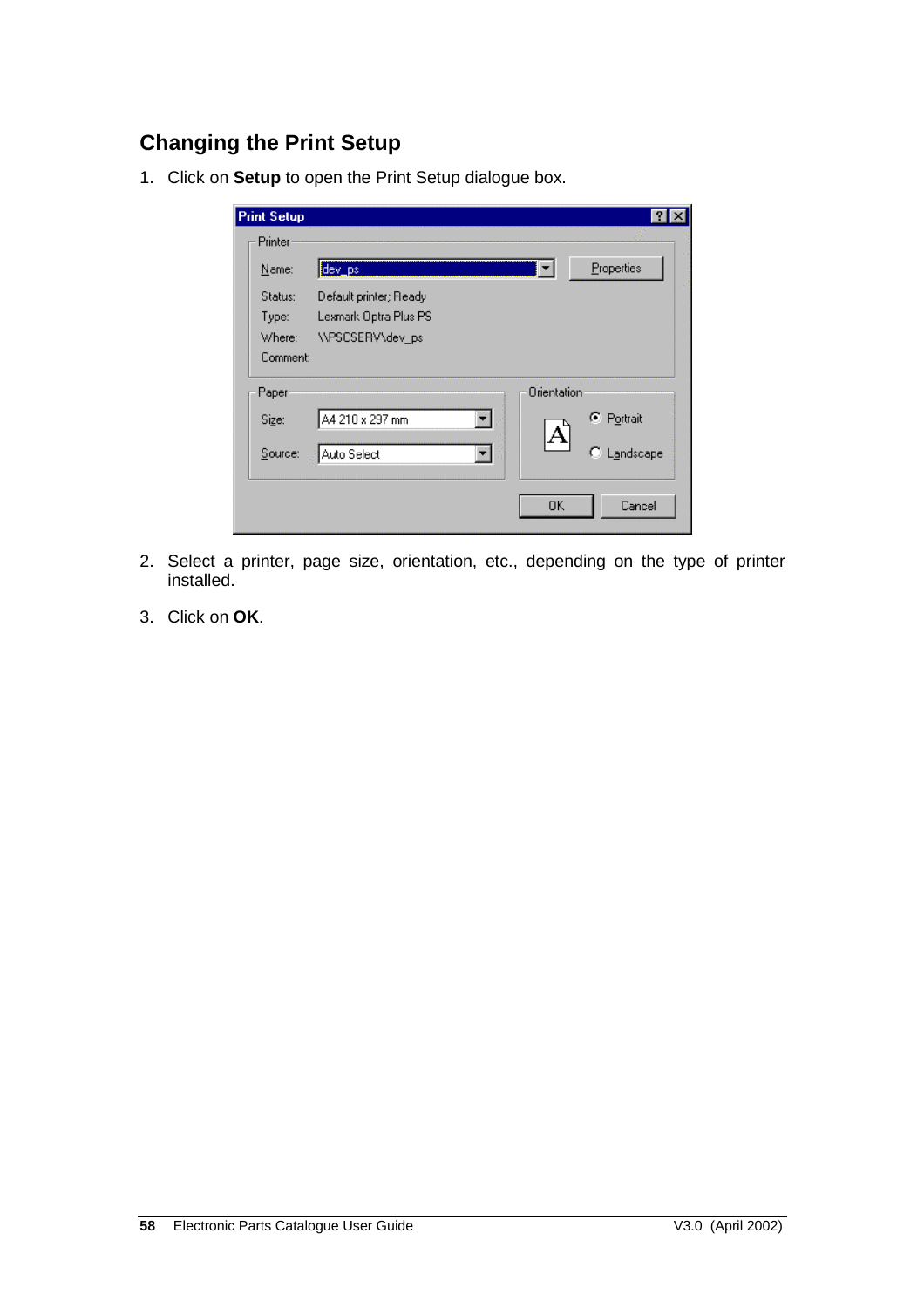### **Printing a Quote**

*Note:* You must save a Quote List before printing it.

- 1. Use one of these methods.
	- Select **Print Quote** from the Quote menu.
	- Right-click in the Quote window and select **Print Quote** from the popup menu.
	- Press the **F10** key.
- 2. The Print dialogue box will be displayed. For example:

| <b>Print</b>  |                            |                                       |                |
|---------------|----------------------------|---------------------------------------|----------------|
| Printer       |                            |                                       |                |
| Name:         | <b>NBHISFPNT2NRFdevPS7</b> |                                       | Properties     |
| Status:       | Ready                      |                                       |                |
| Type:         | HP LaserJet 4000 Series PS |                                       |                |
| Where:        | PS-7.BELLHOW.COM:RAW       |                                       |                |
| Comment:      |                            |                                       |                |
| Print range   |                            | Copies                                |                |
| உதா           |                            | Number of copies:                     | 쉮              |
| C Pages [rom: | ţo:                        |                                       |                |
| C Selection   |                            | $\lfloor 2 \rfloor$<br>$\overline{1}$ | Collate<br>່ 3 |
|               |                            | ΟK                                    | Cancel         |

- 3. Click on **OK**.
- 4. In addition to the quote ("Part Estimate"), the printout will show the following:
	- The name under which the Quote List was saved
	- The order type
	- The date on which the Quote List was saved
	- The dealer code, contact name, V.A.T. registration number, and company registration number as shown on the User Options dialogue box's Company Details tab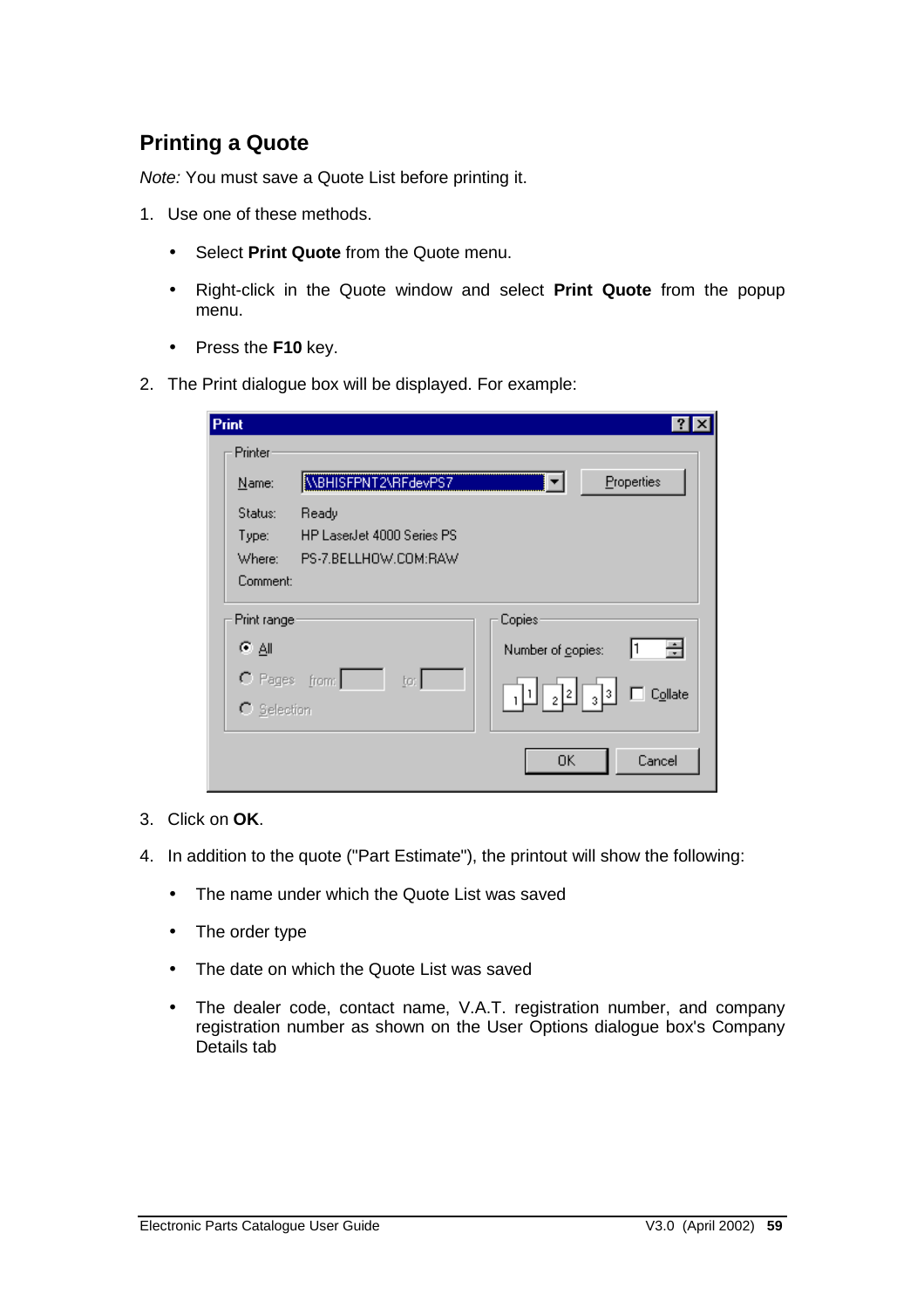## **Adding and Removing Dealer Notes**

You can attach your own notes to blocks and parts. These notes will remain with the catalogue as long as you want for future reference.

These notes will be displayed automatically when you select **Catalogue**, **Block**, or **Part** from the Notes menu. You can also view these notes by clicking on the note icons when they are available.

You can attach notes to individual parts or to blocks. If someone has added a note previously, one of the following icons will appear.



You can add or read a note by double-clicking on the part or block.

#### **Adding a Note to a Block or Parts List**

- 1. Double-click on a part or block to open the Parts Information or Block Information dialogue box.
- 2. Click on **Add** to open the Notes text window.



- 3. Type the note.
- 4. Click on **OK**. The note appears in the "Dealer Notes" section of the dialogue box.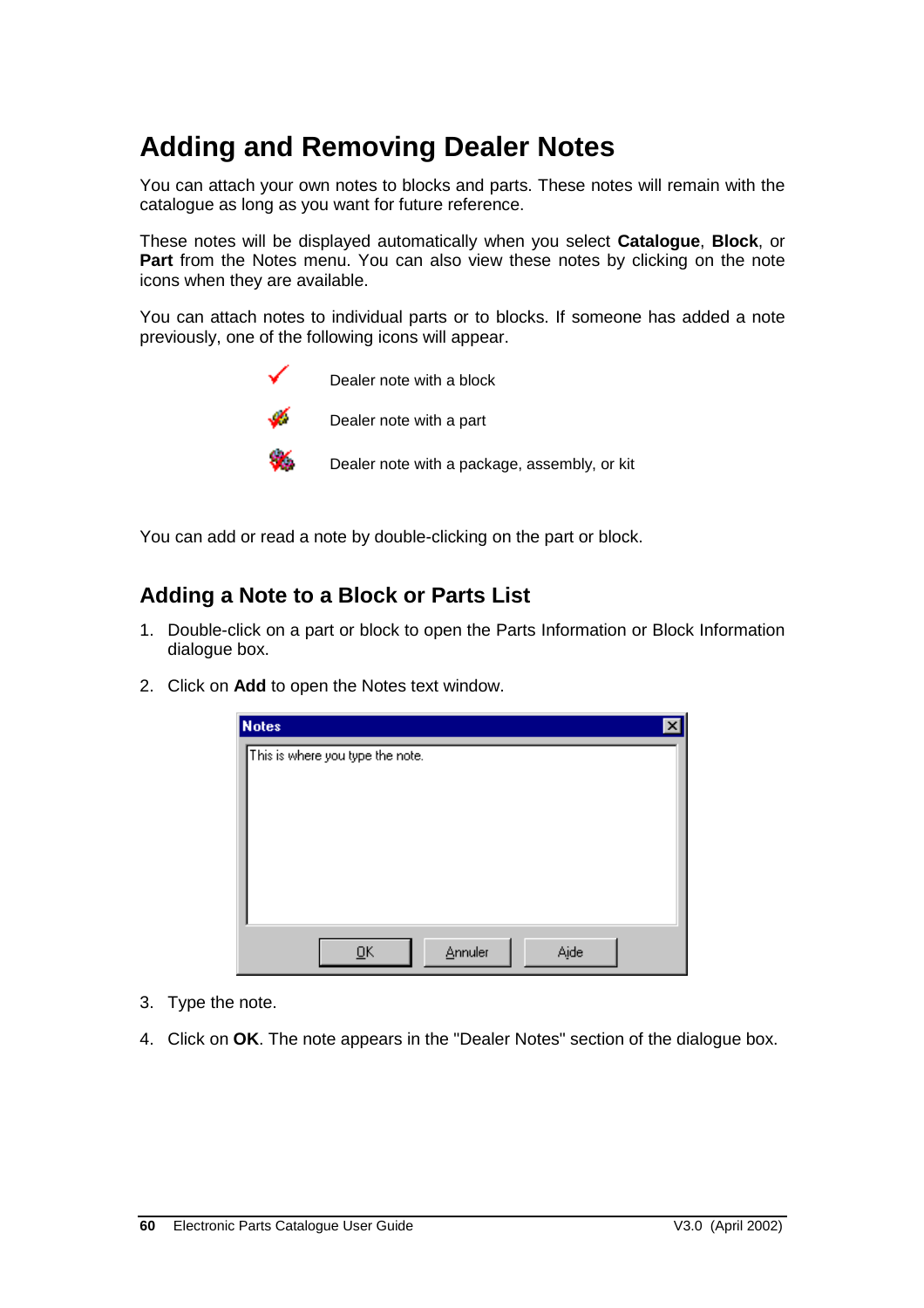### **Removing a Note from a Block or Parts List**

You can delete a note by selecting it and clicking on **Delete** in the Block Information or Parts Information dialogue box.

| Catalogue           | 2000 (GBR) 3FAS                            |                           |                 |  |  |
|---------------------|--------------------------------------------|---------------------------|-----------------|--|--|
| <b>Block</b>        | <b>OIL PUMP</b>                            |                           |                 |  |  |
| Ref No.             | 04                                         | Part No.                  | 22F-13329-01-00 |  |  |
| Name                |                                            | <b>GASKET, PUMP COVER</b> |                 |  |  |
| Description         |                                            | <b>GASKET, PUMP COVER</b> |                 |  |  |
| Price               | £0.00                                      | Cost                      |                 |  |  |
| Discount\Price Code |                                            |                           |                 |  |  |
| Qty Regd.           | 1                                          | Qty In Stock              | 0               |  |  |
| Qty Model           |                                            |                           |                 |  |  |
| $U49$ $CL$          | JAP CAN EUR                                |                           |                 |  |  |
|                     |                                            |                           |                 |  |  |
|                     |                                            |                           |                 |  |  |
| <b>Dealer Notes</b> |                                            |                           |                 |  |  |
| Date                | Note                                       |                           |                 |  |  |
| 08/10/1999          | User<br>terBorgE<br>Here you can add notes |                           |                 |  |  |
|                     |                                            |                           |                 |  |  |
|                     |                                            |                           |                 |  |  |
|                     |                                            |                           |                 |  |  |
|                     | <u>Add</u>                                 | Delete                    |                 |  |  |
|                     |                                            |                           |                 |  |  |
| Manufacturer Notes  |                                            |                           |                 |  |  |
|                     |                                            |                           |                 |  |  |
|                     |                                            |                           |                 |  |  |
|                     |                                            |                           |                 |  |  |

### **Loading a Price Book**

Select **Load Price Book** from the Tools menu to load a Price Book from diskettes. You may be prompted to insert additional price book diskettes.

In Microsoft Windows networks this option is disabled in client systems because the clients access price books from the server.

In a Novell client configuration, this option is enabled because the price book must be installed from a client.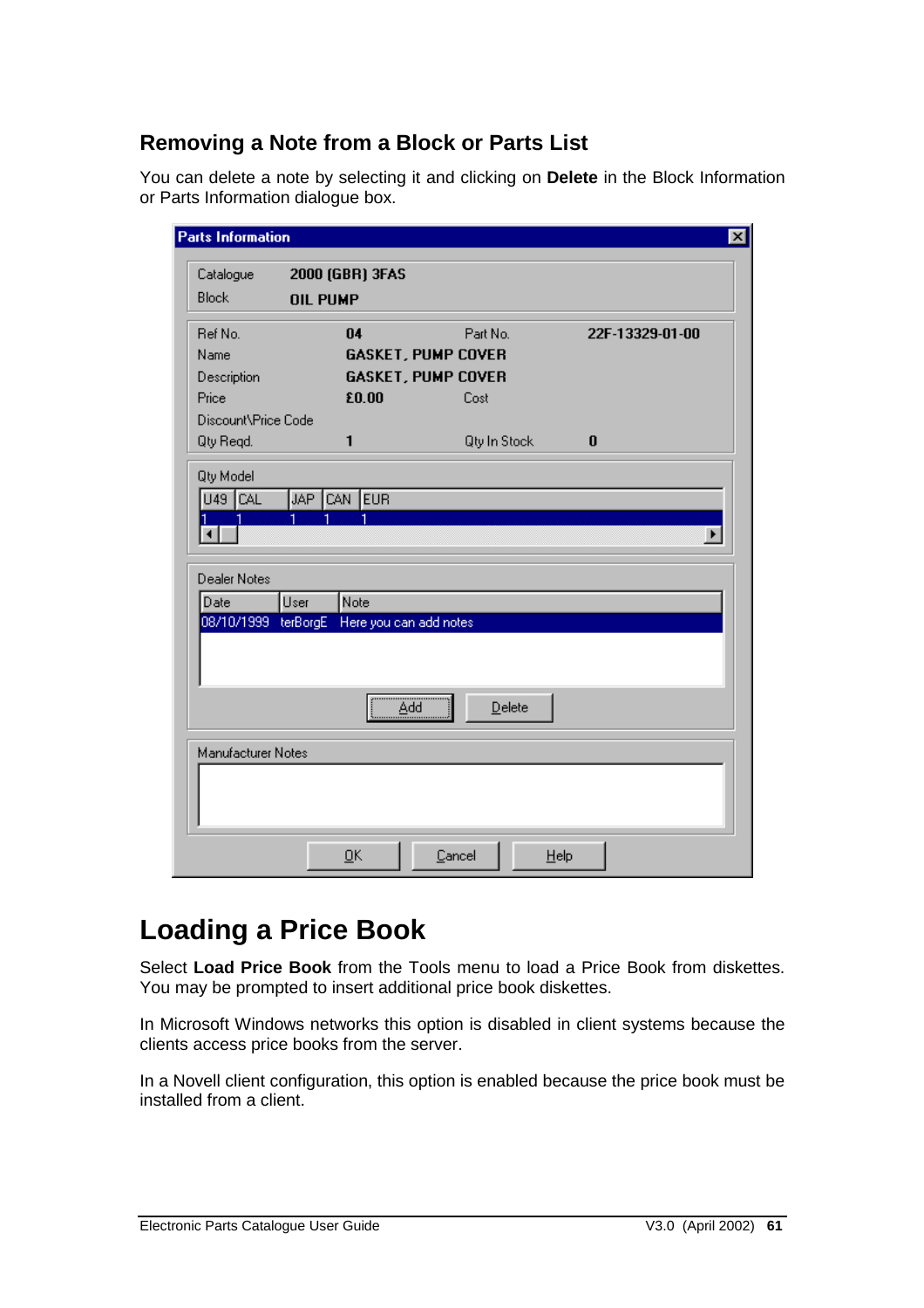# **8. Setting User Options**

| <b>Tools</b>    |  |
|-----------------|--|
| Options         |  |
| Load Price Book |  |

Select **Options** from the Tools menu or click on  $\|\mathbb{F}\|$  to open the User Options dialogue box from which you can use the General, Display, Images, and Company Details tabs to do the following: set auto-save, quote, and Euro extension options; select a language and set navigational options; adjust thumbnail and illustration zoom settings; and type company information.

### **Setting General Tab Options**

Click on the User Options dialogue box **General** tab to view the available options.

| <b>User Options</b>                                      |        |  |  |
|----------------------------------------------------------|--------|--|--|
| General Display   Images   Company Details               |        |  |  |
| AutoSave Options <sup>-</sup>                            |        |  |  |
| <b>▽</b> Save Settings when EPC closes.                  |        |  |  |
|                                                          |        |  |  |
| Number of Last Used Catalogues to Save                   | 5      |  |  |
|                                                          |        |  |  |
| ï<br>ï<br>$\blacksquare$<br>Number of Quotes to Save     | п<br>5 |  |  |
|                                                          |        |  |  |
| Ĭ.<br>ï                                                  |        |  |  |
| Quote a Part                                             |        |  |  |
| □ Put double quotes around strings containing delimiters |        |  |  |
|                                                          |        |  |  |
| Delimiter                                                |        |  |  |
| Enable Euro Extensions for:                              |        |  |  |
| 10<br>German marks                                       |        |  |  |
| <b>▽</b> Enable Price Escalator                          |        |  |  |
| <b>V</b> Enable OrderTypes                               |        |  |  |
| <b>▽</b> Print Part Notes                                |        |  |  |
|                                                          |        |  |  |
| <b>OK</b><br>Cancel<br>Help<br>Apply                     |        |  |  |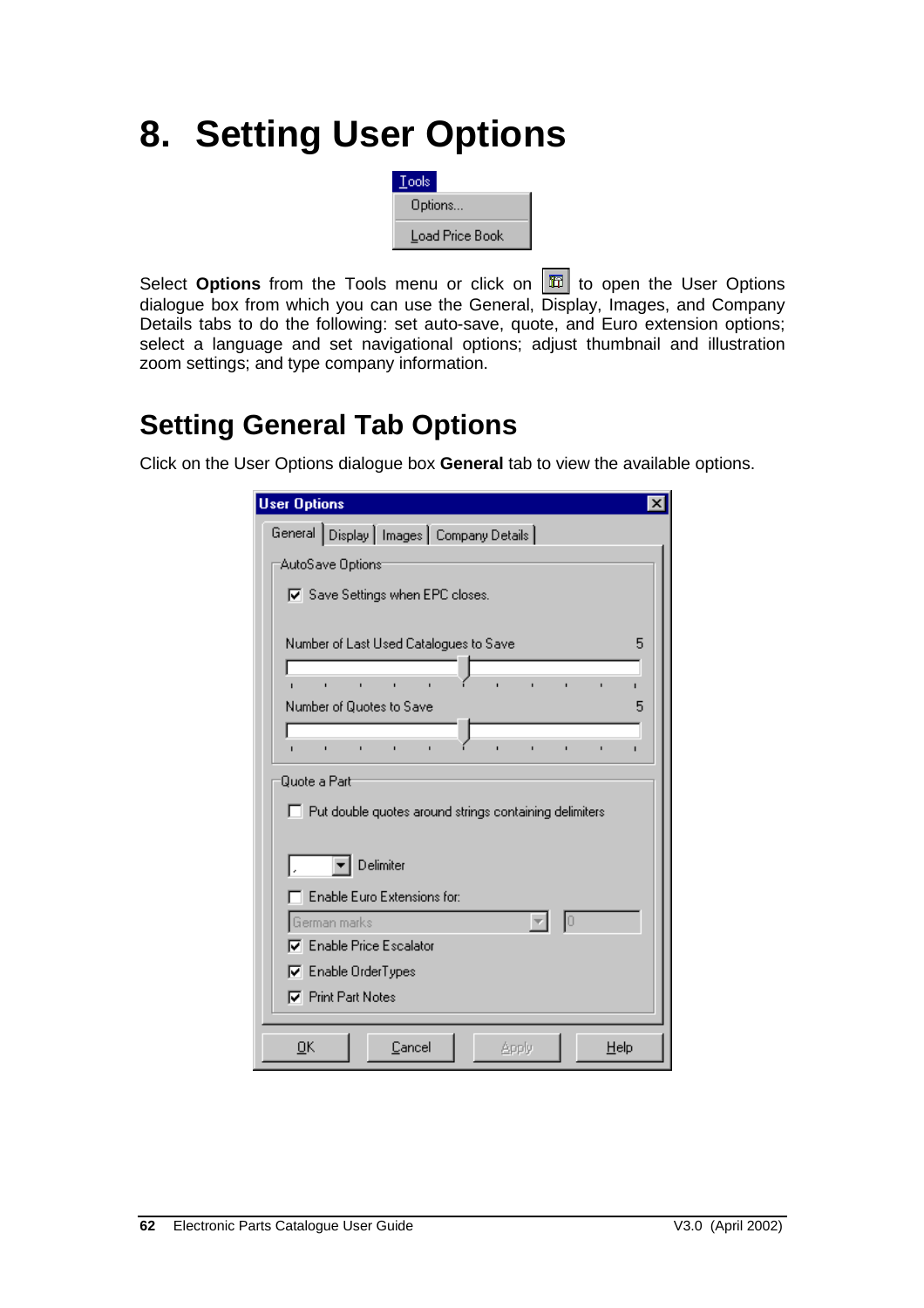### **Setting AutoSave Options**

**Save Settings when EPC closes:** Enables auto-save for settings such as the grid setup, column width, etc. for the open OEM.

*Note:* Changes to the user options are saved even is auto-save is not enabled.

**Number of Last Used Catalogues to Save:** Set the maximum number of previously-opened catalogues to be listed in the recently-used catalogues list.

**Number of Quotes to Save:** Set the maximum number of quotes to be listed in the recently-saved quotes list.

#### **Enabling Euro Extensions**

**Enable Euro Extensions for:** Enables the calculation and display of Euro extensions for the currency you select from the drop-down list.

| <b>User Options</b>                                           |      |  |  |
|---------------------------------------------------------------|------|--|--|
| General Display   Images   Company Details                    |      |  |  |
| AutoSave Options <sup>.</sup>                                 |      |  |  |
|                                                               |      |  |  |
| $\nabla$ Save Settings when EPC closes.                       |      |  |  |
|                                                               |      |  |  |
| Number of Last Used Catalogues to Save                        | 5    |  |  |
|                                                               |      |  |  |
| ï<br>$\blacksquare$                                           |      |  |  |
| Number of Quotes to Save                                      | 5    |  |  |
|                                                               |      |  |  |
|                                                               |      |  |  |
| Quote a Part                                                  |      |  |  |
|                                                               |      |  |  |
| $\Box$ Put double quotes around strings containing delimiters |      |  |  |
|                                                               |      |  |  |
| Delimiter                                                     |      |  |  |
|                                                               |      |  |  |
| $\nabla$ Enable Euro Extensions for:                          |      |  |  |
| German marks                                                  | I٥   |  |  |
| German marks                                                  |      |  |  |
| French francs                                                 |      |  |  |
| Italian lira<br>Spanish peseta                                |      |  |  |
| Portuguese escudo                                             |      |  |  |
| Finnish markka                                                |      |  |  |
| Irish punt                                                    |      |  |  |
| Belgian/Luxembourg francs                                     | Help |  |  |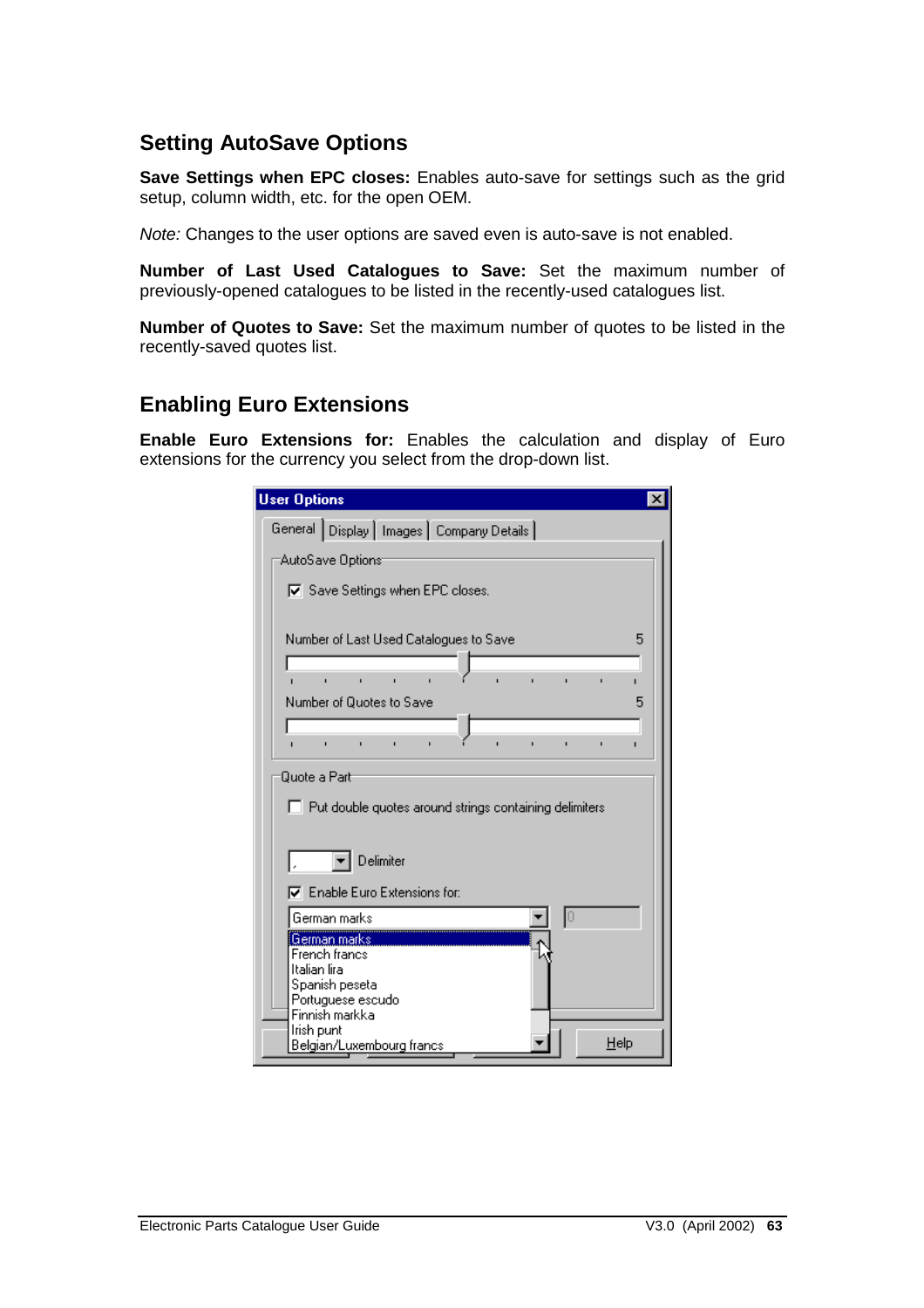#### **Selecting a Specific Currency**

- 1. Click on the "Enable Euro Extensions for" box to insert a checkmark.
- 2. Click on the drop-down list box arrow to open a list of currencies.
- 3. Click on the appropriate currency to highlight it. It will be displayed in the list box.
- 4. Click on **OK**.

#### **Setting a Custom Exchange Rate**

- 1. Click on the "Enable Euro Extensions for" box to insert a checkmark.
- 2. Click on the drop-down list box arrow to open a list of currencies.
- 3. Scroll to the bottom of the list and click on **Custom**. "Custom" will be displayed in the list box and the text box to the right will be activated.

| $\nabla$ Enable Euro Extensions for: |      |
|--------------------------------------|------|
| Custom                               |      |
| Spanish peseta                       |      |
| Portuguese escudo                    |      |
| Finnish markka                       |      |
| Irish punt                           |      |
| Belgian/Luxembourg francs            |      |
| Dutch guilders:                      |      |
| Austrian schilling                   |      |
| ustom.                               | Help |
|                                      |      |

4. Type an exchange rate in the text box. For example:

| $\nabla$ Enable Euro Extensions for: |  |
|--------------------------------------|--|
| Custom                               |  |

5. Click on **OK**.

#### **Setting Quote List Options**

**Put double quotes around strings containing delimiters:** Inserts double quotation marks around strings in the Quote List.

**Delimiter:** Select the delimiter used for data exported to an external application.

**Enable Price Escalator:** Enables price escalation for parts in a Quote List.

**Enable Order Types:** Enables order types for quotes.

**Print Part Notes:** Enables the printing of part notes and color information when they are available below the part description.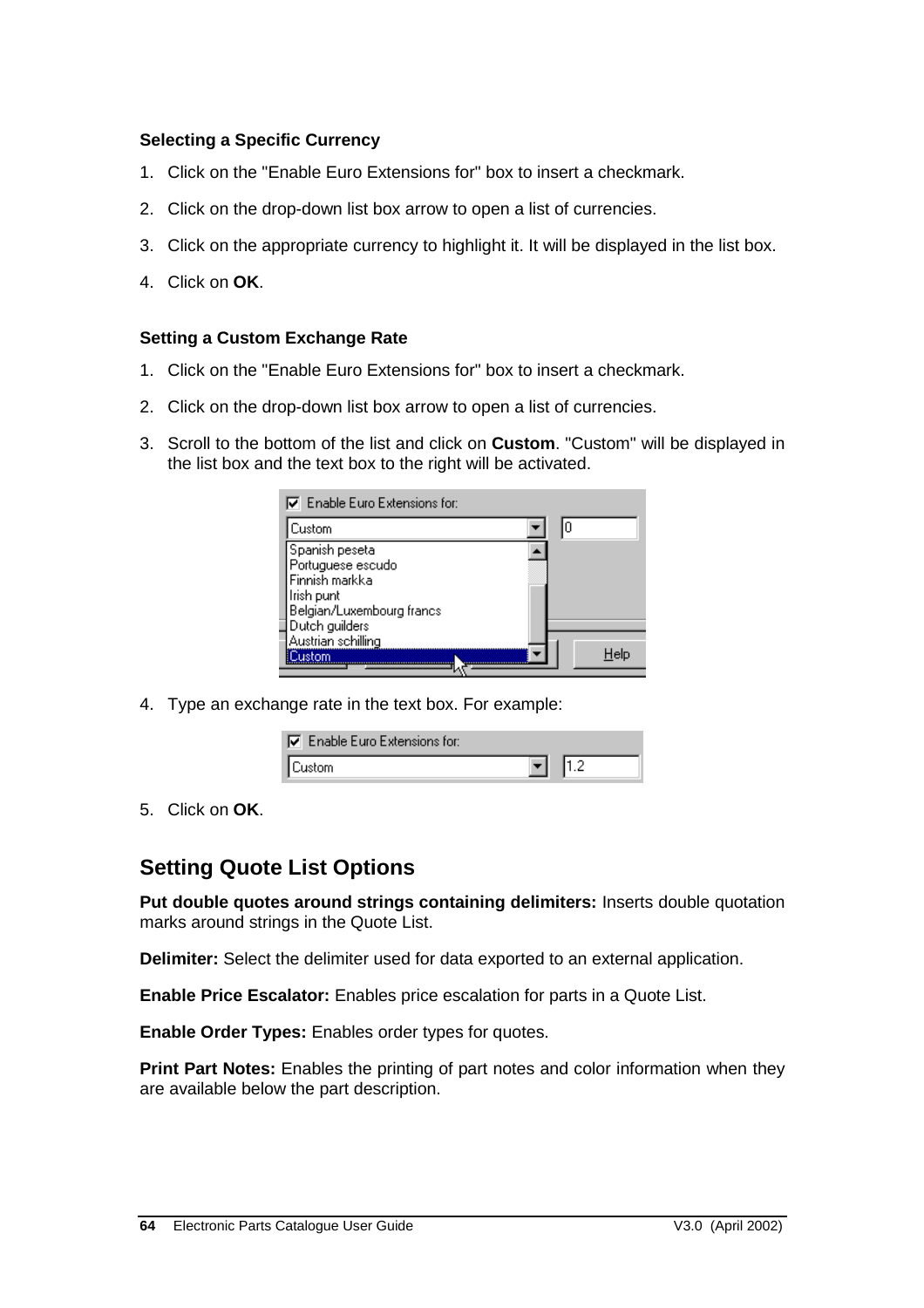# **Setting Display Tab Options**

Click on the User Options dialogue box **Display** tab to view the available options.

| <b>User Options</b>                                      |                                                      |                  |      |  |
|----------------------------------------------------------|------------------------------------------------------|------------------|------|--|
| General Display   Images   Company Details               |                                                      |                  |      |  |
| Language                                                 |                                                      |                  |      |  |
| English                                                  |                                                      |                  |      |  |
| Navigation                                               |                                                      |                  |      |  |
|                                                          | □ Display Block Information when a Block is Selected |                  |      |  |
| □ Display Part Information Before Adding Parts to Quotes |                                                      |                  |      |  |
| □ Load Last Used Catalogue on Startup                    |                                                      |                  |      |  |
| ↑□ Display Additional Help in Status Bar                 |                                                      |                  |      |  |
| Ⅳ Display No Messages when adding Parts to Quotes        |                                                      |                  |      |  |
| Lists                                                    |                                                      |                  |      |  |
|                                                          | Grid Lines                                           | <b>Text Case</b> |      |  |
| <b>Blocks List</b>                                       | Vertical                                             | Title Case       |      |  |
| Parts List                                               | None                                                 | Title Case       |      |  |
| <b>OK</b>                                                | Cancel                                               | Apply            | Help |  |

**Language:** Select a language for the application. When information is not available in the selected language, it is displayed in English.

**Display Block Information when a Block is Selected:** The Block Information dialogue box appears automatically when you select a block.

**Display Part Information Before Adding Parts to Quotes:** The Part Information dialogue box appears automatically when you select a part.

**Load Last Used Catalogue on Startup:** The most recently used catalogue loads automatically when you start the application.

**Display Additional Help in Status Bar:** An additional status bar is displayed.

**Display No Messages when adding Parts to Quotes:** No messages are displayed when duplicate reference numbers and parts in kits are added to the Quote List.

**Grid Lines:** Select the grid line display for the Parts List and Quotes List.

**Text Case:** Select the character case for the Parts List and Quotes List.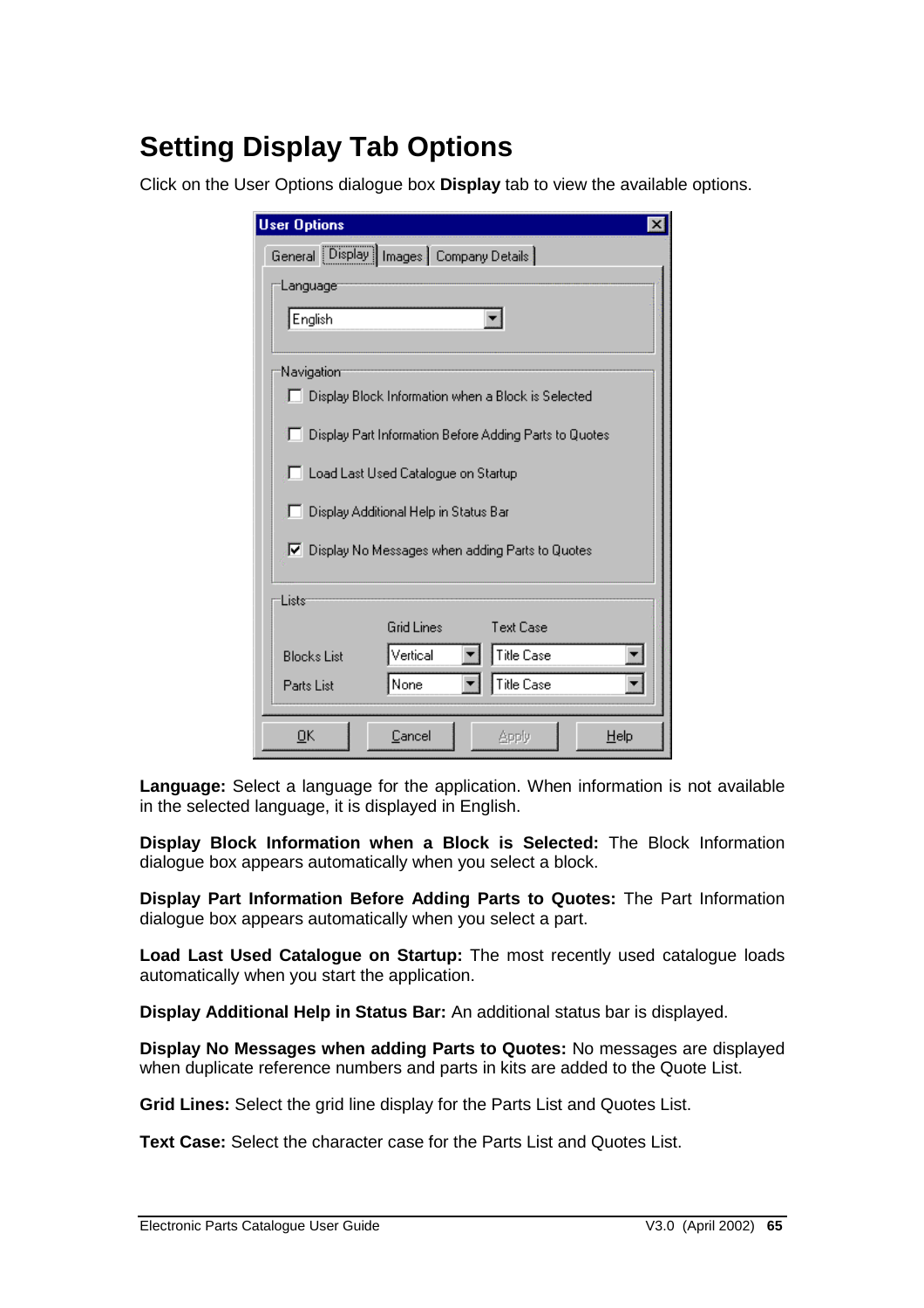# **Setting Images Tab Options**

Click on the User Options dialogue box **Images** tab to view the available options.



**Evenly Space Thumbnail Images:** Evenly spaces thumbnails.

**Zoom In/Zoom Out Percentage:** Set the percentage for Zoom In 4 and Zoom Out  $\mathbb{R}$  between 10 and 50 percent.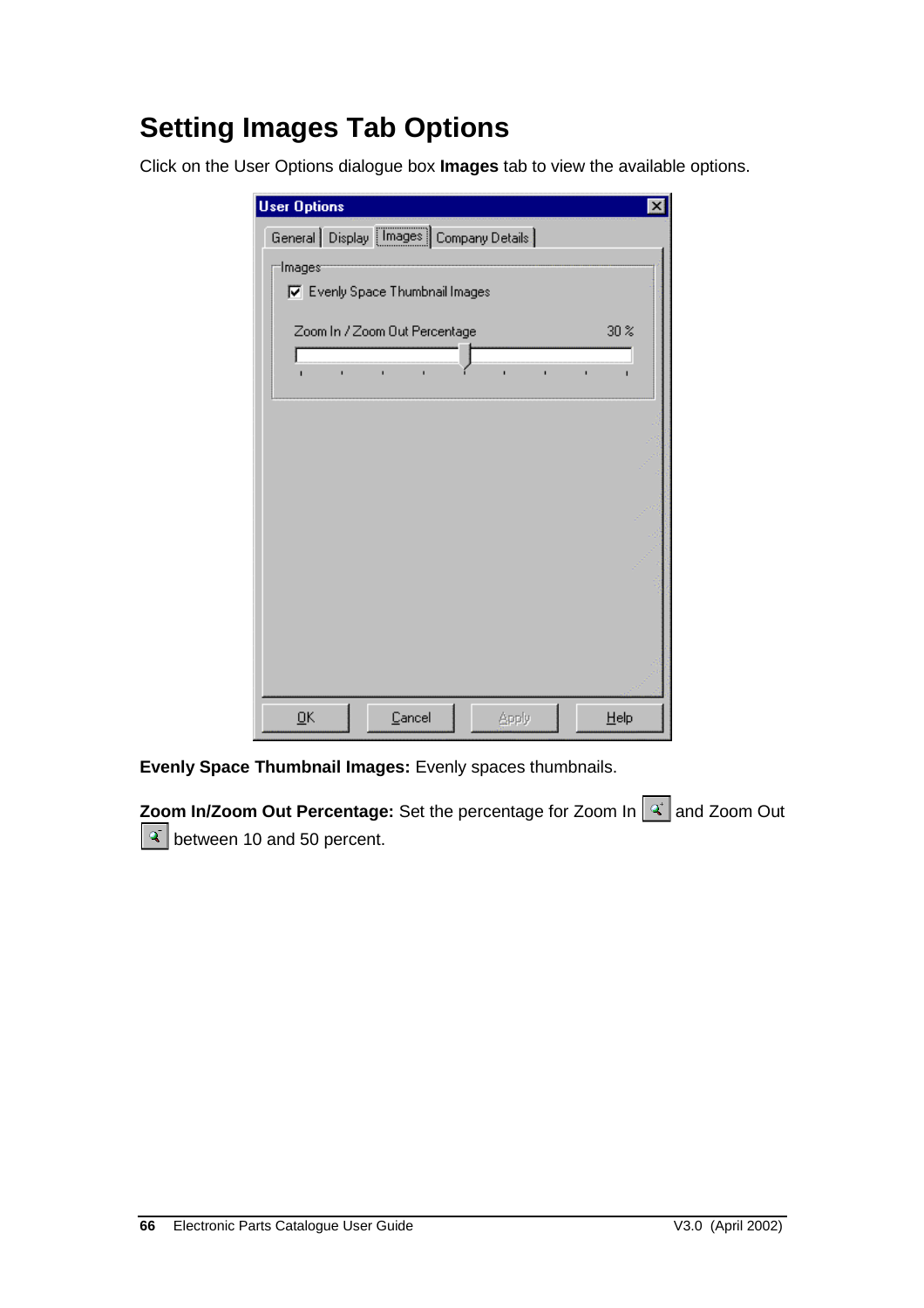# **Typing Information at the Company Details Tab**

Click on the User Options dialogue box **Company Details** tab to view the available fields.

| <b>User Options</b>                                                                                                                                                                                                                  |               |  |  |
|--------------------------------------------------------------------------------------------------------------------------------------------------------------------------------------------------------------------------------------|---------------|--|--|
| General Display Images<br>Company Details                                                                                                                                                                                            |               |  |  |
| Details:<br>Mobile Phone Number<br>Company<br><b>Bell+Howell</b><br>Contact Name<br>Telephone Number<br>(+44 (0)800 600 2800<br>HelpDesk                                                                                             |               |  |  |
| Dealer Code<br>Fax<br>+44 (0)1923 297001<br>Address<br>Email Address<br>8 The Courtyards<br>helpdesk@bellhow.co.uk<br>Croxley Business Park<br>Hatters Lane<br>VAT Reg. No.<br>Watford WD1 8YH<br>United Kingdom<br>Company Reg. No. |               |  |  |
| Company Logo <sup>.</sup><br>Load From File<br><b>Delete</b>                                                                                                                                                                         |               |  |  |
| ΩK<br>Cancel                                                                                                                                                                                                                         | Apply<br>Help |  |  |

Type information about your company such as name, address, and important numbers. This information appears on printed quotes.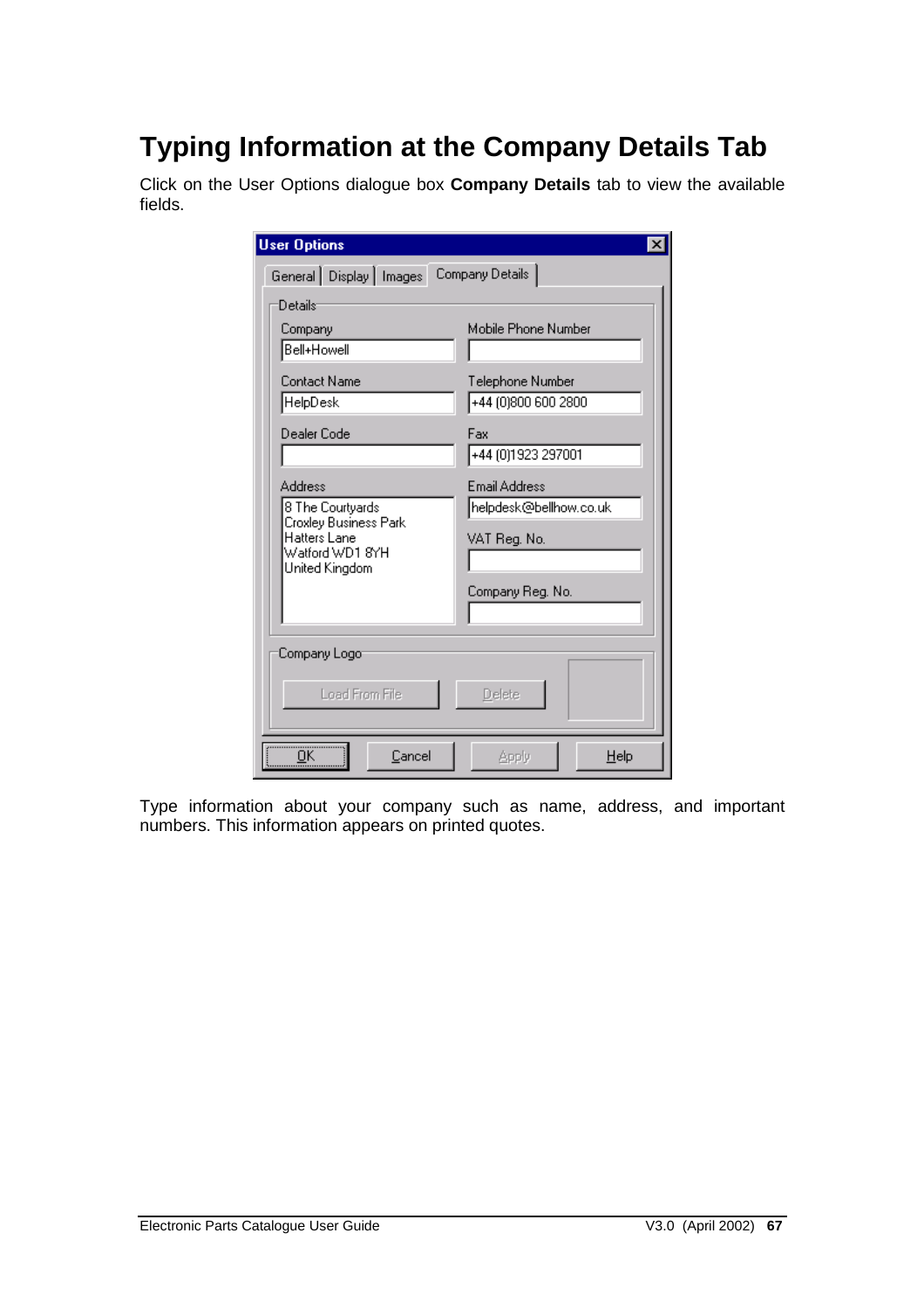# **9. Reference**

# **Using the Toolbar**

The toolbar appears at the top of the Main Application Window just below the menu bar. The buttons provide quick access to EPC commands.



### **Hiding/Displaying and Docking/Undocking Toolbar Sections**

Sections of the toolbar can be undocked and placed as separate toolbars in the Main Application Window.



Select **Toolbar** from the View menu to open a submenu from which you can hide or display the Imaging and Information toolbars. You can also undock sections of the toolbar by dragging them onto the main window area.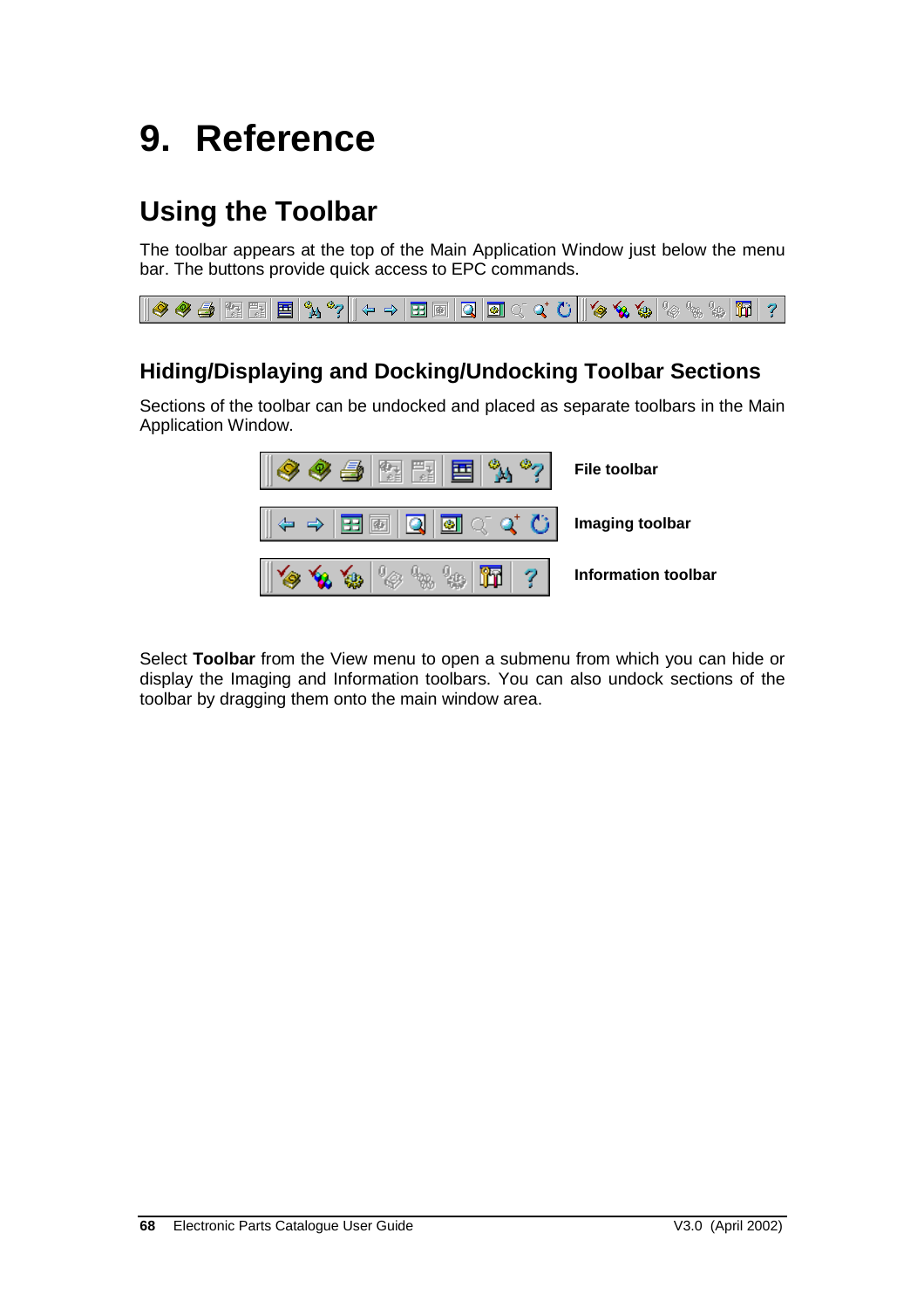### **Using the Toolbar Buttons**

When you point the mouse cursor on a toolbar button, an identifying label appears. Click on a button to activate the corresponding command.

|                            | <b>Open Parts Catalogue</b> displays the Open Catalogue dialogue box, from which<br>you can select a manufacturer and catalog or model.                |
|----------------------------|--------------------------------------------------------------------------------------------------------------------------------------------------------|
|                            | Open Quote displays the Open Quote dialogue box.                                                                                                       |
|                            | <b>Print</b> opens the Illustration and Part Printing dialogue box.                                                                                    |
| 圖                          | <b>Send Parts to Invoice</b> sends the parts in a Quote List to a DMS.                                                                                 |
| 醫                          | Return to Invoice takes you back to your DMS application.                                                                                              |
| 酉                          | <b>Reset Windows</b> resets the application window to its default size and each child<br>window to its original size.                                  |
|                            | <b>Search for Part</b> opens the Parts Search dialogue box, from which you can<br>search for a part in the open catalogue.                             |
|                            | <b>Where Used</b> opens the Where Used dialogue box, from which you can search<br>for a part across all catalogues of an OEM and see where it is used. |
| $\left( \bigoplus \right)$ | View Previous Block (Illustration) displays the previous illustration in a<br>catalogue.                                                               |
| $\Rightarrow$              | View Next Block (Illustration) displays the next illustration in a catalogue.                                                                          |
| ⊞                          | Display Thumbnails displays thumbnails of illustrations.                                                                                               |
| ◙                          | Display Illustration displays full-sized illustrations.                                                                                                |
|                            | Display Looking Glass opens the Looking Glass window, which allows you to<br>magnify portions of an illustration.                                      |
| $\boxed{\circledast}$      | Fit Illustration in Window resizes an illustration to the dimensions of the<br>image window.                                                           |
|                            | Zoom Out (Make Illustration Smaller) zooms out one level on an illustration.                                                                           |
| $\mathbf{Q}^*$             | Zoom In (Make Illustration Larger) zooms in one level on an illustration.                                                                              |
| $\overline{C}$             | Rotate Image rotates an illustration 90 degrees clockwise.                                                                                             |
|                            | Catalogue Notes opens the Catalogue Information dialogue box.                                                                                          |
|                            | <b>Block Notes</b> opens the Block Information dialogue box.                                                                                           |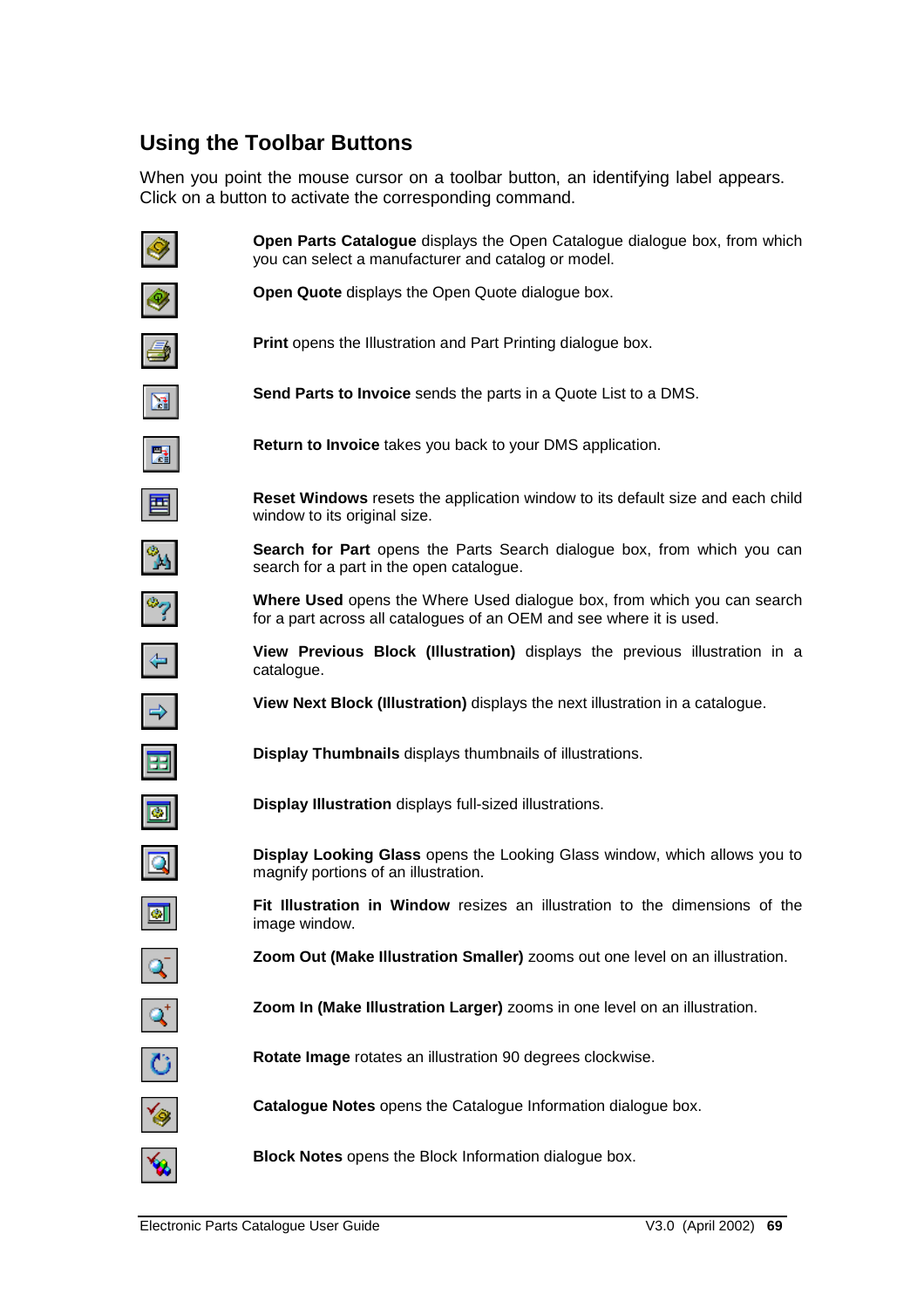| <b>Part Notes</b> opens the Part Information dialogue box.                                                                                                  |
|-------------------------------------------------------------------------------------------------------------------------------------------------------------|
| <b>Catalogue Bulletins</b> opens a list of bulletins for the open catalogue.                                                                                |
| <b>Block Bulletins</b> opens a list of block bulletins for the open catalogue.                                                                              |
| <b>Part Bulletins</b> opens a list of part bulletins for the open catalogue.                                                                                |
| <b>Options</b> opens the User Options dialogue box from which you can change<br>general, language, display, and zoom settings and type company information. |
| <b>EPC Help</b> opens the application online Help.                                                                                                          |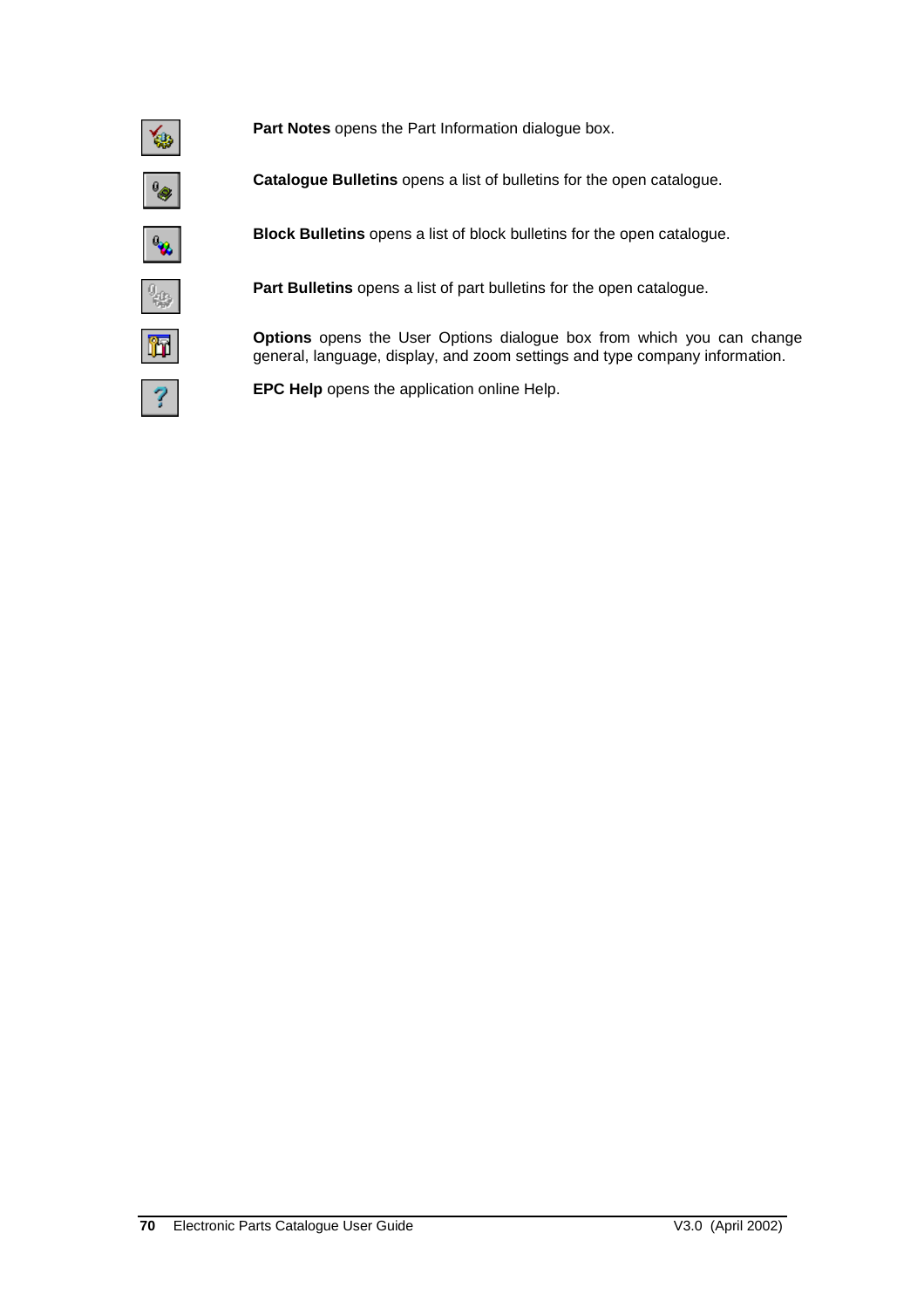### **Using the Pull-Down Menus**

The EPC menu bar is displayed at the top of the Main Application Window.

File Quote View Illustration Search Notes Bulletins Tools Help

The menu names are always visible, but the commands available from each menu depend on the location in the Main Application Window and the data available at that particular stage. You can access the menu bar by clicking on the menu items with the mouse or by using the keyboard and shortcut keys.

Certain letters are underlined. These are the shortcut letters. For example, to open the File menu, press **Alt + F**. Then use the arrow keys to move through the menu or click on one of the underlined letters in a command.

#### **The File Menu**

| File                 |                                            |                  |
|----------------------|--------------------------------------------|------------------|
| Open Parts Catalogue |                                            | F5               |
|                      | Print                                      | Ctrl+P           |
|                      | Send Parts to Invoice<br>Return to Invoice | Ctrl+l<br>Ctrl+X |
|                      | 1 2002                                     |                  |
| Exit                 |                                            |                  |

**Open Parts Catalogue:** Opens the Open Catalogue dialogue box. Select a manufacturer and open a parts catalogue in either Navigate or Find By view.

**Print:** Opens the Illustration and Parts Printing dialogue box. Click on the radio button corresponding to what you want to print. Then click on **OK**.

**Send Parts to Invoice:** If the EPC is connected to a DMS, this command sends all parts from the Quote Window to an invoice application.

**Return to Invoice:** If the EPC is connected to a DMS, this command returns you to an invoice application.

**Recently Used Catalogues:** The area of the menu above the Exit command lists recently used catalogues. Click on an entry to open the corresponding catalogue.

**Exit:** Displays a confirmation prompt: "Closing EPC. Are you Sure?" Click on **Yes** to close the application.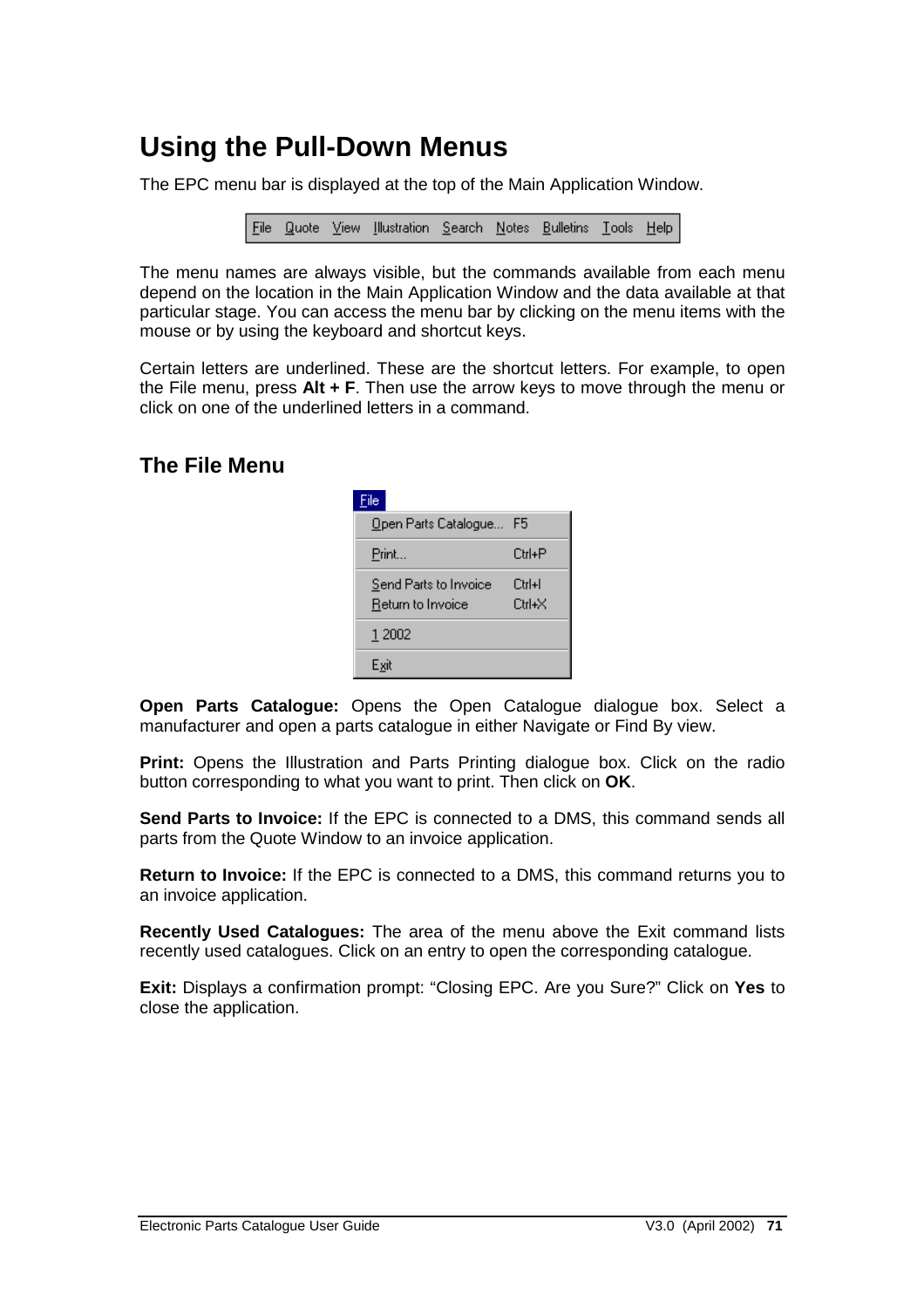### **The Quote Menu**

| <b>Quote</b>                                                                     |                  |             |  |
|----------------------------------------------------------------------------------|------------------|-------------|--|
| Part Information                                                                 |                  |             |  |
| Delete Part<br>Add Miscellaneous Part Ctrl+M                                     |                  |             |  |
| Save Quote<br>Open Quote<br>Clear Quote<br><b>Print Quote</b><br>Price Escalator | Shift+Del<br>F10 |             |  |
| Download Quote                                                                   |                  | Dial        |  |
| Order Types                                                                      |                  | Suzuki SCAT |  |
| 1 test $[7]$<br>$2$ lan $(4)$<br>$3$ Harry (5)<br>4 Simon (1)                    |                  |             |  |

**Part Information:** Opens the Part Information dialogue box. This command is available when a part is selected in the Quote List.

**Delete Part:** Deletes the highlighted part from the Quote List. If you have selected the part more than once, a dialogue box appears. You can delete one or all occurrences of the part or retain the duplicate selections. This command is available when you highlight a part in the Quote List.

**Add Miscellaneous Part:** Opens the Add Miscellaneous Part dialogue box. Type a part number. If the number is in a DMS or current price book, the remaining fields are filled automatically with read-only data. If the application cannot find the part number, you can type a part description, price, and quantity.

**Save Quote:** Opens the Save Quote dialogue box. Type a name to save the quote under.

**Open Quote:** Opens the Open Quote dialogue box. Highlight a saved quote and click on **OK** to load a previously stored quote.

**Clear Quote:** Displays a confirmation prompt. Click on **Yes** to clear the current quote.

**Print Quote:** Opens the Print dialogue box. Click on **OK** to print a saved quote.

**Price Escalator:** Opens the Price Escalator dialogue box. For each specified range, enter a multiplier to adjust the retail figures of the parts you put in the Quote window.

**Download Quote:** Downloads a quote to an external application.

**Order Types:** Opens the Order Types dialogue box. Enter and save a one-character order type. Select an order type from the list to apply an order to a quote.

**Recently Used Quote List:** Opens a previously used quote.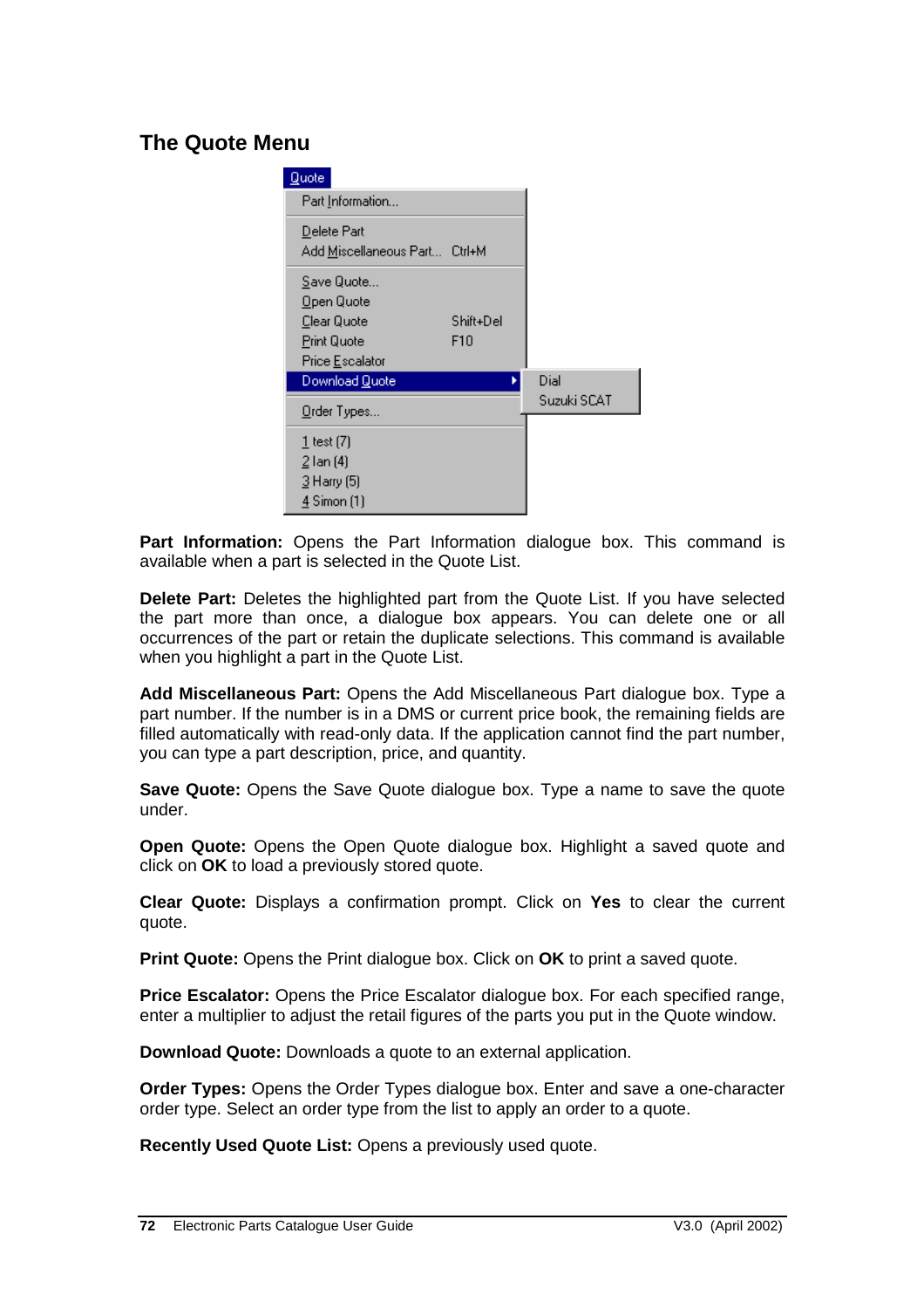### **The View Menu**



**Blocks:** Restores a minimized Blocks List to its default size.

**Parts:** Restores a minimized Parts List to its default size.

**Quotes:** Restores a minimized Quotes List to its default size.

**Reset Windows:** Resets the application window and child windows to their default sizes.

**Toolbar:** Opens a submenu with **Imaging** and **Information** commands which display and hide the Imaging and Information toolbars.



When a sub-toolbar is selected  $(\checkmark)$ , it is enabled.



**Imaging Toolbar Information Toolbar**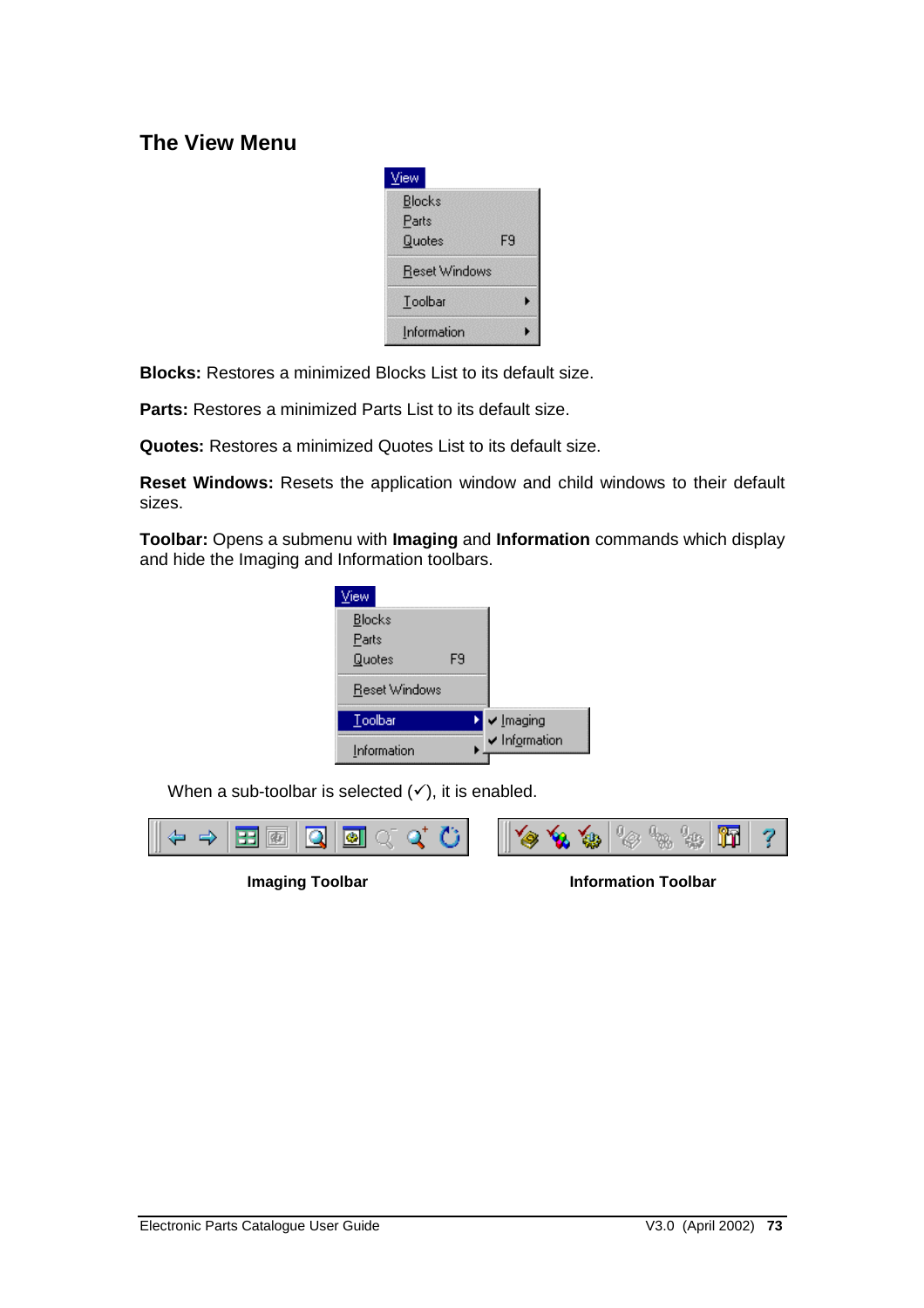**Information:** Opens a submenu with three commands.

| View                                   |                                                         |
|----------------------------------------|---------------------------------------------------------|
| Blocks<br>Parts<br><b>Quotes</b><br>F9 |                                                         |
| Reset Windows                          |                                                         |
| Toolbar                                |                                                         |
| Information                            | Catalogue / Model Info<br>Block Info<br>Part Info<br>F8 |

**Catalogue/Model Info** Catalogue/Model Info opens the Catalogue Information dialogue box from which you can view catalogue or model information and add or delete dealer notes. **Block Info** When a block is selected, Block Info opens the Block Information dialogue box which displays catalogue, model, and figure information, dealer notes, and manufacturer notes. You can also add or delete dealer notes. **Part Info** When a part is selected, Part Info opens the Part Information dialogue box from which you can view information for the

selected part and add or delete dealer notes.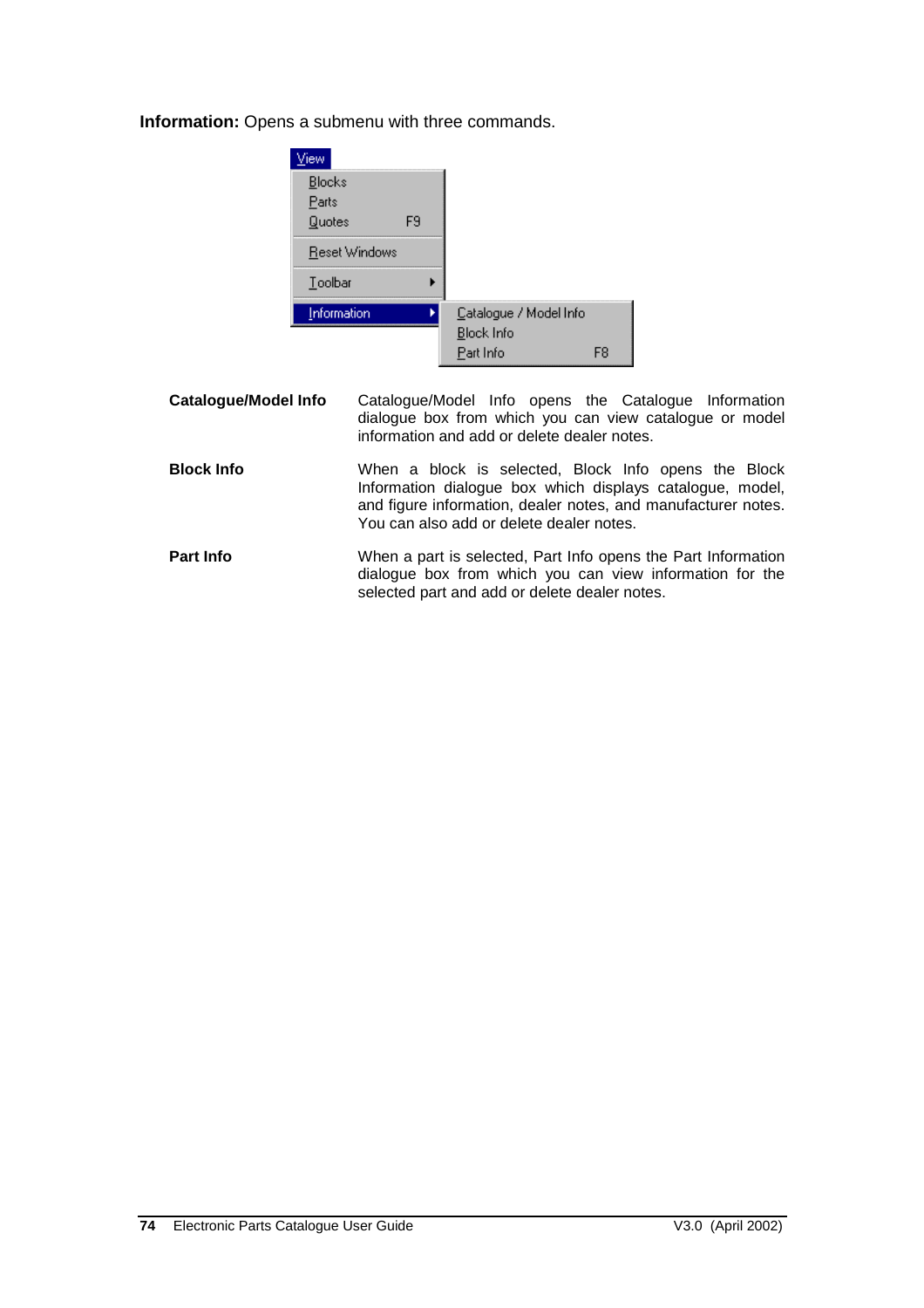### **The Illustration Menu**

| Illustration                         |                |
|--------------------------------------|----------------|
| Display Thumbnails                   | F <sub>2</sub> |
| Display Looking Glass                | Shift+F2       |
| Fit Illustration in Window           | Shift+F11      |
| Zoom Out (Make Illustration Smaller) | F11            |
| Zoom In (Make Illustration Larger)   | F12            |
| Restore to Normal Size               | Shift∔F12      |
| Rotate Image                         |                |
| View First Block (Illustration)      |                |
| View Previous Block (Illustration)   |                |
| View Next Block (Illustration)       |                |
| View Last Block (Illustration)       |                |

*Note:* The first command on the menu toggles between **Display Thumbnails** and **Display Illustration** as the view in the application changes.

**Display Thumbnails:** Displays illustrations in thumbnail view.

**Display Illustration:** Displays illustrations in illustration view.

**Display Looking Glass:** Opens the Looking Glass window which displays the currently selected illustration in thumbnail view. When you drag the mouse pointer in the Looking Glass window to define an area, the corresponding portion of the illustration is magnified. You can move the defined area around by right-clicking on the Looking Glass window. The mouse pointer changes to a hand, allowing you to drag the defined area. The magnified portion of the illustration changes accordingly.

**Fit Illustration to Window:** Resizes an illustration to the dimensions of the Image window.

**Zoom Out:** Zooms out on an illustration.

**Zoom In:** Zooms in on an illustration.

**Restore to Normal Size:** Restores an illustration to its normal size.

**Rotate Image:** Rotates an illustration 90 degrees.

**View First Block (Illustration):** Displays the first illustration in a catalogue.

**View Previous Block (Illustration):** Displays the previous illustration in a catalogue.

**View Next Block (Illustration):** Displays the next illustration in a catalogue.

**View Last Block (Illustration):** Displays the last illustration in a catalogue.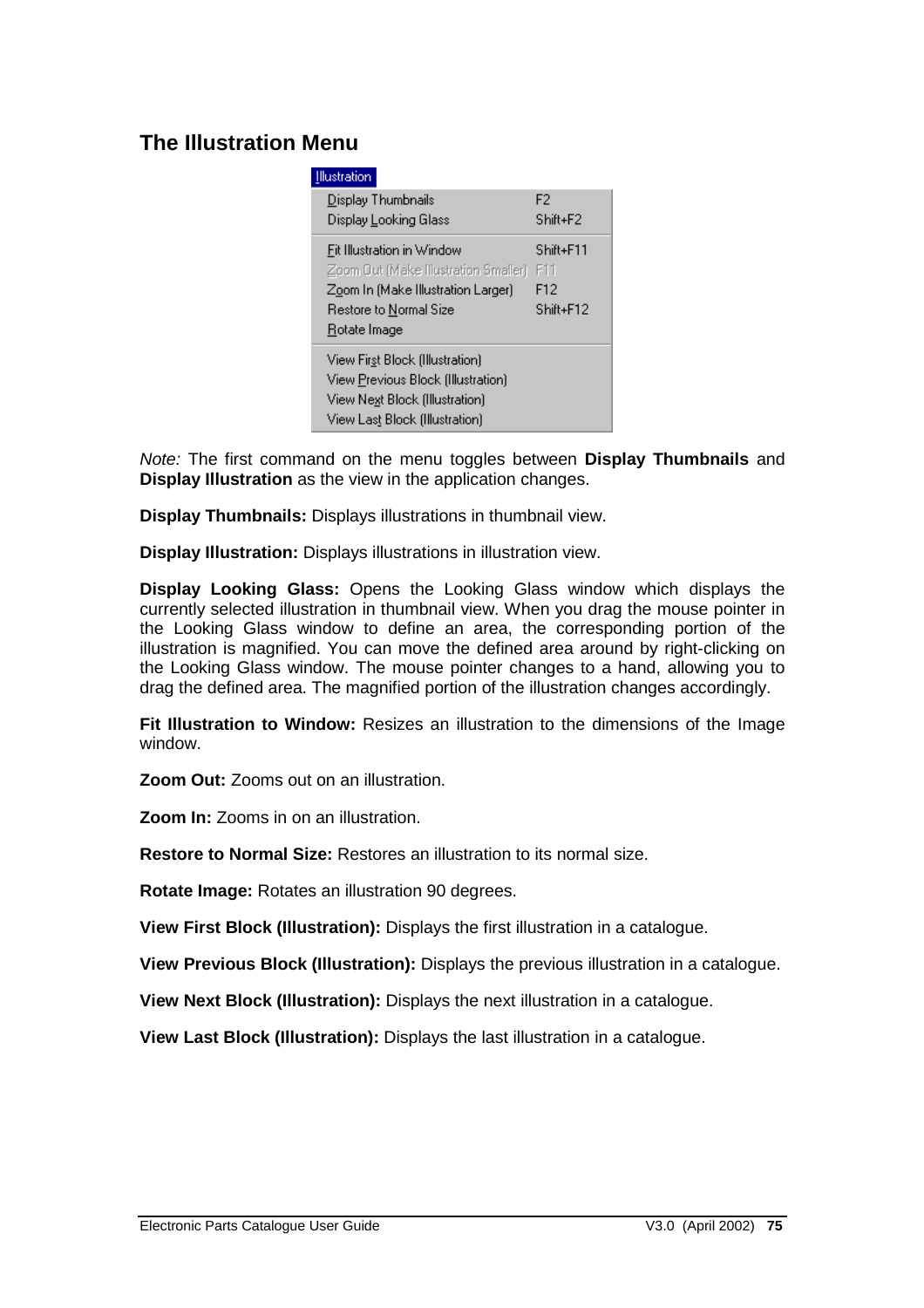### **The Search Menu**



**Search for Part:** Opens the Parts Search dialogue box which allows you to search for parts by number or description. The Filters dialogue box allows you to narrow your search. This command is available when a catalogue is open.

**Where Used:** Opens the Where Used dialogue box which allows you to search for a part or description across all catalogues of a manufacturer.

### **The Notes Menu**



**Catalogue:** When a catalogue is open, displays the Catalogue Information dialogue box from which you can view catalogue information and add dealer notes.

**Block:** When a catalogue is open, displays the Notes Information dialogue box from which you can view block information and add dealer notes.

**Part:** When a Parts List is displayed, opens the Part Information dialogue box from which you can view parts information and add dealer notes.

### **The Bulletins Menu**

| <b>Bulletins</b> |                   |
|------------------|-------------------|
| Catalogue        |                   |
| <b>Block</b>     |                   |
| Part             |                   |
|                  | All Manufacturers |

**Catalogue:** Opens the Catalogue Bulletins dialogue box from which you can view catalogue bulletins. This command is available when a catalogue is open and the catalogue has bulletins attached.

**Block:** Opens the Block Bulletins dialogue box from which you can view block bulletins. This command is available when a catalogue is open and the block has bulletins attached.

**Part:** Opens the Part Bulletins dialogue box from which you can view bulletins. This command is available when a part is selected and the part has bulletins attached.

**All Manufacturers:** Opens the Bulletins dialogue box from which you can view all bulletins. This command is available when a catalogue is open.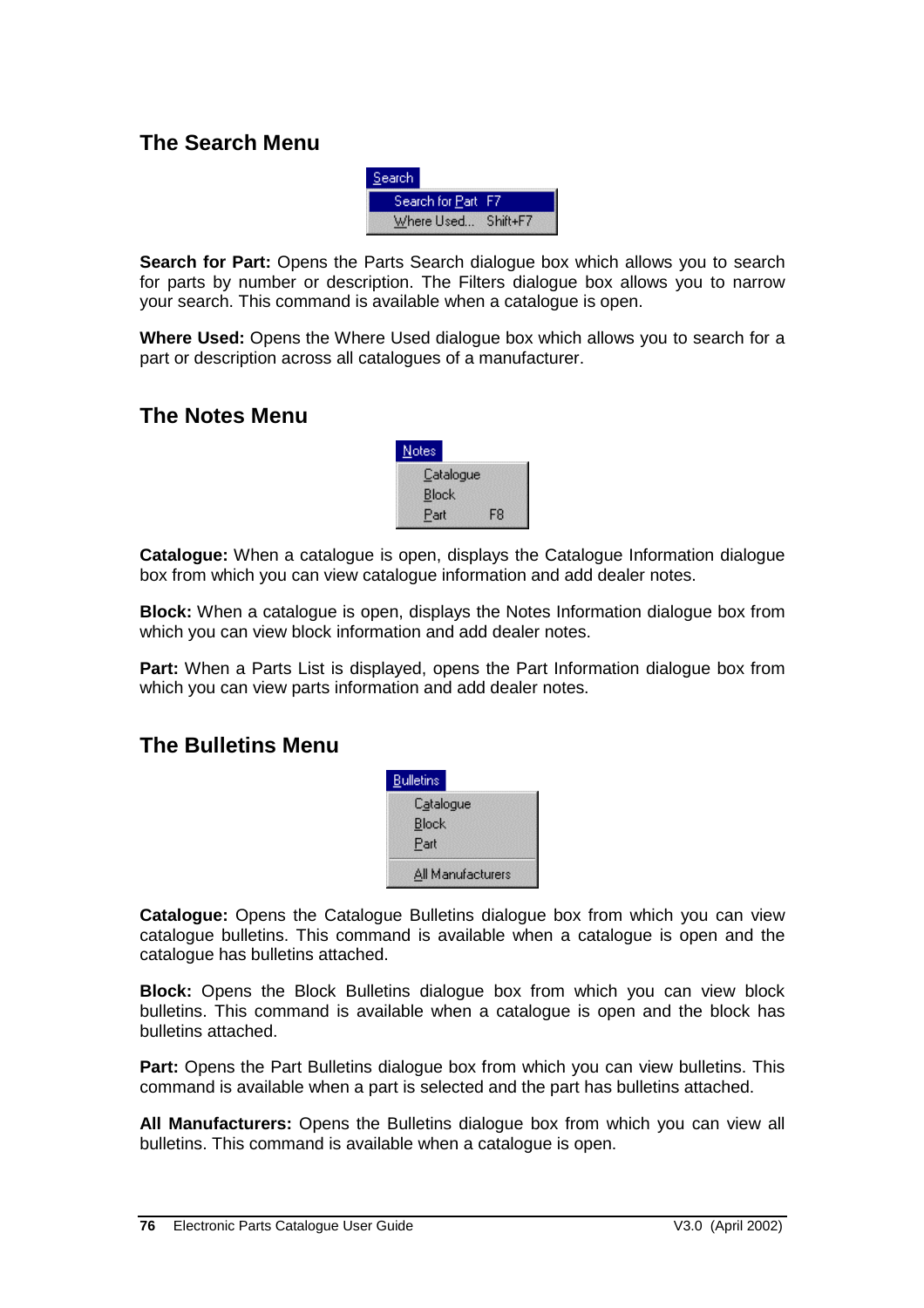### **The Tools Menu**



**Options:** Opens the User Options dialogue box from which you can use the General, Display, Images, and Company Details tabs to change general settings; language and other display settings; thumbnail and illustration zoom settings; and company information.

### **The Help Menu**

| Help               |    |
|--------------------|----|
| EPC Help           | F1 |
| Contents and Index |    |
| About              |    |

**EPC Help:** Opens the EPC Help Introduction.

**Contents and Index:** Opens the EPC Help Contents and Index.

**About:** Opens the About EPC dialogue box, which displays the EPC version; copyright information; data release details for each OEM loaded on your system; MS Windows information; and a button that allows you to display registry information for the EPC. Click on the **OK** button to close this dialogue box.

| <b>About EPC</b>                                                                     |  |
|--------------------------------------------------------------------------------------|--|
| EPC                                                                                  |  |
| Version 1.6 (Build 143)<br>Copyright <sup>©</sup> 2002 Proquest Powersports          |  |
|                                                                                      |  |
|                                                                                      |  |
|                                                                                      |  |
| Windows NT 4.0 (Build 1381 Service Pack 6)<br>Available Memory to Windows:196,020 KB |  |
| ΠK<br>Registry Info                                                                  |  |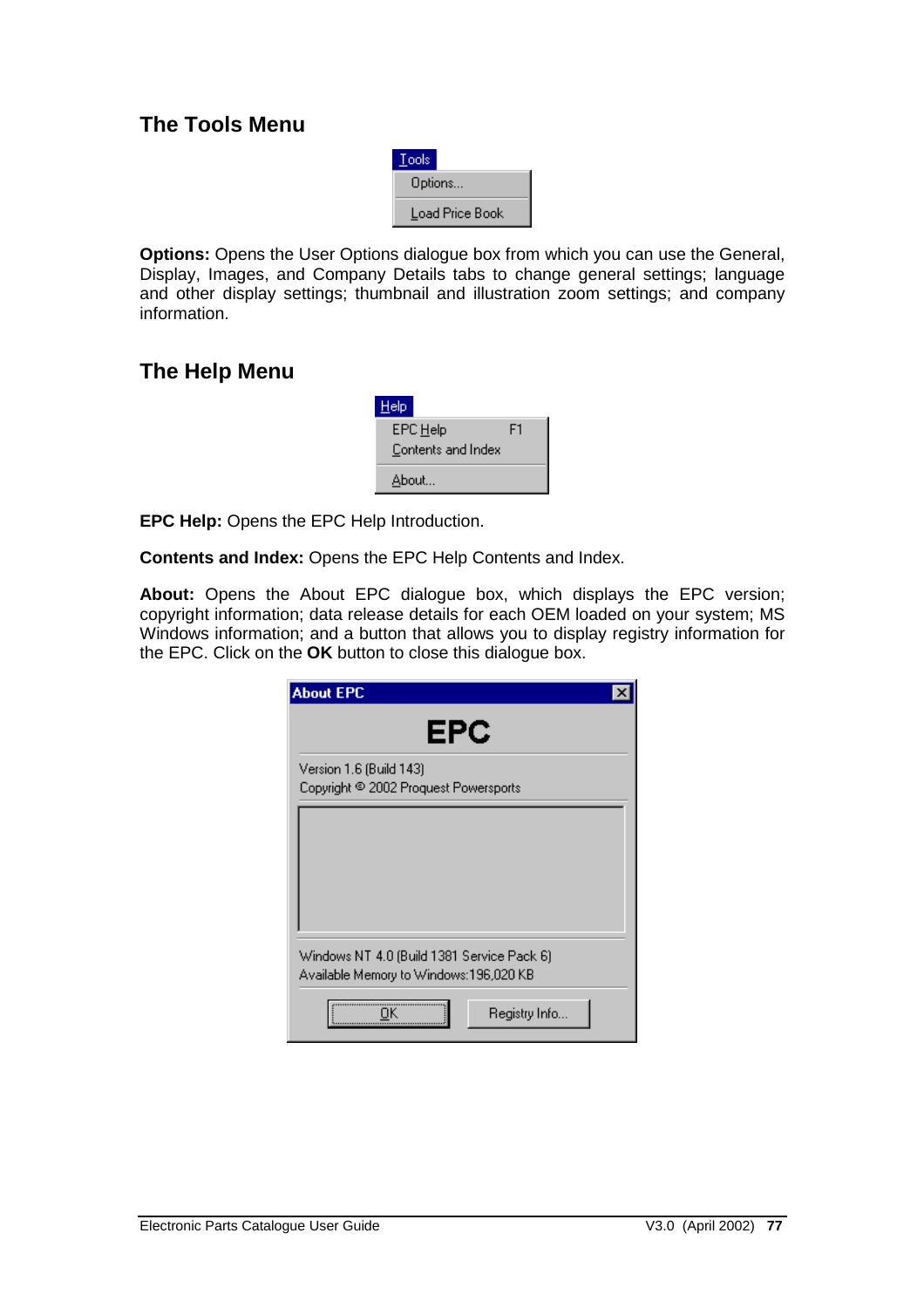# **Using a Mouse**

The procedures in this user guide refer to clicking or double-clicking. If you are unfamiliar with using a mouse, please read the following information.

| <b>Point</b>       | Move the mouse pointer to position it over an item.                                                                                                             |
|--------------------|-----------------------------------------------------------------------------------------------------------------------------------------------------------------|
| <b>Click</b>       | Position the mouse pointer over an item and rapidly press and release<br>the left mouse button.                                                                 |
| Double-Click       | Position the mouse pointer over an item and rapidly press and release<br>the left mouse button twice.                                                           |
| <b>Right-Click</b> | Position the mouse pointer over an item and rapidly press and release<br>the right mouse button.                                                                |
| <b>Drag</b>        | Position the mouse pointer over an item, press and hold the left mouse<br>button, move the mouse while holding down the button, and then<br>release the button. |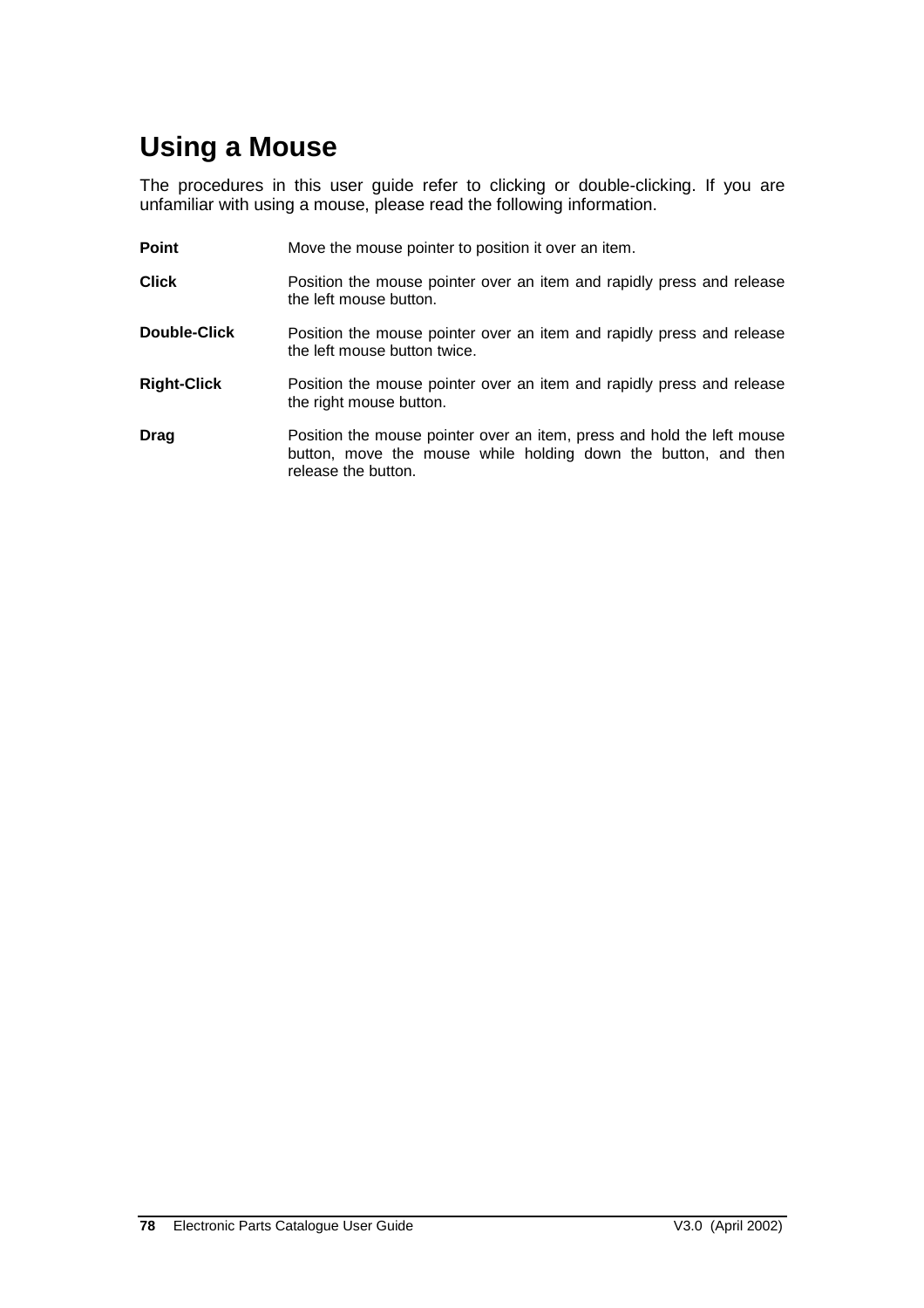## **Working with Windows**

| <b>Blocks</b> |         |                     |       |        |
|---------------|---------|---------------------|-------|--------|
| Find          |         |                     | Next. | Filter |
|               | Ref No  | Description         |       |        |
|               | Preface | * Catalog Preface * |       |        |

### **Maximizing Windows**

Maximize the Blocks List, Image window, Parts List, and Quote List by using any of these methods.

- Double-click on the window's title bar.
- Click on the window's  $\Box$  maximize button.
- Click on the icon in the top left corner of the window and select **Maximize** from the menu that opens.

### **Minimizing Windows**

Minimize the Blocks List, Parts List, and Quote List by using any of these methods.

- Click on the window's  $\Box$  minimize button.
- Click on the window's  $\mathbf{\overline{X}}$  close button.
- Click on the icon in the top left corner of the window and select **Minimize** from the menu that opens.

*Note:* You cannot minimize the Image window.

### **Restoring Windows**

Restore a maximized window to its original size by double-clicking on the window's title bar.

Restore a minimized window to its original size by using one of these methods.

- Select the Blocks, Parts, or Quotes command from the View menu.
- Click on the button on the Status bar. In this example, Blocks and Parts List buttons are displayed, indicating that those two windows are minimized.

| European >> Vitara >> SE416 - 16v Cabriolet 3 door - Type 4 >> JSAETA02C01 |
|----------------------------------------------------------------------------|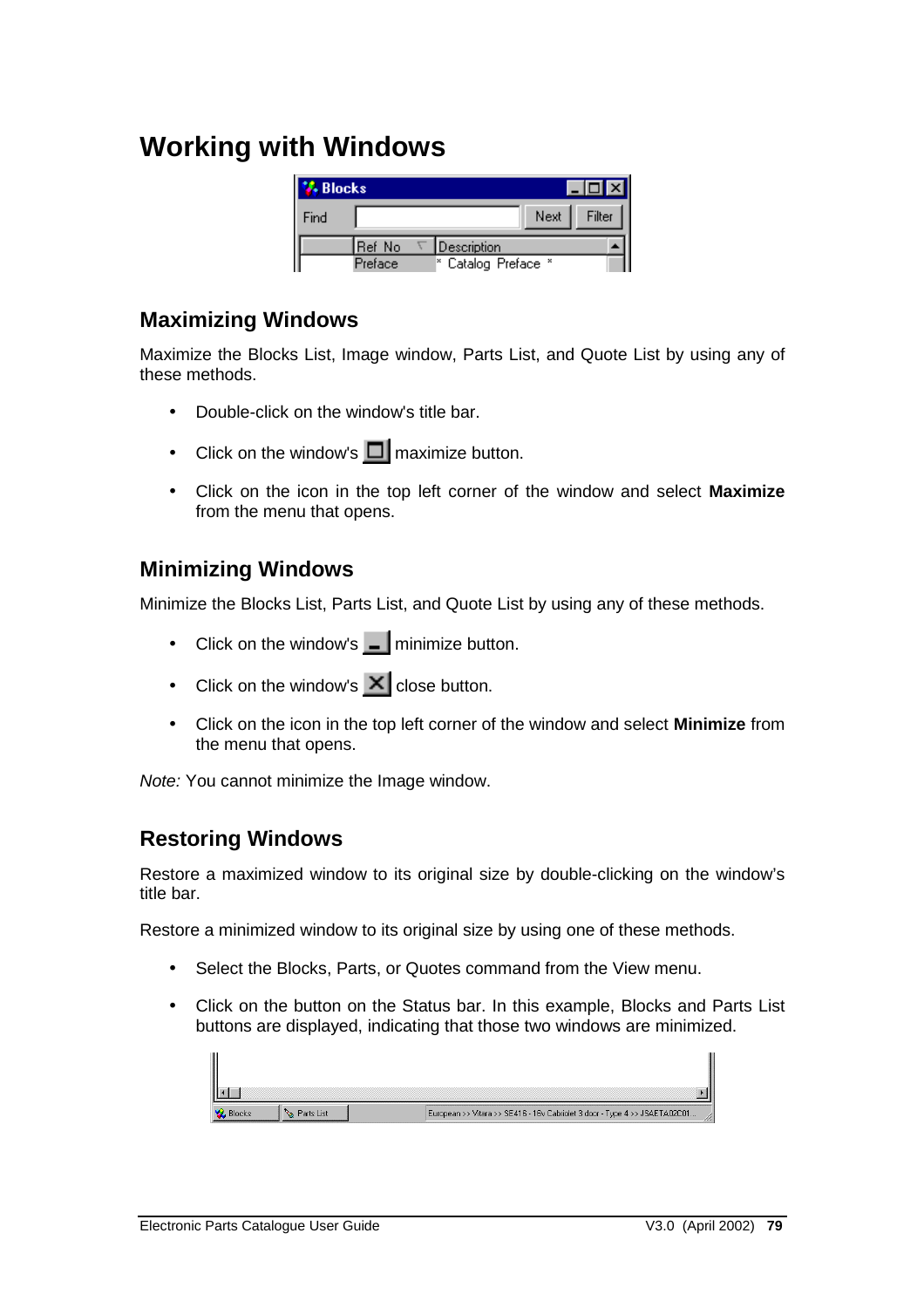### **Resizing Windows**

You can resize windows by dragging the border between two adjacent windows. When you point the cursor on a border, it changes to a double-headed arrow.

#### +⊪

You can then drag the border. For example:



### **Resetting the Display**

You can reset the display to the default settings. Select **Reset Windows** from the View menu to set all windows to their default sizes.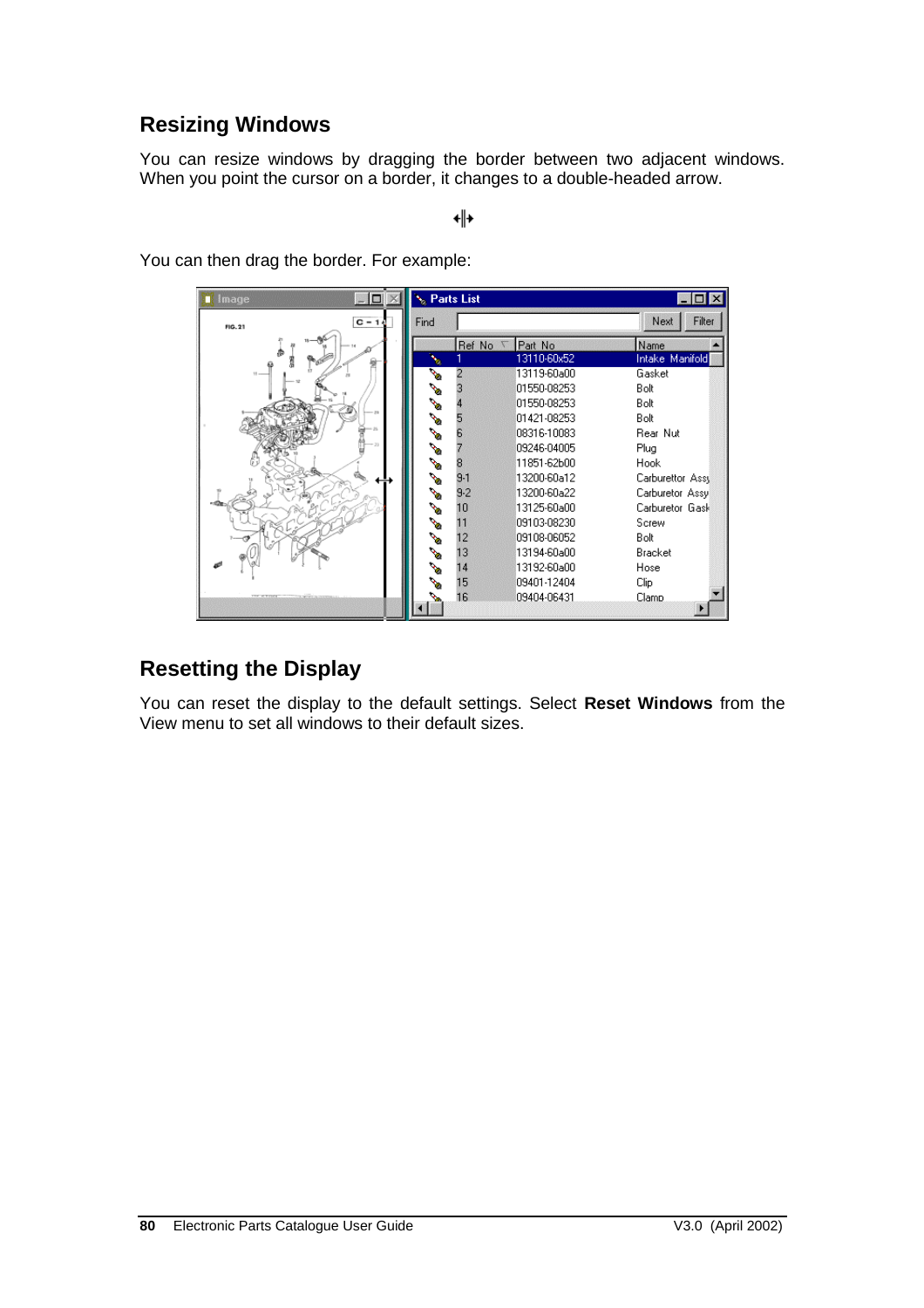# **Working with Information Columns**

### **Resizing Information Columns**

You can resize information columns by dragging column header boundaries.

| <b>Blocks</b> |                | $  \_   \square   \times$ |
|---------------|----------------|---------------------------|
| Find          |                | Filter<br>Next            |
|               | Ref No         | Description               |
|               | <b>PREFACE</b> | * CATALOG PREFACE *       |
|               |                | ICRANKCASE & CYLINDER     |
|               |                | ICRANK & PISTON           |

For this example, place the mouse pointer on the boundary between the Ref No and Description column headers. The pointer changes to a double-headed arrow.

+⊪

Drag the boundary to the left to expand the Description column or drag the boundary to the right to expand the Ref No column.

### **Displaying and Hiding Information Columns**

You can also select which columns are displayed. Right-click on a column header to display a popup list. Then select which columns you want to display.

| <b>U.</b> Blocks |              |                             | $ \Box$ $\times$ |
|------------------|--------------|-----------------------------|------------------|
| Find             |              | Next                        | Filter           |
|                  | <u>RefNo</u> | . <i>. .</i>                |                  |
|                  | $2a-1$       | $\vee$ Ref No               | tallation        |
|                  |              | $\vee$ Description          |                  |
|                  | $2a-2$       | $\vee$ Notes                | tallation        |
|                  |              | $\blacktriangledown$ Models |                  |
|                  | 2a-3         | $\vee$ Applications         | tallation        |
|                  |              | $\vee$ Figure               |                  |
|                  | 2a-4         | Engine And Installation     |                  |

A checkmark  $(v)$  preceding a column header title indicates that the column is displayed. Clicking on the header title to remove the checkmark hides the column.

When no checkmark precedes a column header title, the column is hidden. Clicking on the header title inserts a checkmark and displays the column.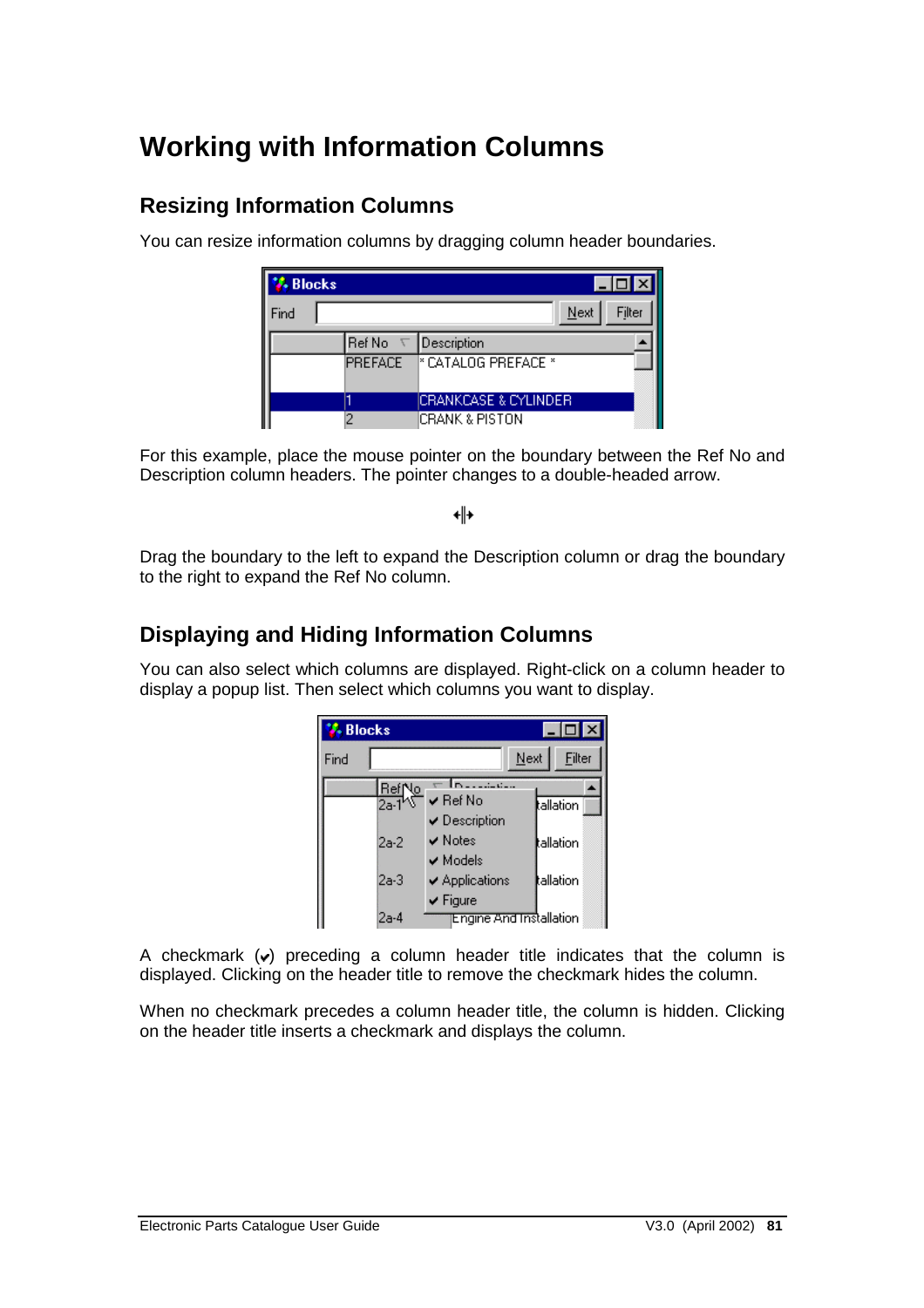# **10. Glossary**

#### **Check Box**

A box in which a click is required to select or deselect an option. A checkmark in a box indicates that the option has been selected or enabled.

 $\overline{\mathbf{v}}$ 

#### **Dialogue Box**

A window that opens when you select an item. A dialogue box lists options or prompts for additional information. For example, the Add Miscellaneous Part dialogue box prompts you to type a part number and description, a price, and a quantity.

| <b>Add Miscellaneous Part</b> |                           |      |
|-------------------------------|---------------------------|------|
| Part Number                   |                           |      |
| Description                   |                           |      |
| Price                         | Required Quantity 1<br>10 |      |
|                               | Cancel                    | Help |

Once you type the required information, the OK button becomes active. Clicking on the button adds the part to your Quote List.

#### **Drop-down Box (Drop-down List)**

A box that opens a list from which you can make selections.

1. Click on the arrow located on the right side of the box.

2. A list of choices drops down.

| l Normal        |
|-----------------|
| rmal            |
| IHPPER CASE     |
| Hower case      |
| l Title Case    |
| l Sentence case |

 $\vert \cdot \vert$ 

- 3. Click on a selection.
- 4. The item you selected appears in the box.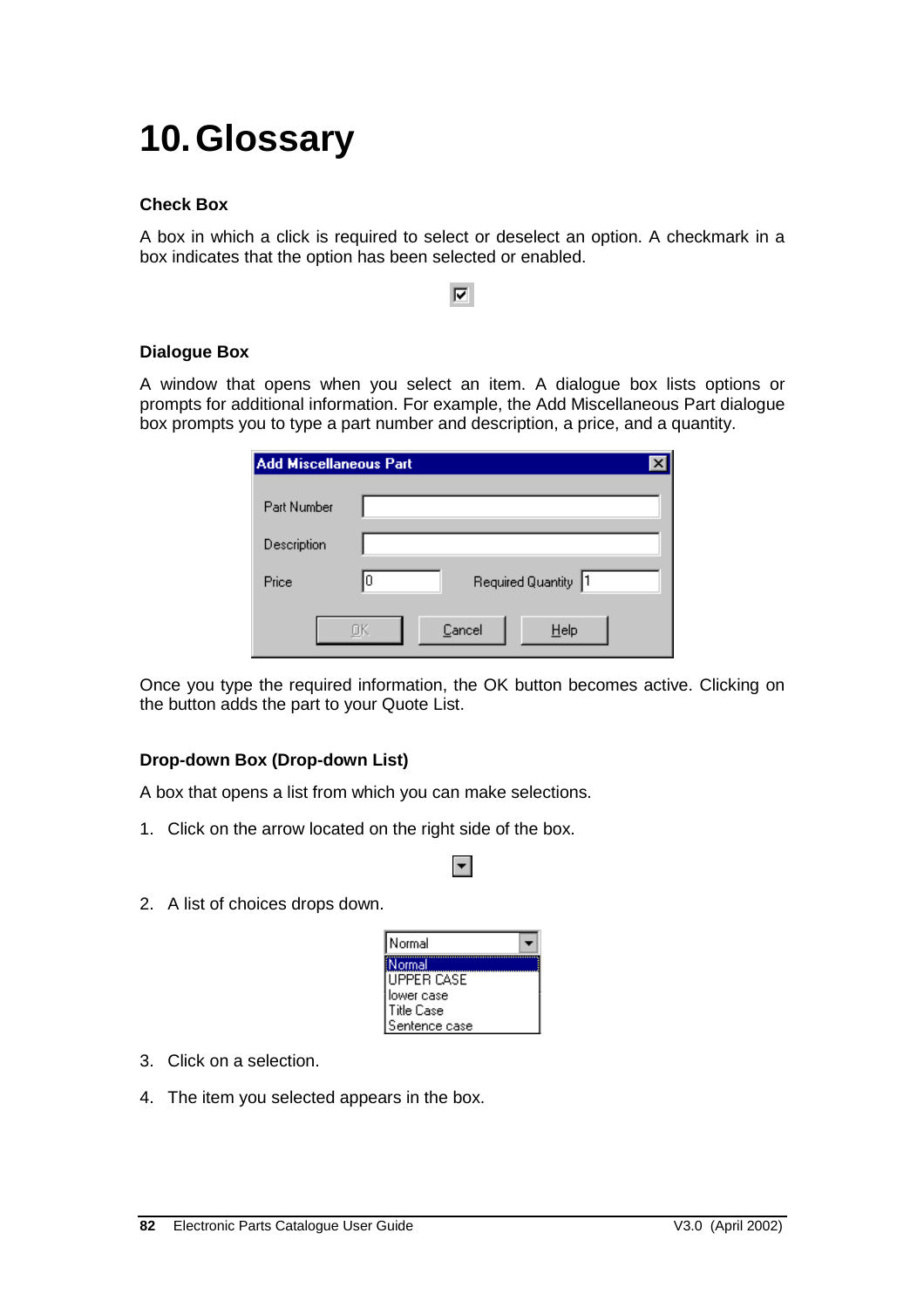### **Field**

A general term for a box or specified area on the screen for typing characters or selecting options. *Drop-down boxes* and *text boxes* are types of fields.

#### **Function Keys**

The top row of keys, labeled F1 through F12.

#### **Grid**

From the User Options dialogue box you can define the view of a dialogue box by means of lines (grids). You can set up no grid, horizontal lines, or vertical lines.

#### **Group**

A self-contained portion of a dialogue box. For example, the Filters dialogue box consists of two groups: the Add Filter group and the Current Filters group.

| <b>Filters</b>                                                                   |                                                                                                                                                                   |  |
|----------------------------------------------------------------------------------|-------------------------------------------------------------------------------------------------------------------------------------------------------------------|--|
| Add Filter<br>Ref No<br>Description<br>Notes<br>Models<br>Applications<br>Figure | Filter Words<br>RING OIL<br>Apply Filter to Empty Cells<br>$\nabla$ Filter Out Words<br>:Options<br>◯ Find all the words<br>C Find any of the words<br>Add Filter |  |
| Current Filters <sup>.</sup>                                                     |                                                                                                                                                                   |  |

#### **Highlight**

Do the following to highlight a group of characters.

- 1. Position the mouse pointer in front of the first character you want to select.
- 2. Press and hold down the left mouse button.
- 3. While holding down the button, drag the mouse to the last character in the group.
- 4. Release the button. The characters you selected will be highlighted. For example:

6E5-42649-01-94 Holder, Clamp Band